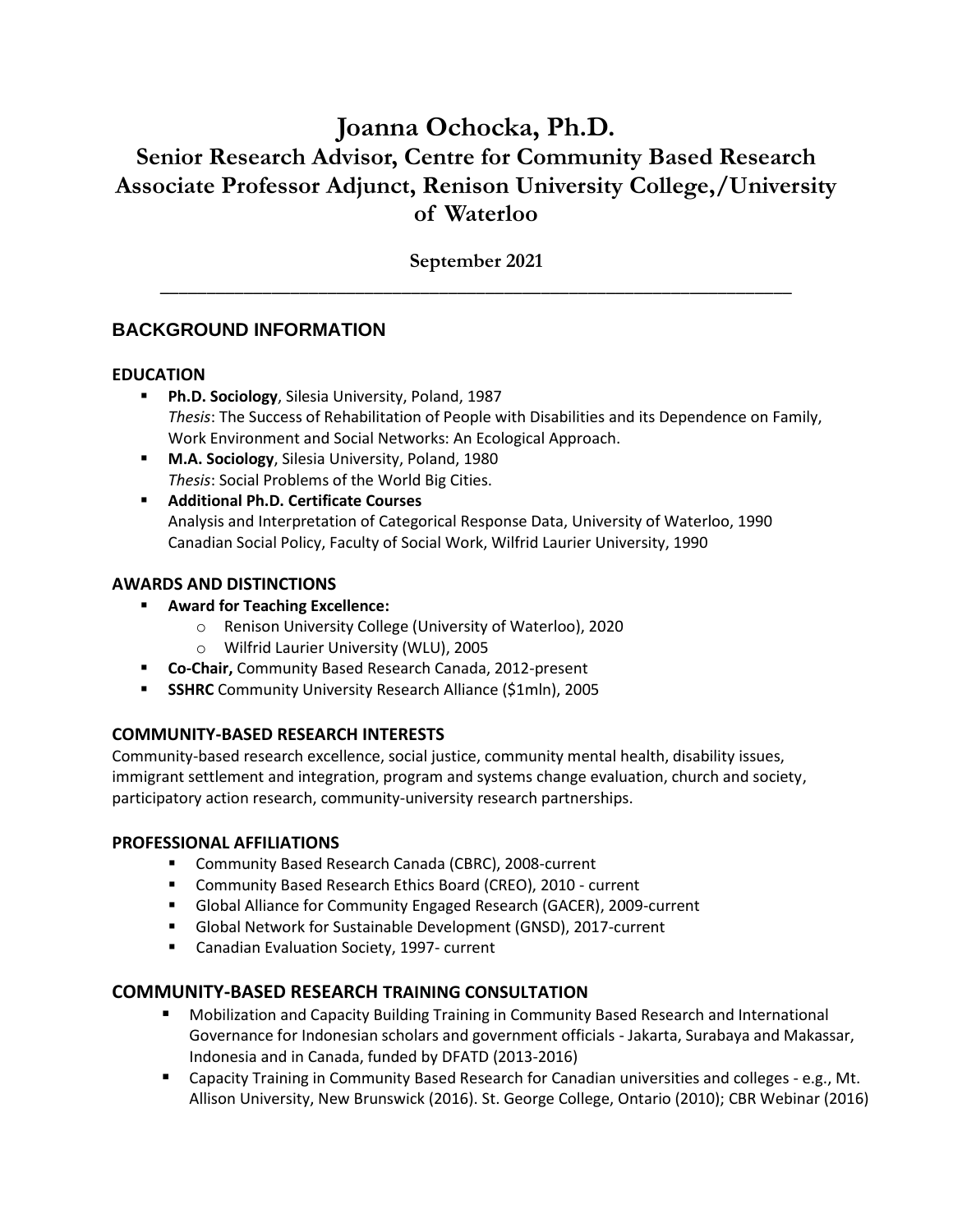■ Mobilization and Capacity Building Training in Community University Research for academic researchers, community members and government officials - St, John's and Corner Brook, NFL, funded by Rural Secretariat of the Government of Newfoundland and Labrador (2012-2014)

### **Employment/Appointments**

| 1991-present  | Centre for Community Based Research (Formerly Centre for Research and Education in<br>Human Services)<br>Senior Research Advisor (2021-present)<br>٠<br>Co-Executive Director (2017-2021)<br>٠<br>Executive Director (1996-2017)<br>٠<br>Senior Researcher (1991-1996)<br>٠                                                                              |
|---------------|----------------------------------------------------------------------------------------------------------------------------------------------------------------------------------------------------------------------------------------------------------------------------------------------------------------------------------------------------------|
| 2008- present | <b>Community Based Research Canada</b><br>Co-Chair and Treasure (2018-present)<br>Board Directors Vice-Chair (2012-2017)<br>ш<br>Founding Member (2008)<br>п                                                                                                                                                                                             |
| 2009-present  | Social Development Studies, Renison University College, University of Waterloo<br>Adjunct Associate Professor (2009-present)                                                                                                                                                                                                                             |
| 2009-2017     | Department of Sociology, University of Waterloo<br>Adjunct Associate Professor                                                                                                                                                                                                                                                                           |
| 1997-2014     | Department of Psychology, MA and Ph.D. Program in Community Psychology, Wilfrid<br>Laurier University<br>Adjunct Associate Professor (2006-2014)<br>٠<br>Instructor: Program Evaluation and Needs Assessment; Research Methods in<br>٠<br>Community Settings I; Research Methods in Community Settings II; Qualitative<br>Methods; Practicum (1997-2008) |
| 1984-1988     | Department of Sociology, University of Silesia, Poland<br>Associate Professor (1987-1988)<br>٠<br>Assistant Professor (1984-1987)<br>٠<br>Instructor: History of Philosophy, Introduction to Sociology, Sociology of<br>٠<br>Medicine; Sociological Issues of Mental and Physical Disabilities                                                           |

#### **VISITING PROFESSOR**

- 2016 UIN Sunan Ampel, University in Surabaya and UIN Alauddin, University in Makassar, Indonesia
- 2014 UIN Sunan Ampel, University in Surabaya and UIN Alauddin, University in Makassar, Indonesia
- 2007 Department of Psychology, University of Opole, Poland

#### **CONFERENCE ORGANIZATION**

- Community-University Expo2011(C2UExpo), Waterloo ON 4-day international conference, over 550 conference participants from 16 countries (both academic and community members)
- Chair of the International Advisory Committee for CUExpo 2013 In Corner Brook, NfL, C2UExpo2015 In Ottawa, ON and C2UExpo, 2017 In Vancouver, BC; C2UExpo2020 in Ste. St. Marie, Ontario and Mini C2UExpo2021 - online.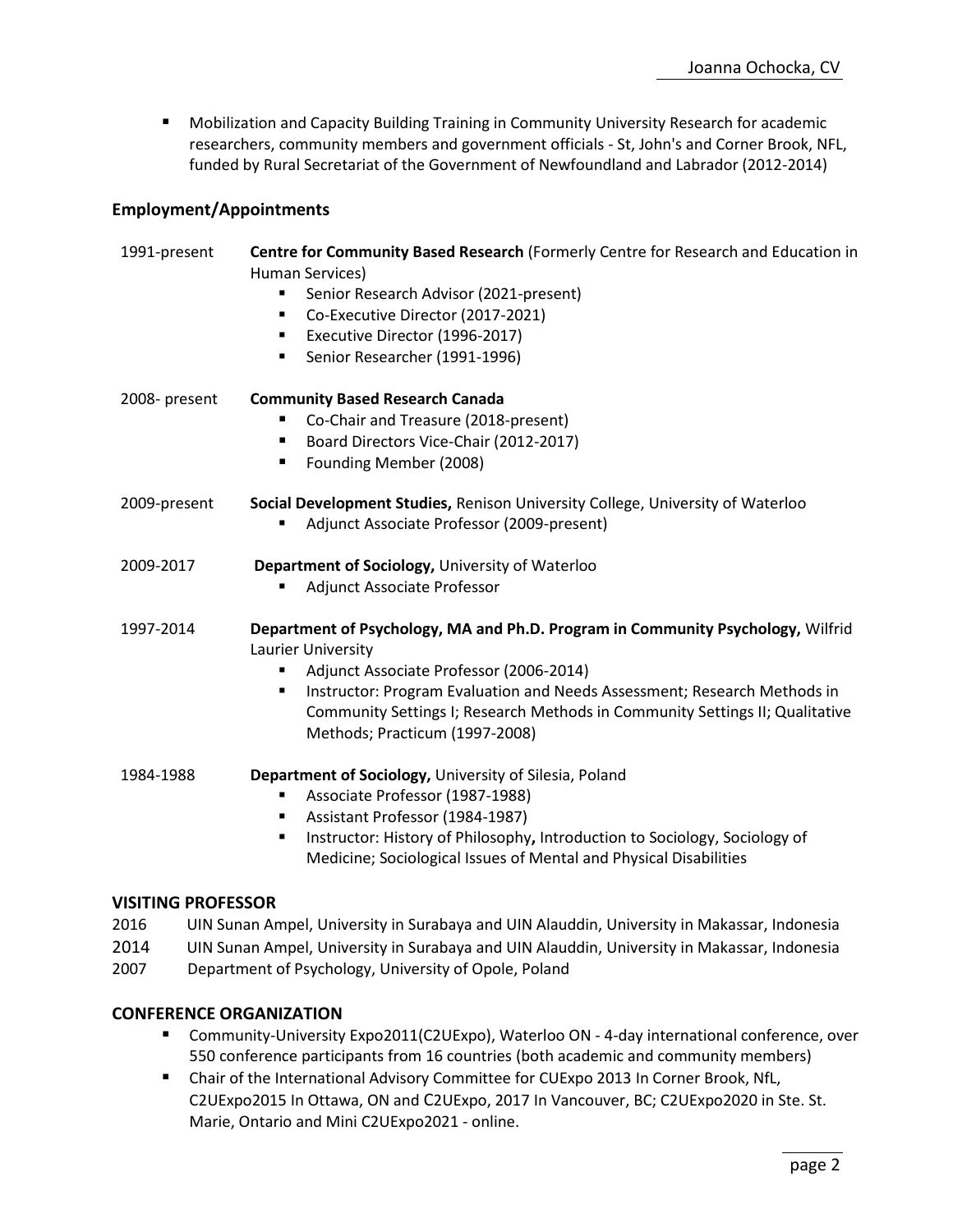■ Health Innovation Conference for Women (Toronto, ON, 2013)

### **JOURNAL EDITING and GRANT REVIEWS**

- Special Issue on Community Mental Health for Canadian Journal of Program Evaluation (with Tim Aubrey) - Spring 2005
- Canadian Institute for Health Research (2012)
- Social Sciences and Humanities Research Council CURA (1997, 1998, 2003, 2006, 2008, 2011, 2013)
- Alberta Heritage Foundation for Medical Research (2003, 2010)

# **RESEARCH**

### **Publications and Presentations**

Author of 56 publications in academic journals and periodicals, 1 book and 11 book chapters, 180 research technical reports. Organizer and/or presenter at 90 conference presentations, 60 guest and keynote presentations, and 32 community research forums.

#### **Books**

Nelson, G., Lord, J., & Ochocka, J. (2001). *Shifting the paradigm in community mental health*. Toronto: University of Toronto Press.

### **Chapters in Edited Books**

- Brown, L., Ochocka, J., de Grosbois, S., & Hall, B.L. (2015). *Kamucwkalha: Canadian approaches to community-university research partnerships.* In B. Hall, R. Tandon, & Tremblay, C. (Eds.), Strengthening community university partnerships: Global perspectives (pp. 95-112). Victoria, BC: PRIA and University of Victoria Press.
- Ochocka, J. (2014). *Bringing community and university scholars together on a national stage: The Canadian Community University Exposition (CUExpo) experience*. In the Global University Network for Innovation (Ed.) Higher Education in the World 5 : Knowledge, Engagement & Higher Education: Contributing to Social Change (pp. 262-263). New York, NY: Palgrave Macmillan.
- Nelson, G., d'Ailly, H., Ochocka, J., Janzen, R., Maiter, S., & Jacobson, N. (2014). *Planning transformative change for mental health services for diverse cultural-linguistic communities.* In G. Nelson, B. Kloos, & J. Ornelas (Eds.), Community Psychology and Community Mental Health: 7Towards Transformative Change (pp.177-201). New York, NY: Oxford University Press.
- Janzen, R., Walton-Roberts, M., & Ochocka, J. (2012). *Immigrant integration and inclusion in Waterloo Region*. In C. Andrew, J. Biles, M. Burstein, V.M. Esses, and E. Tolley (Eds.), Immigration, Integration and Inclusion in Ontario Cities. (pp.131-157). Montreal PQ and Kingston ON: McGill-Queen's University Press.
- Nelson, G., Janzen, R., Ochocka, J., Trainor, J. (2010) *Participatory action research and evaluation with mental health self-help initiatives: A theoretical framework*. In L. Brown and S. Wituk (Eds.), Mental Health Self-Help: Consumer and Family Initiatives. New York, NY: Springer Press.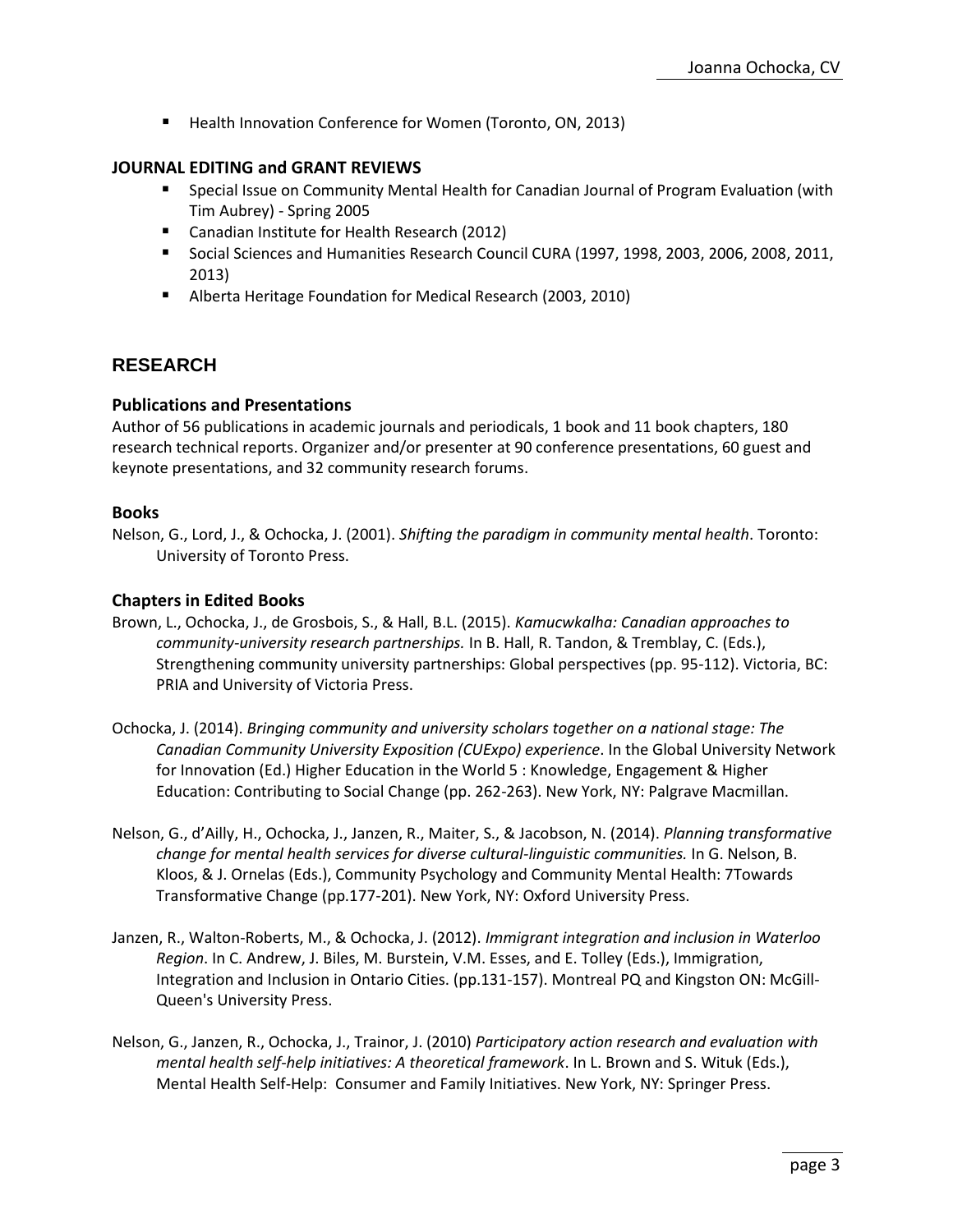- Ochocka, J. (2007). *Working with Diverse Communities Towards Social Change: A Community University Partnership in Canada Using a Participatory Action Research Approach*. In A. Bokszczanin (Ed). Social Change in Solidarity: Community Psychology Perspectives and Approaches (pp.76-83). Opole: Wydawnictwo Uniwersytetu Opolskiego.
- Ochocka, J. & Janzen R. (2006*). Blending commitment, passion, and structure: Engaging cultural linguistic communities in collaborative research*. In A. Williamson & R. DeSouza (Eds.), Researching with Communities: Grounded perspectives on engaging communities in research (pp. 323-337). Mud Creek Press. Waitakere City, New Zealand.
- Janzen R. & Ochocka, J. and the Taking Culture Seriously partners (2006). *The road towards cultural empowerment: an invitation to inclusion*. In D. Zinga (Ed.) Navigating Multiculturalism Negotiating Change (pp.58-76). Cambridge Scholar's Press: Newcastle, UK.
- Janzen, R & Ochocka, J. (2003). *Immigrant youth in Waterloo Region.* In P. Anisef & K. Murphy Kilbride (Eds.) Managing two worlds: The experiences and concerns of immigrant youth in Ontario (pp. 37- 68). Toronto: University of Toronto Press.
- Ochocka, J. (2003). *The importance of participation in social groups in Canada. Interview results*. In .M. Szczerbinski & T. Wolszy (Eds.). From history of Polish immigration (1939-1989) (pp. 411-419). Gorzow Wlkp.
- Ochocka, J (2002). *Immigrant voice, participation, and leadership: multiple roles played by ethnical press and other publications in Canada*. In B. Kunicki, & M. Szczerbinski (Eds.) From the history of Polish press abroad from September 1939 until now (pp. 44-86). Warsaw, Polish Press.

#### **Peer-Reviewed Articles**

- Cresswell, J., Janzen, R., Ochocka, J., & Leonard, K. (under revision). Illustrating the Outcomes of Community-Based Research: A Case Study on Institutional Transformation to Support Newcomers to Canada. Submitted to *the Engaged Scholar Journal: Community-engaged Research, Teaching, and Learning*
- Janzen, R., English Leis, K. & Ochocka, J. 2021. The impact of the Syrian refugee influx on local systems of support: Disruption leading to innovation. *Journal of International Migration and Immigration.* <https://rdcu.be/cc4gF>
- Janzen, R. and Ochocka, J. 2020. Assessing excellence in community-based research: Lessons from research with Syrian refugee newcomers. *Gateways: International Journal of Community Research and Engagement,* 13:1, Article ID 7037. [http:dx.doi.org/10.5130/ijcre.v13i1.7037](http://dx.doi.org/10.5130/ijcre.v13i1.7037)
- Taylor, S.M. & Ochocka, J. (2017). Advancing community-based research in Canada. *International Journal of Knowledge-Based Development,* Vol. 8, No.2, pp.183-200.
- Janzen, R., Ochocka, J., Turner, L., Cook, T., Franklin, M., & Deichert, D. (2017). Building a communitybased culture of evaluation. *Evaluation and Program Planning.* <sup>65</sup>, 163-170. <https://doi.org/10.1016/j.evalprogplan.2017.08.014>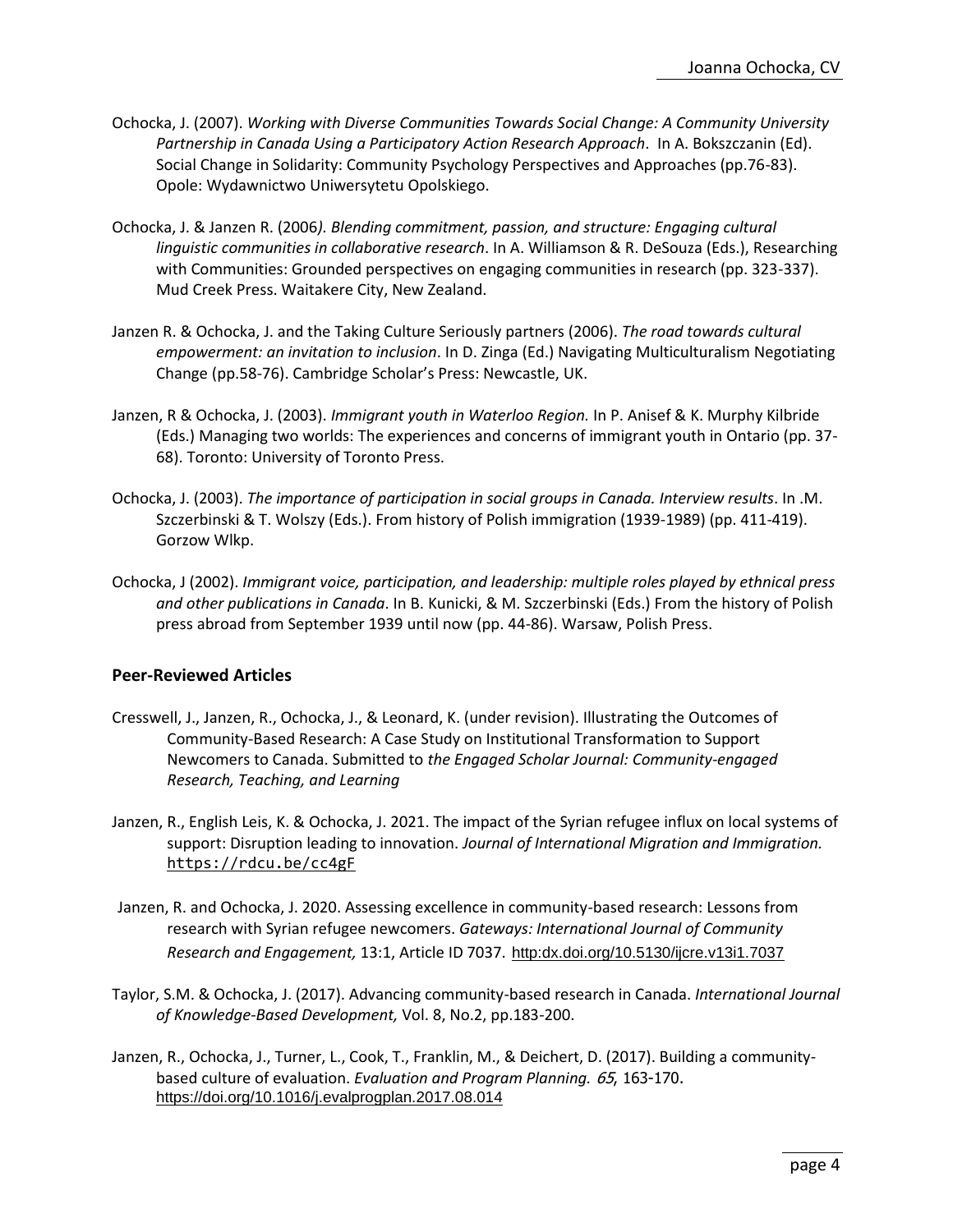- Janzen, R., Chapman, M., Reimer, S., & Ochocka, J. (2017). Community-based research and the faithbased campus. *The Engaged Scholar Journal: Community-engaged Research, Teaching, and Learning. 3*(1), 63-81.*.* <http://dx.doi.org/10.15402/esj.v1i1.225>
- Janzen, R., Ochocka, J., & Stobbe, A. (2016). Towards a theory of change for community-based research projects. *The Engaged Scholar Journal: Community-engaged Research, Teaching, and Learning. 2*(2), 44-64. <http://dx.doi.org/10.15402/esj.v2i2.165>
- Janzen, R., Stobbe, A., Dejean, F., Ochocka, J., (2015) The Role of Churches in Immigrant Settlement. Canadian Diversity/ Diversité Canadienne (CDC) Partnering for Settlement Success: Facilitating Integration and Inclusion. *Canadian Issues*, 11(1): 86-95.
- Ochocka, J. & Janzen, R. (2014). Breathing life into theory: Illustrations of community-based research hallmarks, functions, and phases. *Gateways: International Journal of Community Research and Engagement.* 7, 18-33.
- Janzen, R., Ochocka, J., Jacobson, N., Maiter, S., Simich, L., Westhues, A., Fleras, A. & the Taking Culture Seriously Partners (2010). Synthesizing Culture and Power in Community Mental Health: An Emerging Framework. *Canadian Journal of Community Mental Health,* 29(1), 51-67.
- Ochocka J., Moorlag E. & Janzen, R. (2010). A Framework for entry: PAR values and engagement strategies in community research. *Gateways: International Journal of Community Research and Engagement,* (3), 1-19.
- Ochocka, J., Moorlag, E., Marsh, S., Korsak, K., Mutta, B., Simich, L., & Kaur, A., (2010). Taking culture seriously in community mental health: A five-year study bridging research and action. *Canadian Issues*, pp. 59-64.
- Simich, L., Maiter, S. & Ochocka, J. (2009). From social liminality to cultural negotiation: Transformative processes in immigrant wellbeing. *Anthropology and Medicine Journal,* 16(3), 253-266.
- Simich, L., Maiter, S., Moorlag, E. & Ochocka, J. (2009). Taking culture seriously: Ethno linguistic community perspectives on mental health. *Psychiatric Rehabilitation Journal,* 32(3), 208-214.
- Ochocka, J. & Janzen, R. (2008). Immigrant parenting: a new framework of understanding. *Journal of International Migration and Integration*, 6(1), 85-112.
- Nelson, G., Janzen, R., Trainor, J. & Ochocka, J. (2008). Putting values into practice: Public policy and the future of mental health consumer-run organizations. *American Journal of Community Psychology*, 42, 192-201.
- Westhues, A., Ochocka, J., Jacobson, N., Simich, L., Maiter, S., Janzen, R. & Fleras, A. (2008). Developing theory from complexity: Reflections on a collaborative mixed method participatory action research study*. Qualitative Health Research*, 18(5) 701-717.
- Nelson, G., Ochocka, J., Janzen, R., Trainor, J., Goering, P. & Lomotey, J. (2007). A longitudinal study of mental health consumer/survivor initiatives: Part V - outcomes at 3-year follow-up. *Journal of Community Psychology*, 35(5), 655-665.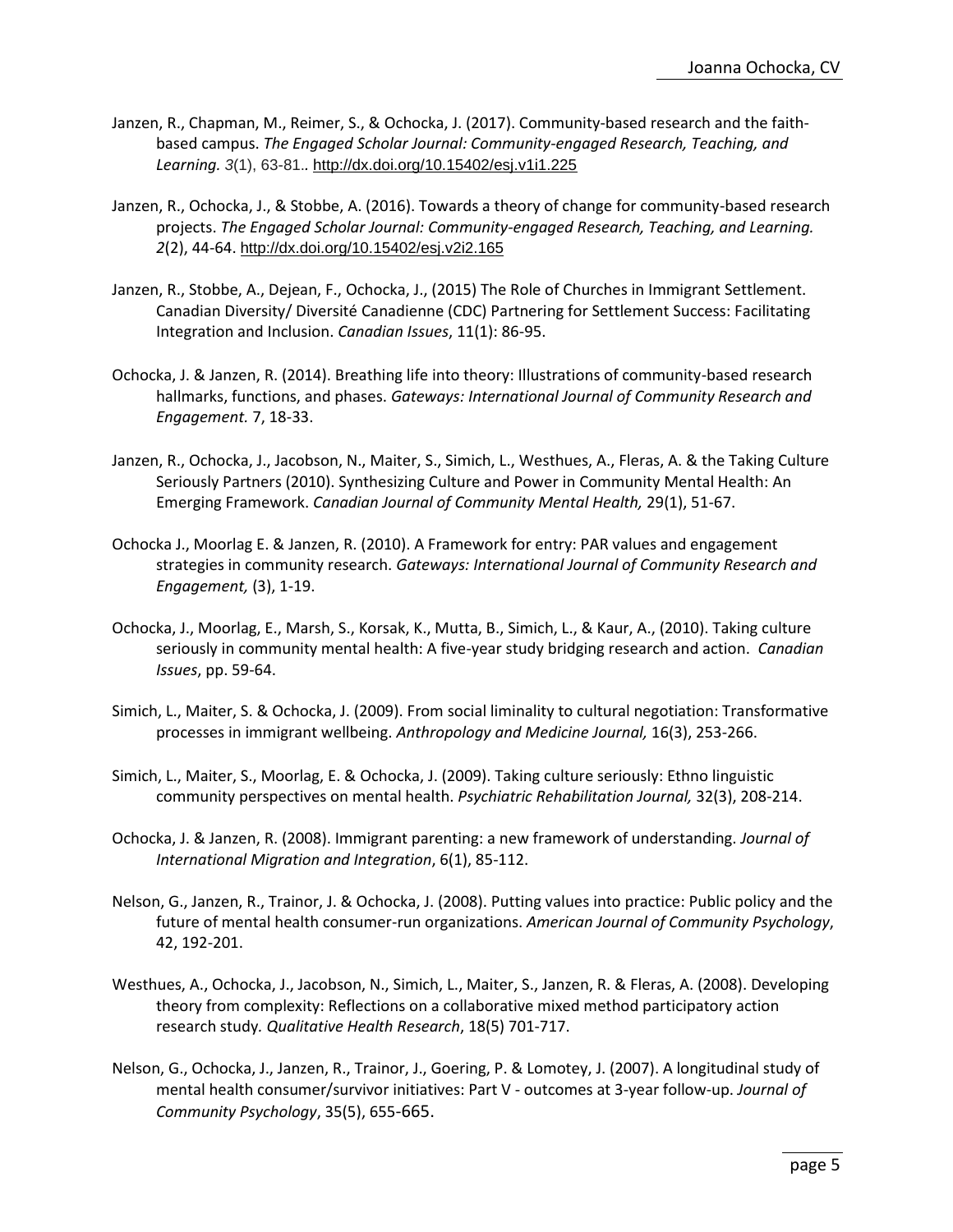- Roderick, K., Janzen, R., Ochocka, J. & Jenkins, J. (2007). Pathways to success in Waterloo Region: Immigrant youth at high school. *Our Diverse Cities, Metropolis Publication*, No.4,139-144.
- Janzen, R., Nelson, G., Hausfather, N. & Ochocka, J. (2007). Capturing System Level Activities and Impacts of Mental Health Consumer-run Organizations*. American Journal of Community Psychology*, 39, 287-299.
- Jacobson, N., Ochocka, J., Wise J., Janzen, R. & the Taking Culture Seriously Partners (2007). Inspiring knowledge mobilization through a communications policy: The case of a Community University Research Alliance. *Progress in Community Health Partnerships: Research, Education and Action.* 1(1), 99-104.
- Ochocka, J., Nelson, G., Janzen, R. & Trainor, J. (2006). A longitudinal study of mental health consumer/survivor initiatives: Part 3- A qualitative study of impacts of participation on new members. *Journal of Community Psychology*, 34(3), 273-283.
- Nelson, G**.,** Ochocka, J., Janzen, R. & Trainor, J. (2006). A longitudinal study of mental health consumer/survivor initiatives: Part 1- Literature review and overview of the study. *Journal of Community Psychology*, 34(3), 247-260.
- Nelson, G., Ochocka, J., Janzen, R. & Trainor, J. (2006). A longitudinal study of mental health consumer/survivor initiatives: Part 2- A quantitative study of impacts of participation on new members. *Journal of Community Psychology*, 34(3), 261-272.
- Janzen, R., Nelson, G., Trainor, J. & Ochocka, J. (2006). A longitudinal study of mental health consumer/survivor initiatives: Part 4- Benefits beyond the self? A quantitative and qualitative study of system-level activities and impacts. *Journal of Community Psychology*, 34(3), 285-303.
- Goering, P., Durbin, J., Sheldon, T., Ochocka, J. & Nelson, G. (2006). Who uses self help? *American Journal of Orthopsychiatry*, 76 (3), 367-373.
- Ochocka, J., Nelson, G., & Janzen R., & (2005). Moving forward: Negotiating self and external circumstances in recovery. *Psychiatric Rehabilitation Journal*, 28(4), 315-322.
- Nelson, G., Ochocka**,** J., Lauzon, S., Towndrow, J. & Cheng, R. (2005). Disseminating the findings of a longitudinal study of mental health consumer/survivor initiatives in Ontario. *The Community Psychologist* , 38 (2), 41-43.
- Sundar, P. & Ochocka, J. (2005). Bridging the gap between dreams and realities: Employment and mental health; Implications for policy and practice*. Canadian Journal of Community Mental Health*, 23 (1), 75-89.
- Choma, B. & Ochocka, J. (2005). Supported volunteerism for people with complex needs. Case study of Waterloo Region. *Journal of Developmental Disabilities,* 12(1), 1-18.
- Nelson, G., Ochocka**,** J., Janzen, R., Trainor, J., & Lauzon, S. (2004). Comprehensive evaluation framework for mental health consumer/survivor organizations: Values, conceptualization, design, and action. *Canadian Journal of Program Evaluation*, 19(3), 29-53.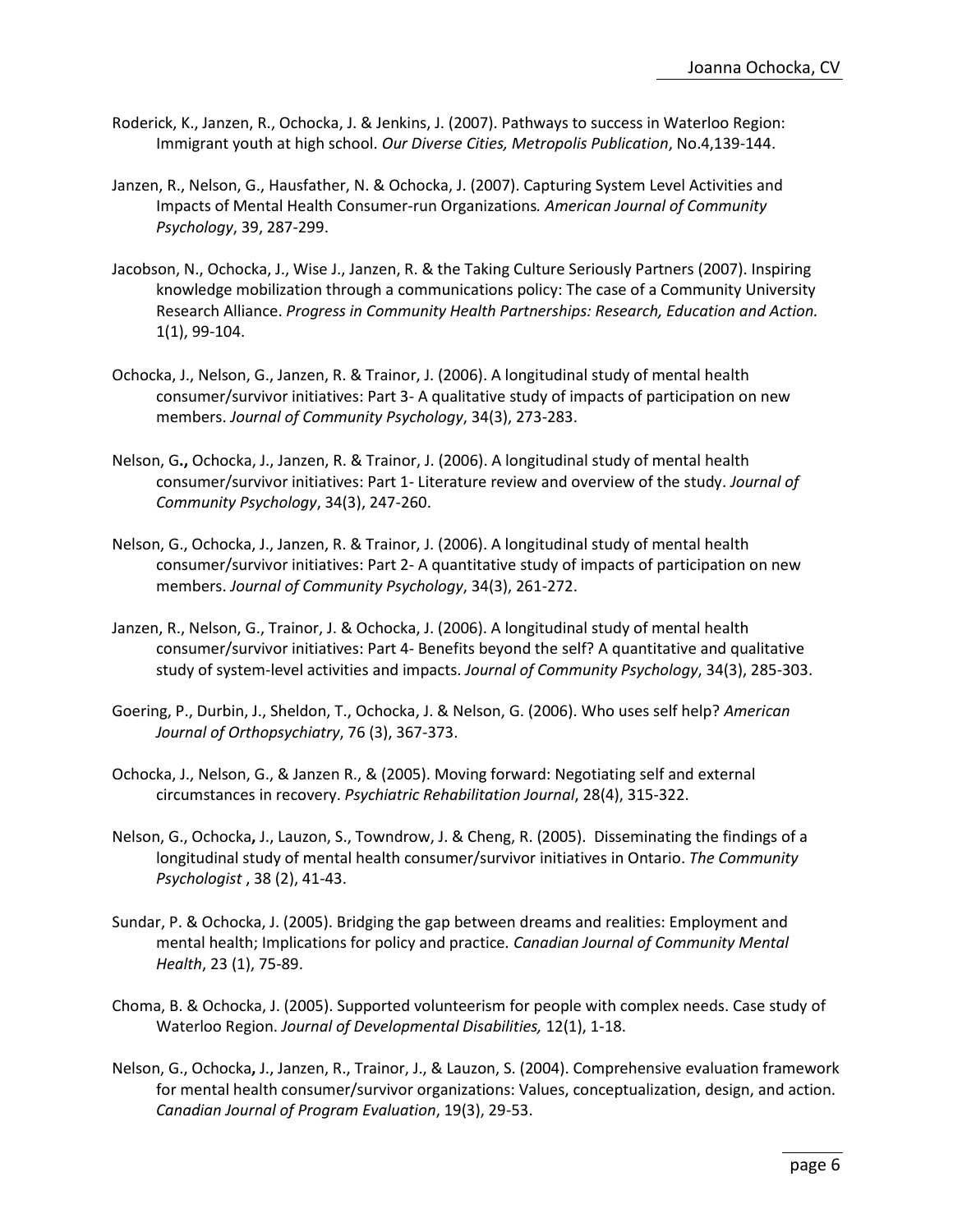- Ochocka, J., Janzen R., & Nelson, G. (2002). Sharing power and knowledge: Professional and mental health consumer/survivor researchers working together in a participatory action research project. *Psychiatric Rehabilitation Journal*, 25(4), 379-387.
- Reeve, P., Cornell, S., D'Costa, B., Janzen, R. & Ochocka, J. (2002). Consumer researchers speak about their experience in a community mental health research project. *Psychiatric Rehabilitation Journal,* 25(4), 403-408.
- Dewa, C., Durbin, J., Wasylenki, D., Ochocka, J., Eastabrook, S., Boydell, K., & Goering, P. (2002). Considering a multi-site study? How to take the leap and have a soft landing. *Journal of Community Psychology* 30(2), 173-187.
- Nelson, G., Lord, J., & Ochocka, J. (2001). Empowerment and mental health in community: Narratives of psychiatric consumer/survivors. *Journal of Community and Applied Social Psychology*,11(2), 125- 142.
- Ochocka, J., Nelson, G., & Lord, J. (1999). Organizational change towards the empowerment-community integration paradigm in community mental health. *Canadian Journal of Community Mental Health*, 18(2), 59-72.
- Sylvestre, J.C., Ochocka, J., & Hyndman, B. (1999). Selected findings from the Ontario regional evaluation of the Community Action Program for Children. *Canadian Journal of Program Evaluation*, 14 (2), 29-56.
- Ochocka**,** J. & Lord, J. (1998). Support clusters: A social network approach for people with complex needs. *Journal of Leisurability*, 25(4), 14-22.
- Nelson, G., Ochocka, J., Griffin, K., & Lord, J. (1998). "Nothing about me, without me": Participatory action research with self-help/mutual aid organizations for psychiatric consumer/survivors. *American Journal of Community Psychology*, 26, 881-912.
- Lord, J., Ochocka, J., Czarny, W., & MacGillivary, H. (1998). Analysis of change within a mental health organization: A participatory process. *Psychiatric Rehabilitation Journal*, 21 (4), 327-339.
- Lord, J., & Ochocka, J. (1996). Outcomes of an individualized family support program. *Journal of Leisurability*, 22(4), 22-32.
- Ochocka, J., Roth, D., & Lord, J. (1994). Workplaces that work: Successful employment for people with disabilities. *Journal on Developmental Disabilities*, 3 (1), 29-51.

Ochocka, J. (1988). Human relations in families of disabled people. *Family Issues*, 5, 32-45. (Poland)

Ochocka, J. (1987). The economic and social functioning of families of disabled people, *Health and Welfare*, 2, 11-24. (Poland)

Ochocka, J. & Korzeniewska, H. (1987). The needs for social support. *Chowanna*, 3 (1) 54-66. (Poland)

Ochocka, J., & Szczerbinski, M. (1985). The role of physical education in programs of schools organized by Polish emigrant associations. *Physical Education University Journal*, 4, 33-47. (Poland)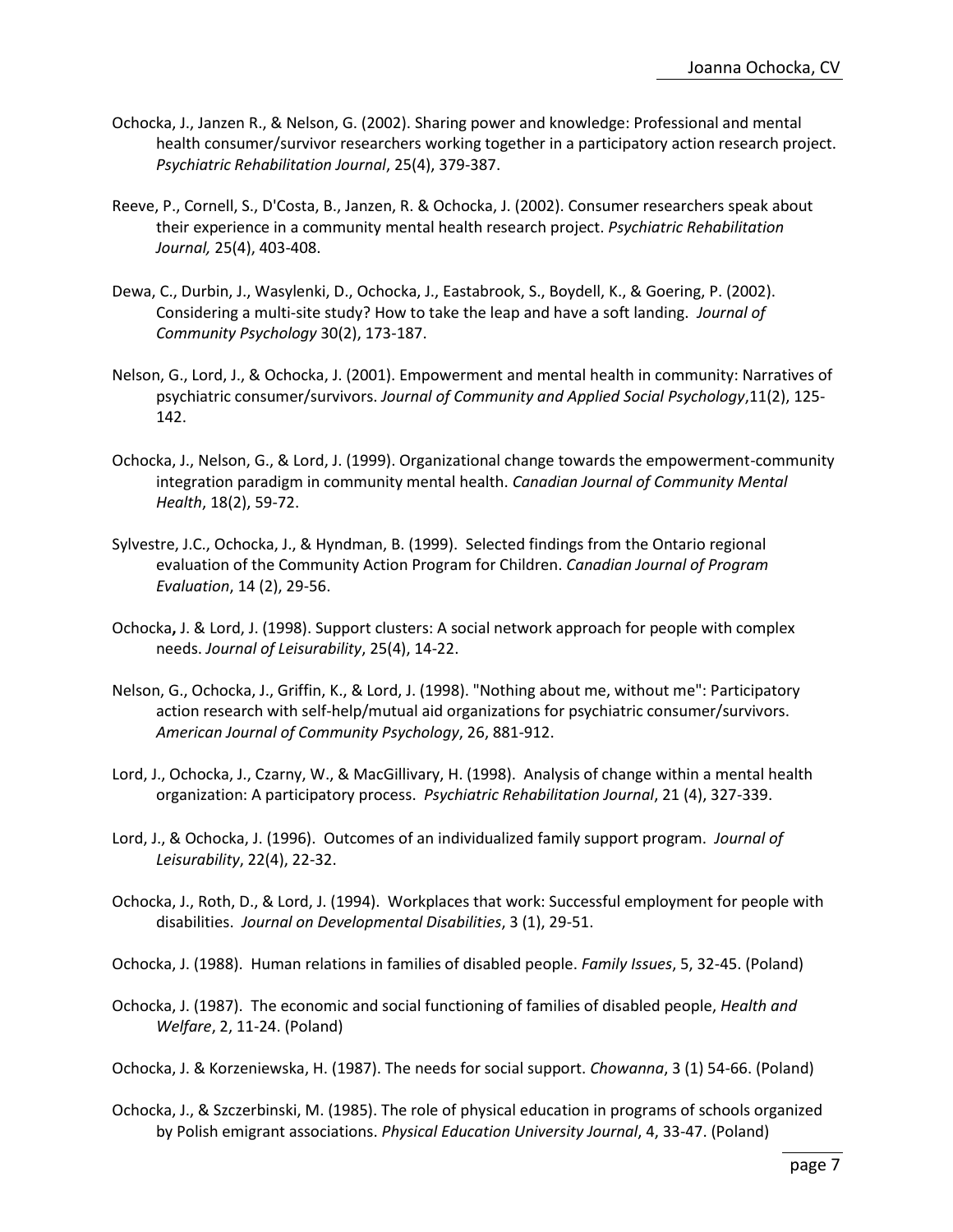Ochocka, J. (1984). Students' motivations in choosing physical education studies. *Polish Journal of Postsecondary Education*, 3, 12-27. (Poland)

# **Technical Reports (Selected)**

- Ochocka, J & Coburn, J. (2021). *Community-based research capacity bridging project*. Prepared for the Mental Health Commission Canada. Waterloo, ON: Centre for Community Based Research.
- Ochocka, J., Rezvani, S., Janzen R., Notwell, J., & Janna, M. (2020). *First Link Care Navigation Program; Evaluation report year 3.* Waterloo, ON: Centre for Community Based Research.
- Ochocka, J., Coburn, J & Martin, J. (2020). *Review of Respite Services in Wellington-Dufferin*. Prepared for the Wellington-Dufferin Developmental Services Planning Table. Waterloo, ON, Centre for Community Based Research.
- Martin, J., Dickson, V. & Ochocka, J. (2020). *Food Banks Capacity Grants Summary Report*. Prepared for Food Banks Canada. Waterloo, ON, Centre for Community Based Research.
- Ochocka, J., & Nowell (2019). *It takes a community. Suicide prevention in Waterloo Region is our collective responsibility.* Waterloo, ON: Centre for Community Based Research.
- Ochocka, J., Enns, A., McCordic, C., Notwell, J., & Janzen, R. (2019). *First Link Care Navigation Program; Evaluation report year 2*. Waterloo, ON: Centre for Community Based Research.
- Ochocka, J., Janzen, R. & Stobbe, A. (2018*). Community Based Research Excellence Tool (CBRET).* Waterloo ON: Centre for Community Based Research., Canada
- Ochocka, J., Notwell, J., & Zmetana, K. (2018). Beyond recruitment. Strengthening Indigenous and non-Indigenous relationships when supporting university students from Northern Ontario. Waterloo, ON: Centre for Community Based Research
- English, K., Ochocka, J. & Janzen, R (2017). *Exploring the pathways to social isolation: A communitybased study with Syrian refugee parents and older adults In Waterloo Region*. Waterloo, ON, Centre for Community Based Research
- Godin, K., Ochocka, J., English, K & Janzen, R (2017). *Understanding the experience of Syrian refugee youth: A community-based study examining the barriers and successes faced by Syrian youth In Ontario.* Waterloo, ON, Centre for Community Based Research.
- Janzen, R., Fuentes, J., English, K., & Ochocka, J. (2017). *The impact the Syrian refugee influx on local systems of support: Final report slide deck.* Waterloo, ON: Centre for Community Based Research.
- Janzen, R., Ochocka, J. (2017). *The impact the Syrian refugee influx on local systems of support: Policy brief*. Waterloo, ON: Centre for Community Based Research.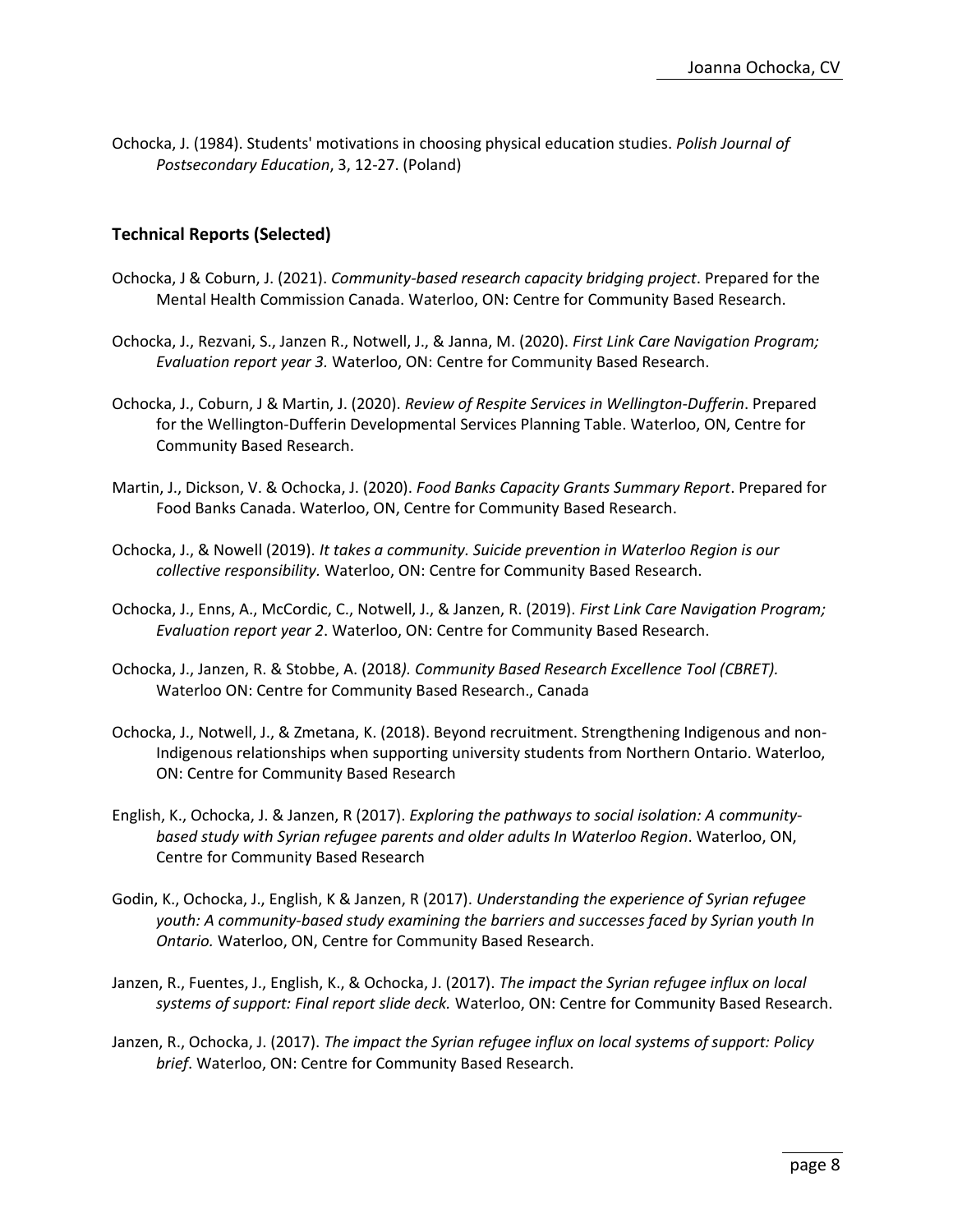- Ochocka, J., Marlow, T., & Stobbe, A. (2014) *Case study for the National Summit: Taking culture seriously in community mental health-A community-university research initiative that moves research into action*. Kitchener, ON: Centre for Community Based Research.
- Ghomeshi, K., Stobbe, A., Popham, J., Janzen, R., Young, C., & Ochocka, J. (2014). *Final report: Mobilizing newcomers and immigrants to cancer screening programs.* Kitchener, ON: Centre for Community Based Research.
- Popham, J., Ghomeshi, K., Janzen, R., Young, C., & Ochocka, J. (2014) *Mobilizing newcomers to cancer screening programs: Cycle One Evaluation Report*. Kitchener, ON: Centre for Community Based Research.
- Malleck, G., & Ochocka, J. (2013). *University of Waterloo D.I.R.E.C.T.I.O.N.S. program evaluation: Final summary report*. Kitchener, ON: Centre for Community Based Research.
- Popham, J., Ochocka, J., Janzen, R., Sanderson, N. & Abidi, M. (2013). *Shibogama Familiy Healing Centre*. Kitchener, ON: Centre for Community Based Research.
- Janzen, R., Stobbe, A., Popham, J. & Ochocka, J. (2013). *Justice and faith: Mobilizing the Christian Reformed Church.* Kitchener, ON: Centre for Community Based Research
- Popham, J. & Ochocka, J. (2013). *Sanguen Health Centre's hepatitis C program: Outcome evaluation report*. Kitchener, ON: Centre for Community Based Research
- Araujo, L., Nguyen, N., Ochocka, J. & Janzen, R. (2013). *Shibogama Health Innovation Project (SHIP): Evaluation report.* Kitchener, ON: Centre for Community Based Research.
- Schincariol McMurtry, L., Ochocka, J., Janzen, R., Mirea, M. & Popham, J. (2013). *Kingston, Frontenac, Lennox & Addington service collaborative needs validation synthesis report*. Kitchener, ON: Centre for Community Based Research.
- Schincariol McMurtry, L., Janzen, R., Ochocka, J. & Mirea, M. (2012). *Hamilton service collaborative needs validation synthesis report.* Kitchener, ON: Centre for Community Based Research.
- Schincariol McMurtry, L., Araujo, L., Janzen, R. & Ochocka, J. (2012). *Cochrane District service collaborative needs validation synthesis report.* Kitchener, ON: Centre for Community Based Research.
- Schincariol McMurtry, L., Naz, S. Janzen, R. & Ochocka, J. (2012). *Waterloo-Wellington service collaborative needs validation synthesis report.* Kitchener, ON: Centre for Community Based Research.
- Lomotey, J., & Ochocka, J. (2012). *High on Life Challenge evaluation report: Intermediate schools.*  Kitchener, ON: Centre for Community Based Research.
- Ochocka, J, Janzen, R. & Darisi, T. (2010). *Leaders mobilizing change. Final activities report.* Prepared for Citizenship Immigration Canada. Kitchener, ON: Centre for Community Based Research.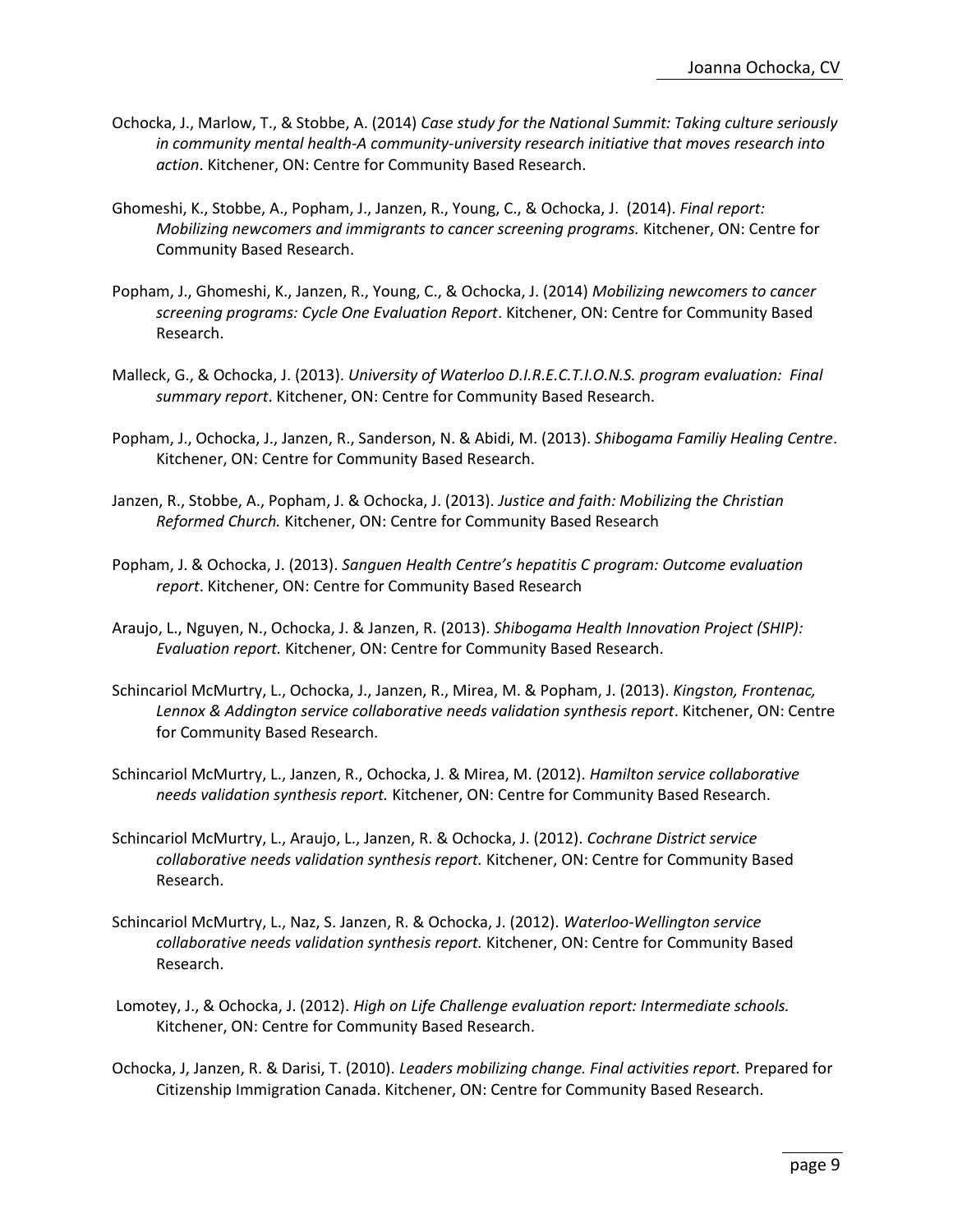- Love, N. & Ochocka, J. (2010). *Development of the Community Research Ethics Office: Supporting Community Based Research in Waterloo Region.* Kitchener, ON: Centre for Community Based Research.
- Ochocka, J. Moorlag, E., Dildar, Y., Bobesiu, A., Buettgen, A., Araujo, L., Deacoff, CJ. (2010). *The Canadian Immigration Integration Project (CIIP) pilot: Final evaluation report.* Kitchener, ON: Centre for Community Based Research.
- Lord, S., Rieck, T., & Ochocka, J. (2009). *Peer health worker evaluation: A pilot project of Kitchener Downtown Community Health Centre.* Kitchener, ON: Centre for Community Based Research.
- Marsh, S., Ochocka, J., & Buckingham, L. (2008). *Turtle House evaluation final report.* Kitchener, ON: Centre for Community Based Research.
- Ochocka, J., Moorlag, E. & McGee, S. (2008) *Spark of brilliance: Final evaluation report.* Kitchener, ON. Centre for Community Based Research.
- Lomotey, J., Case, R., Delfine-Scozzari, M., Costoglou, P., Janzen, R. & Ochocka, J. (2006). *Developing a consumer-run housing co-op in Hamilton: A feasibility study.* Kitchener, ON: Centre for Research and Education in Human Services.
- Roderick, K., Janzen, R., Ochocka, J., Westhues, A., Jenkins, J. & Sandbeck, B. (2006). *Pathways to success: Immigrant youth at high school.* Kitchener, ON: Centre for Research and Education in Human Services.
- Taylor, A., Roderick, K., Ochocka, J., Adema, W. (2004). *Building sustainable non-profits: The Waterloo region experience.* Kitchener, ON: Centre for Research and Education in Human Services.
- Ochocka, J., Choma, B., & Whitfield, K. (2004). *Supported volunteerism in Waterloo region: Evaluation of Ready, Get, Set, Volunteer! program.* Kitchener, ON: Centre for Research and Education in Human Services.
- Sundar, P. & Ochocka, J. (2002). *Dreams and realities: A literature review of employment for people with serious mental health issues*. Centre for Research and Education in Human Services.
- Ochocka, J., Janzen, R., Anisef, P. & Murphy Kilbride, K. (2001). *Parenting issues of newcomer families in Ontario*. Kitchener, ON: Centre for Research and Education in Human Services, and Joint Centre of Excellence for Research on Immigration and Settlement, Toronto, Ontario.
- Sundar, P. & Ochocka, J. (2001*). Exploring the future directions of MAPS (Mutual Aid with Psychiatric Survivors*). Kitchener, ON: Centre for Research and Education in Human Services.
- Sundar, P., Ochocka, J., Moziar, M. & Majstorovic, N. (2001*). An assessment of employment needs of consumer/survivors in Wellington-Dufferin Region*. Kitchener, ON: Centre for Research and Education in Human Services.
- Janzen, R., Ochocka, J., & Sundar, P. (2001). *Study on parenting issues of newcomer families in Ontario*: Waterloo Region findings. Kitchener, ON: Centre for Research and Education in Human Services.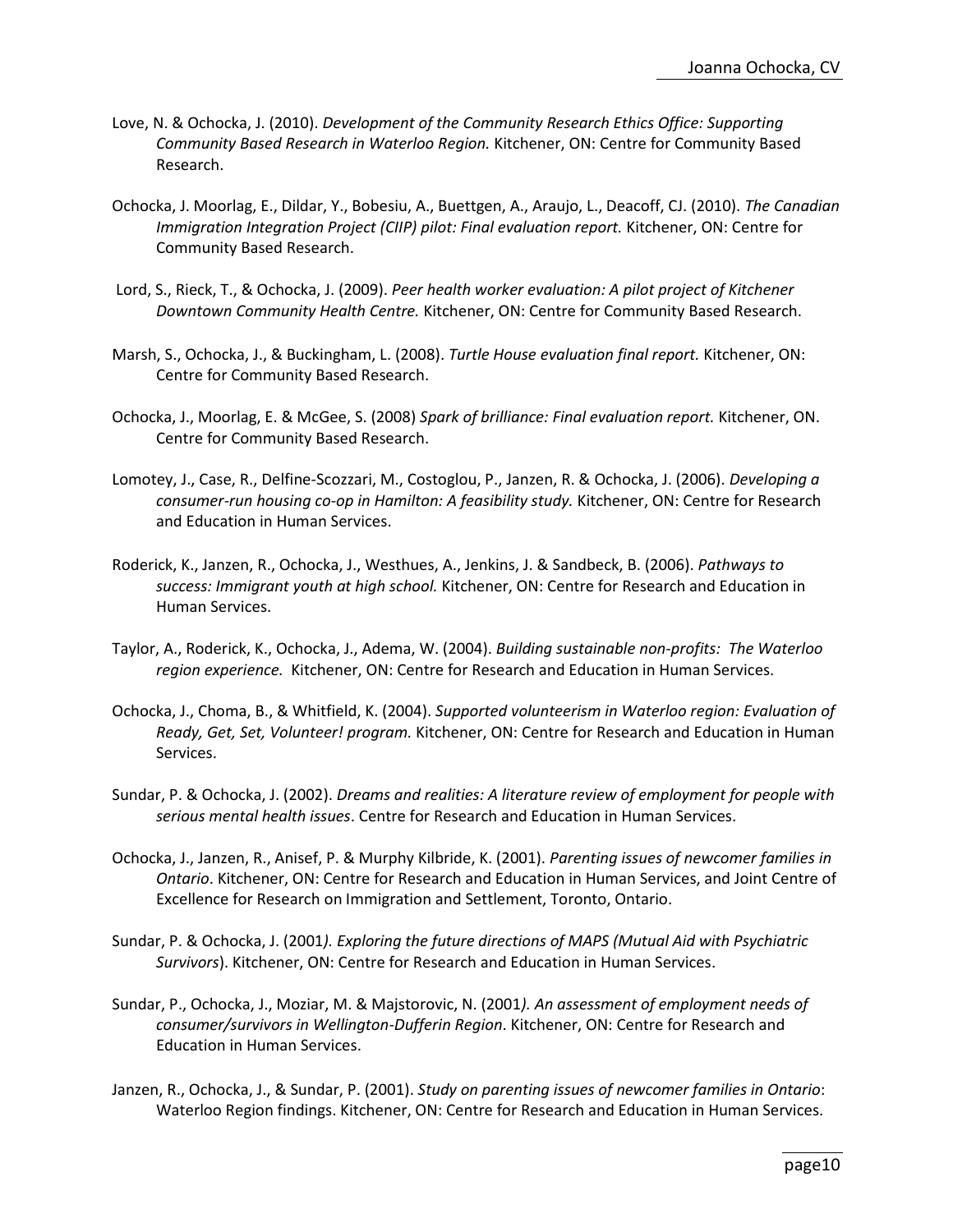- Janzen, R., Ochocka, J. & Van de Hoef, S. (2000). *Immigrant youth in Waterloo region. Needs assessment report*. Kitchener, ON: Centre for Research and Education in Human Services.
- Janzen, R., Ochocka, J. & D'Costa, B. (2000). *Routes to real work: National evaluation*. Kitchener, ON: Centre for Research and Education in Human Services.
- Sylvester, J., Ochocka, J. & Hyndman B. (1998). *Community action programs for children: Regional evaluation*. Kitchener, ON: Centre for Research and Education in Human Services.
- Zupko, B., Poechman Fisher, M., Ochocka, J. & Williamson, H. (1998). *Violence against women with developmental challenges*: *Prevention and education*. Kitchener, ON: Centre for Research and Education in Human Services.
- Nelson, G., Lord, J., & Ochocka, J. (1998). *Shifting the paradigm in community mental health*: *A community study of implementation and change: Phase I, II, & III progress reports*. Kitchener, ON: Centre for Research and Education in Human Services.
- Janzen, R., Ochocka, J., & Wing Sang Wong, V. (1998). *Dignity and opportunity*: *Assessing the economic contribution of foreign trained newcomers*. Kitchener, ON: Centre for Research and Education in Human Services.
- Nelson, G., Lord, J., & Ochocka, J. (1996). *Shifting the paradigm in community mental health:* A *community study of implementation and change*: *Historical and policy context progress report*. Kitchener, ON: Centre for Research and Education in Human Services.
- Taylor, A., & Ochocka, J. (1995). *Wellington-Dufferin-Guelph quick response service*: *Evaluation report*. Kitchener, ON: Centre for Research and Education in Human Services.
- Ochocka, J., & Taylor, A. (1995). *Simcoe Village: A supportive housing solution for a rural setting.* Kitchener, ON: Centre for Research and Education in Human Services.
- Ochocka, J., & Taylor, A. (1995). *Cost-effectiveness*. Kitchener, ON: Centre for Research and Education in Human Services.
- Ochocka, J., Roth, D., & Lord, J. (1994). *Workplaces that work: Research project report*. Kitchener, ON: Centre for Research and Education in Human Services.
- Lord, J., Ochocka, J. & McGeown, M. (1993). *Family directed support: Diversity, hopes, struggle*, *dignity*. Kitchener, ON: Centre for Research and Education in Human Services.
- Ochocka, J., Lord, J. & Roth, D. (1993). *Review of individualized funding*. Kitchener, ON: Centre for Research and Education in Human Services.
- Ochocka, J., Roth, D., Lord, J. & Macnaugthon, E. (1993). *Support cluster project: Evaluation report of a research demonstration project*. Kitchener, ON: Centre for Research and Education in Human Services.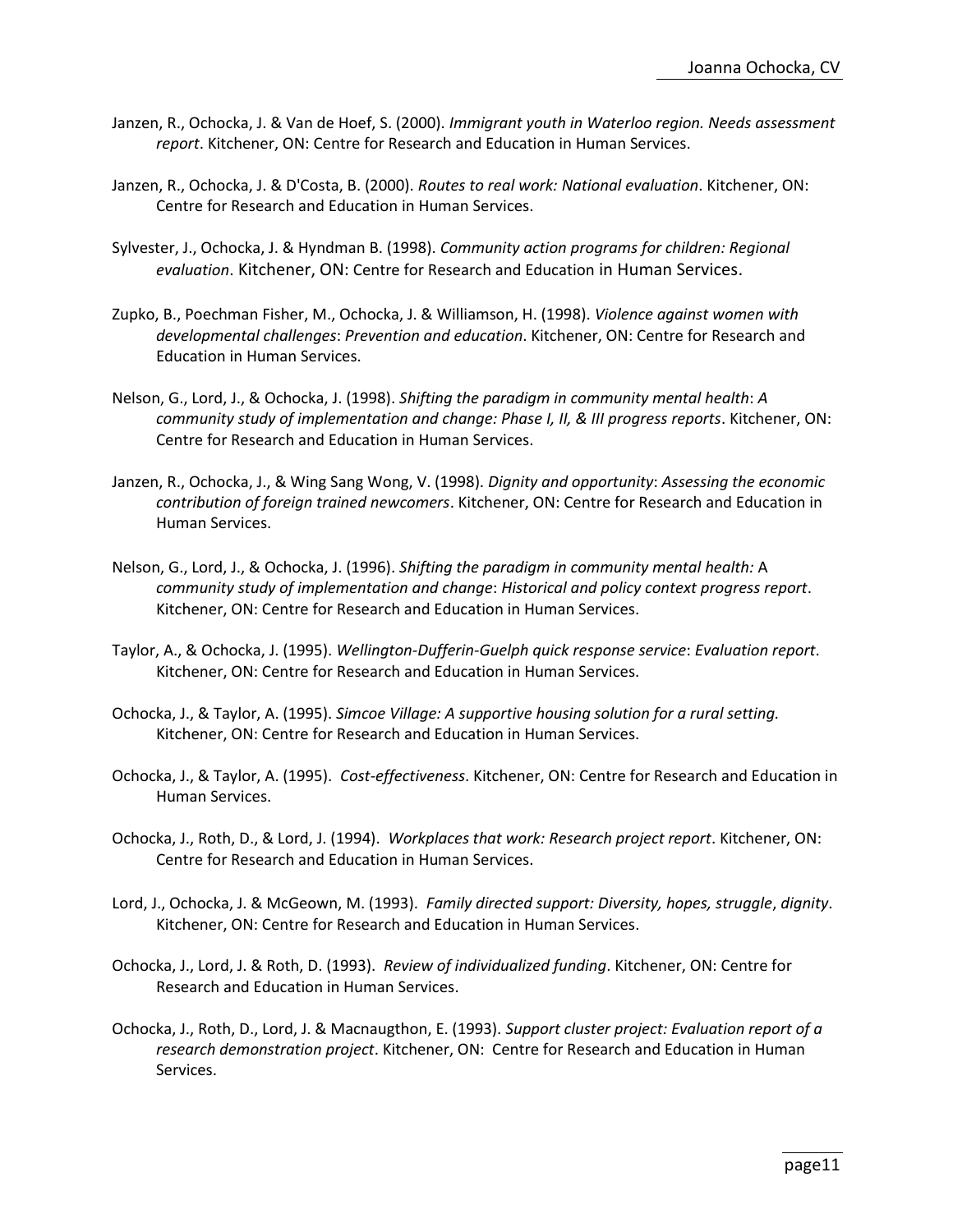### **PRESENTATIONS AND WORKSHOPS**

#### **Academic Conferences**

- Janzen, R., **Ochocka**, J., Atallah, N., Kurfust, D. & Hamilton, L. (2021). Making evaluation meaningful: Building capacity for community-based evaluation in times of disruption. Workshop chair and presenter. Pathways to Prosperity Conference, Online Workshop Series. Waterloo, ON.
- Janzen, R., **Ochocka,** J., Atallah, N. & Hamilton, L. (2019). Building a community-based culture of evaluation. Capacity-building for organizations supporting newcomers. Workshop presenter. *Pathways to Prosperity National Conference.* Toronto, ON.
- Janzen, R., & **Ochocka**, J. (2019). Excellence in community-based research with immigrants and refugees. Workshop presenter. *2019 National Metropolis Conference: 21th Annual Conference.* Halifax, NS.
- Janzen, R., Ochocka, J., Hamilton, L., & Atalla, N. (2019). Evaluating refugee programs: A national capacity-building project. Roundtable organizer and presenter. *2019 National Metropolis Conference: 21th Annual Conference.* Halifax, NS.
- Ochocka, J., Janzen, R., Stobbe, A., & Taylor, M. (2017). Assessing excellence in community-based research: Beyond values and principles. *C <sup>2</sup>U Expo 2017: For the Common Good.* Simon Fraser University, Vancouver, BC
- Janzen, R., English, K., Bedard, T., & Ochocka, J. (2017). Conducting collaborative research on faith and settlement partnerships. *C <sup>2</sup>U Expo 2017: For the Common Good.* Simon Fraser University, Vancouver, BC
- Janzen, R., Ochocka, J, Bedard, T. (2017). Faith and settlement partnerships: Setting immigrants and Canada up for success. 2017 National Metropolis Conference: 19th Annual Conference. Montreal, PQ.
- Taylor, S.M., & Ochocka, J. (2016). Advancing community engaged research in Canada.12th Pascal International Conference: Connecting Cities and Universities at Strategic Frontiers. Universita degli Studi di Catania, Catania, Italy.
- Ochocka, J., Janzen, R., de Grosbois, S., Stobbe, A., Fontan, J.M., & Findlay, I. (2015). Pursuing excellence in community based research: Clarifying and expanding on emerging indicators from the 2014 National Summit. C2U Expo 2015: Citizen Solutions, Better World. Carleton University, Ottawa, ON.
- Carr, A., Ochocka, J, Janzen, R, & van de Hoef, S. (2015). Just faith: Mobilizing people and knowledge through community-based research practices. C2U Expo 2015: Citizen Solutions, Better World. Carleton University, Ottawa, ON.
- Ochocka, J., Hall, B.L., de Grosbois, S., & Brown, L. (2015). Mainstreaming CBR in Canada: Promises and perils. C2U Expo 2015: Citizen Solutions, Better World. Carleton University, Ottawa, ON

Janzen, R., Watson, J., Ochocka, J., & Chapman, M. (2015). Learning to learn together: A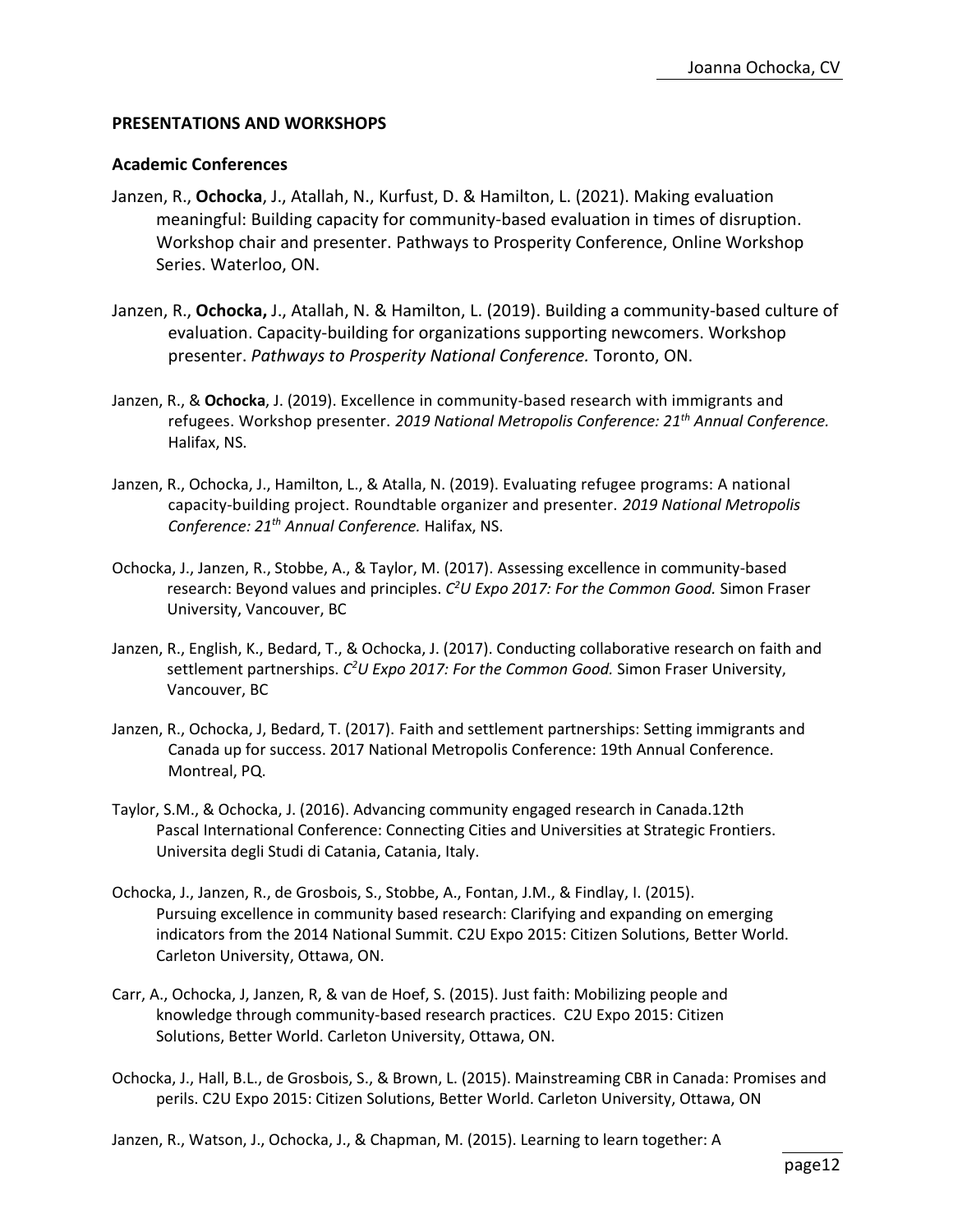faith-based guide to action for immigrant settlement. C2U Expo 2015: Citizen Solutions, Better World. Carleton University, Ottawa, ON.

- Ochocka, J., Mastronardi, L., & Kramer, T., (May 2014). Ensuring the well-being of human participants in community-based research and evaluation. *CUVic Conference*: *Beyond Engagement* at the University of Victoria, Victoria, British Columbia, Canada
- Ochocka, J., Janzen, R., Aumann, K., Duncan, S., Court, S., & Hart, A. (2013) Engaging voices, stories of change: Mobilizing community university partnerships and informing national agendas for change. *CUExpo 2013 Conference*. Corner Brook, Nfld.
- Ochocka, J., Janzen, R., DeGrosbois, S., Hawkins, L., Lydon, M. & Macaulay, A. (2013) Seeking meaningful engagement of community partners: Clarifying guiding principles of community-based research practice*. CUExpo 2013 Conference*. Corner Brook, Nfld.
- Ochocka, J., Randall, J., Carter, T., Hall, B. & Lydon, M. (2013). The evolution and impacts of the CUExpo movements. *CUExpo 2013 Conference*. Corner Brook, Nfld.
- Ochocka, J., Umme-Jihad, A., Mastronardi, L. & Marr, B. (2013). Stories of enacting change in knowledge production: Attending to the ethics of community based research*. CUExpo 2013 Conference*. Corner Brook, Nfld.
- Ochocka, J. (2013) Community Based Research and Innovative Practice: Mental Health and Cultural Diversity. *6th Global University Network for Innovation (GUNi) Conference*, Barcelona, Spain.
- Ochocka, J. (2013) Building and Maintaining Community University Partnerships Plenary workshop *at 6th Global University Network for Innovation (GUNi) Conference*, Barcelona, Spain.
- d'Ailly, H., Janzen, R., & Ochocka, J. (2012). Planning Transformative Change for Mental Services for Cultural Linguistic Communities. Presented at *15th Anniversary of Community-Campus Partnerships for Health Conference*, Houston, Texas.
- Ochocka, J., & Hall, B. (2012) Collaborative structures: Reimagining community-university research partnerships in a democratic society. *Living Knowledge Conference 2012*, Bonn, Germany.
- Ochocka, J., & Janzen, R. Knowledge mobilization through theatre: cutting to the heart of research. (2011) Presented at *CUExpo 2011 Conference*, Kitchener-Waterloo, Ontario, Canada.
- Farrell, M., Ochocka, J., Lall, N., Graham, K., (2011) Making partnerships work: international lessons in the practice of community-university research partnership. Presented at *CUExpo 2011 Conference*, Kitchener-Waterloo, Ontario, Canada.
- Janzen, R., Ochocka, J., Roth, D. (2011) Navigating community-university partnerships. Presented at *CUExpo 2011 Conference*, Kitchener-Waterloo, Ontario, Canada.
- Kramer, T., Love, N., Mastronardi, L., Ochocka, J., Piscitelli, A., Song, H. (2011) Supporting ethical approaches to community based research. Presented at *CUExpo 2011 Conference*, Kitchener-Waterloo, Ontario, Canada.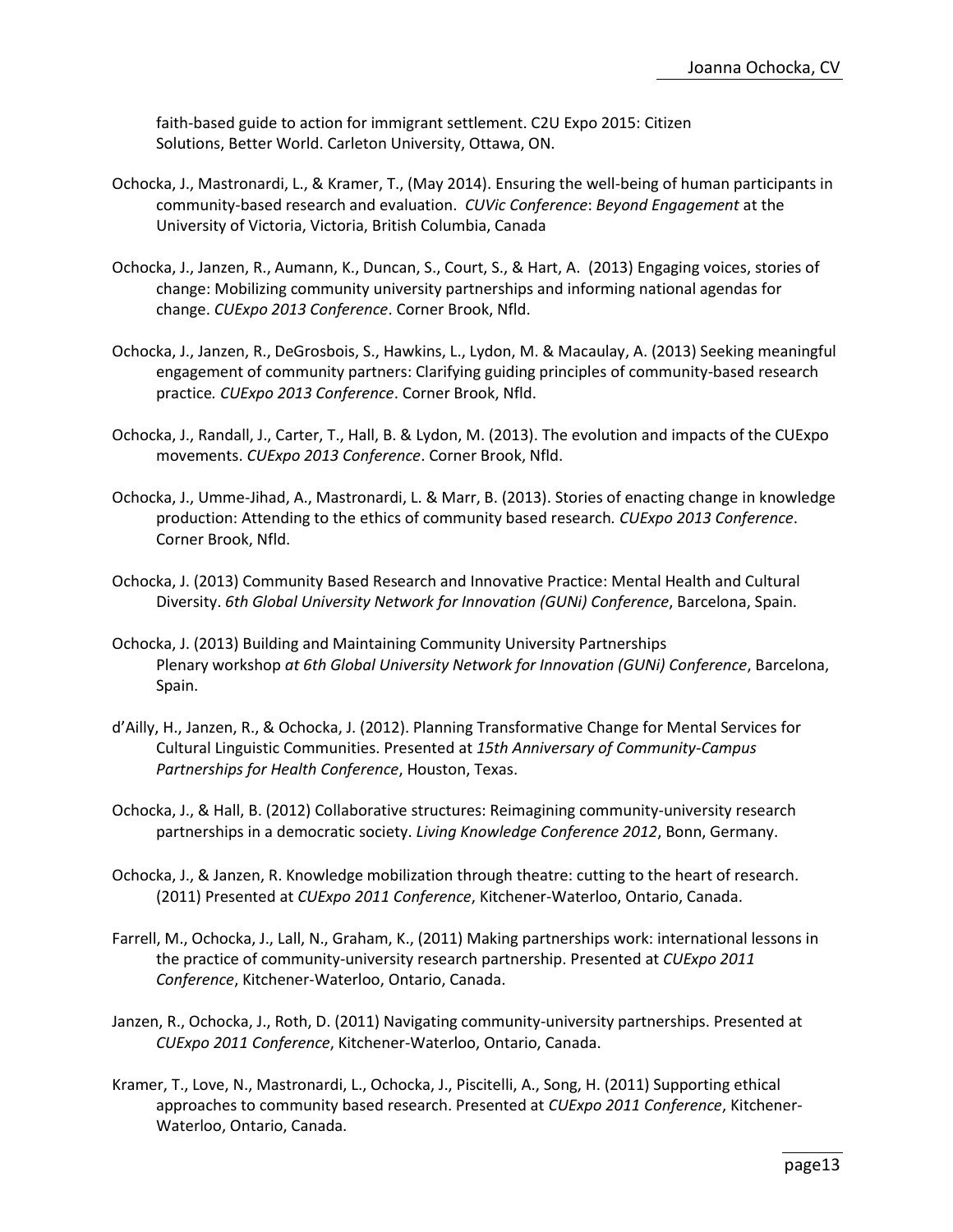- Marr, W., Ochocka, J., Love, N., Kramer, T., Penney, R., Mastronardi, L., Piscitelli, A. (2011). Community research ethics board and support: case study of the Waterloo Region. Roundtable presented at *CUExpo 2011 conference*, Kitchener-Waterloo, Ontario, Canada.
- Ochocka, J., Janzen, R. (2011) Community-based research and social innovation: the Centre for Community Based Research. Poster presented at *CUExpo 2011 Conference*, Kitchener-Waterloo, Ontario, Canada.
- Ochocka, J., Buettgen, A., Korsak, K., & Marsh, S. Overview of Taking Culture and Power Seriously in Community Mental Health CURA (2009). Poster presentation at *Making Gains Conference*, Toronto, Ontario, Canada.
- Mutta, B., Nelson, G., & Ochocka, J. (2009). From the Margins to the Core: A case example of a cultural community leading innovative practice in Ontario. Presented at the *Making Gains Conference,* Toronto, Ontario, Canada.
- Ochocka, J. & Roche, B. (2009). Ethics and Community based research. Plenary workshop at the *4th Living Knowledge Conference*, Belfast, Northern Ireland.
- Ochocka, J. (2009). From research to action: Mobilizing cultural communities through participatory action research. Presented at *44th Annual Meeting of the Canadian Sociological Association*. Ottawa, Ontario, Canada.
- Moorlag, E. & Ochocka, J. (2009). Evaluating innovative practice in mental health: A dialogue between cultural communities, practitioners, and the mental health system. Presented at the *44th Annual Meeting of the Canadian Sociological Association*, Ottawa, Ontario, Canada.
- Janzen, R., Walton-Roberts, M., & Ochocka, J. (2009). Immigrant integration and Inclusion in Waterloo Region. Presented at the *81st Conferences of the Canadian Political Science Association, Congress of the Humanities and Social Sciences*, Ottawa, Ontario, Canada.
- Ochocka, J. (2009). Community based research: Inspiring social innovation. Presented at *CUPP Conference*, University of Brighton, United Kingdom.
- Janzen, R., Nelson, G., Trainor, J., & Ochocka, J. (2009). Participatory action research and evaluation with mental health self-help groups and organizations: A theoretical framework. *117th Annual Convention of the American Psychological Association*, Division of Community Psychology. Toronto, Ontario, Canada.
- Ochocka, J. & Marsh, S. (2008). Well-meaning to wellbeing: Doing community based research with immigrant populations. Presented at the *5th Annual Diversity and Wellbeing Conference: The Diverse Faces of Mental Health*. Calgary, Alberta, Canada.
- Ochocka, J., Mutta, B., Song, H. & Marsh, S. (2008). Building reciprocal and action-oriented research collaborations: Challenges, successes, & possibilities. Presented at *Building Equitable Partnerships Conference*. Centre for Addiction and Mental Health. Toronto, Ontario, Canada.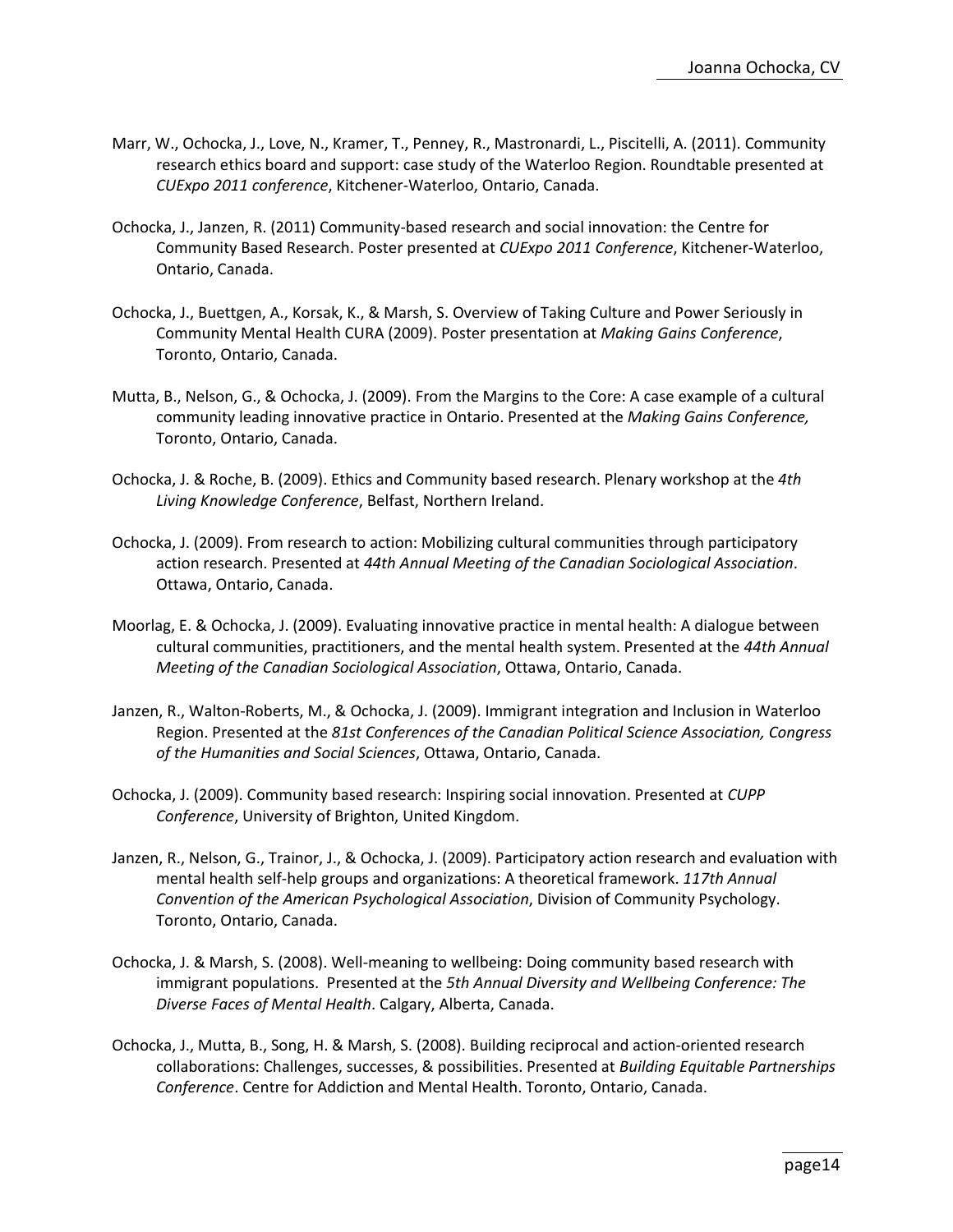- Ochocka, J. (2008). Impacts and lessons learned from Taking Culture Seriously in Community Mental Health. Presented in plenary *CURA panel at Community University Exposition*, Victoria, British Columbia, Canada.
- Ochocka, J., Janzen, R. & Moorlag, E. (2008). Challenges and solutions in university community partnerships. Workshop at the *Community University Exposition*, Victoria, British Columbia, Canada.
- Janzen, R., Ochocka, J. & Moorlag, E. (2008). Invitation into the taboo: Engaging ethno-racial communities in mental health research. Presented at the *Community University Exposition*, Victoria, British Columbia, Canada.
- Ochocka, J. & Janzen, R. (2008). Social innovation: The Centre for Community Based research celebrates twenty-five years. Paper presented at *Community University Exposition*, Victoria, British Columbia, Canada.
- Moorlag, E., Ochocka, J., Janzen, R & Marsh, S. (2008). Seeing the "C" in Community University Partnerships: Pathways between diversity engagement and community research. Workshop presented at *Community University Exposition*, Victoria, British Columbia, Canada.
- Janzen, R., Ochocka, J. & Marsh, S. (2008). Knowledge Mobilization through Theatre: Cutting to the heart of research. Presented at the *Second International Conference on Community Psychology*. Lisbon, Portugal.
- Westhues, A., Ochocka, J., Jacobson, N., Simich, L., Maiter, S., Janzen, R. & Fleras, A. (2008) Developing theory from complexity: Reflections on a collaborative mixed method participatory action research study. Presented at the *Second Qualitative Research on Mental Health Conference*. Tampere, Finland.
- Westhues, A., Ochocka, J., Jacobson, N., Simich, L., Maiter, S., Janzen, R. & Fleras, A. (2008) Developing theory from complexity: Reflections on a collaborative mixed method participatory action research study. Presented at the *Fourth International Congress of Qualitative Inquiry*, University of Illinois at Urbana-Champaign, Illinois, USA.
- Ochocka, J. (2007). Using Research to Mobilize Communities for Collective Actions and Change: Community University Research Alliance Using Participatory Action Research Approach in Canada. II European Community Psychology Association Seminar at the *Integrating New Migrants in the New Europe*, Seville, Spain.
- Ochocka, J., Wosinski M. & Zambakari, Ch. (2007). University-Community Partnership: Global Networking Platform for Social Action Research. *Society for Community Research and Action*, *11th Biennial Conference*, Pasadena, California, USA.
- Moorlag, E. & Ochocka, J. (2007). Participatory Action Research with diverse communities: A case study example of policy development through public engagement. Paper presented at the annual meeting of the *Canadian Sociological Association,* Saskatoon, Saskatchewan, Canada.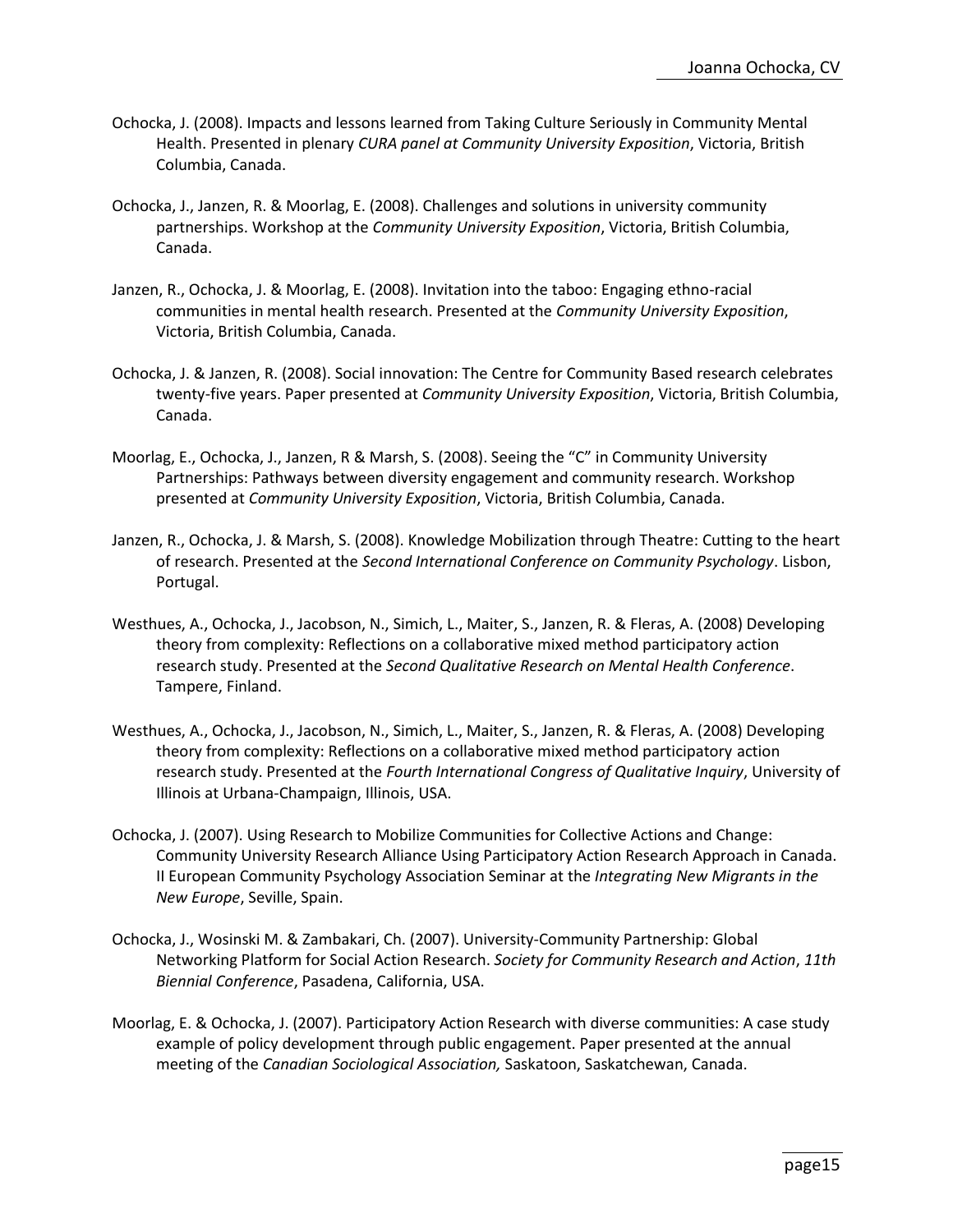- Ochocka, J., & Janzen, R., Westhues, A., Simich, L., Maiter, S., & (March 2007). Collaborating to Shape Mental Health Practice: Overview of a Community University Research Alliance. *9th National Metropolis Conference*, Toronto, Ontario, Canada.
- Janzen, R. & Ochocka, J. (March 2007). Theorizing Cultural Empowerment through the Lens of Existing Literature. *9th National Metropolis Conference*, Toronto, Ontario, Canada.
- Ochocka, J. & Janzen, R. (November 2006). Setting the Stage for Mental Health Knowledge Mobilization in Cultural Diversity. Making Gains in Mental Health and Addictions. Healthcare Transformation in Ontario: *Evolution or Revolution? 4th Annual Conference*, Toronto, Ontario, Canada.
- Ochocka, J. (October 2006). Engaging Communities in Collaborative Research. *6th European Community Psychology Conference*, Kamien Slaski, Poland.
- Ochocka, J. (June 2006). Emerging Issues in Mental Health Practice. *2006 International Refugee Rights Conference*, Toronto, Ontario, Canada.
- Ochocka, J. (May 2006). Taking Culture Seriously in Community Mental Health: Community University Research Alliance. *3rd Quebec-Ontario Conference in Community Psychology*, Waterloo, Ontario, Canada.
- Ochocka, J.; Wise, J. & Janzen, R. (May 2006). Engaging Ethno Racial Communities on Sensitive Issues: Gaining Entrée in a Community Mental Health Project. *2nd International Congress of Qualitative Inquiry*, Urbana, Illinois, USA.
- Ochocka, J. & Janzen, R. (May 2006). Participatory Action Research & Mental Health Consumer Survivors: Imagining a New Future. *2nd International Congress of Qualitative Inquiry*, Urbana, Illinois, USA.
- Ochocka, J. & Janzen, R. (May 2006). Participatory Action Research & Needs Assessment: Mobilizing Culturally Diverse Communities. *2nd International Congress of Qualitative Inquiry*, Urbana, Illinois, USA.
- Ochocka, J., Westhues, A., Janzen, R., & Roderick, K. (May 2006). Engaging Communities through Open Forums: The Immigrant Youth in Schools Project. *2nd International Congress of Qualitative Inquiry*, Urbana, Illinois, USA.
- Ochocka, J., Nelson, G. & Janzen, R. (October 2005). A Comprehensive Evaluation Framework for Mental Health: Participation, Conceptualization, Design and Action*. Crossing Borders, Crossing Boundaries, 2005 Joint CES/AEA Conference*, Toronto, Ontario, Canada.
- Ochocka, J. & Choma, B. (October 2005). Supporting People with Disabilities as Volunteers: Using Participatory Action Evaluation to Shape a Community Initiative*. Crossing Borders, Crossing Boundaries, 2005 Joint CES/AEA Conference*, Toronto, Ontario, Canada.
- Nelson, G, Ochocka, J. & Janzen, R. (October 2005). An Evaluation of Individual Level Activities and Impacts of Mental Health Consumer/Survivor Initiatives. Crossing Borders, *Crossing Boundaries, 2005 Joint CES/AEA Conference*, Toronto, Ontario, Canada.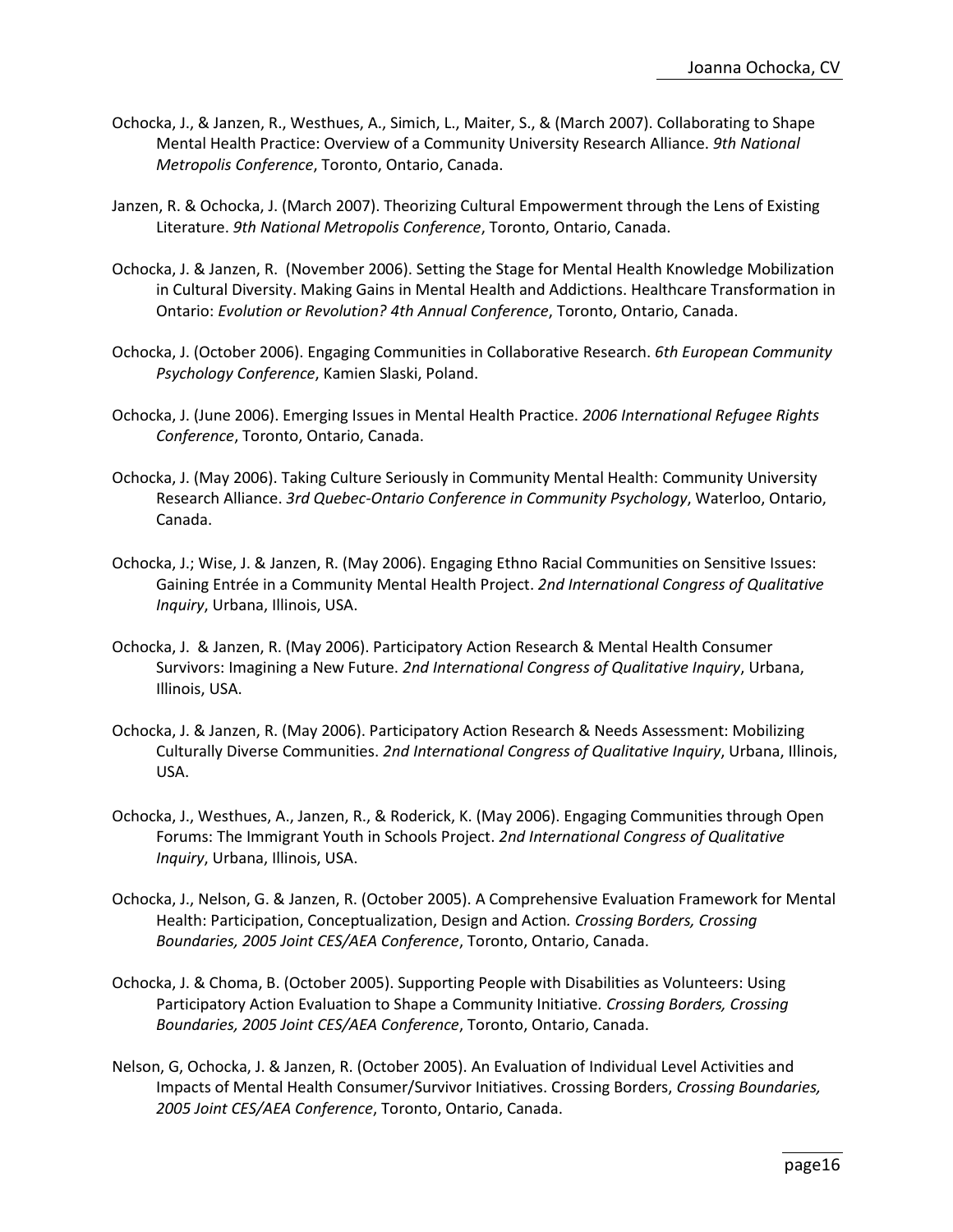- Janzen, R., Ochocka, J. & Nelson, G. (October 2005). An Evaluation of System Level Activities and Impacts of Mental Health Consumer/Survivor Initiatives. *Crossing Borders, Crossing Boundaries*, *2005 Joint CES/AEA Conference*, Toronto, Ontario, Canada.
- Ochocka, J., Janzen, R. & Nelson, G. (May 2005). Participatory Action Research with Mental Health Consumer-Run Organizations. *1st International Congress of Qualitative Inquiry,* Urbana-Champaign, Illinois, USA.
- Nelson, G, Ochocka, J. & Janzen, R. (October 2004). Consumer/Survivor Initiatives in Ontario: Evaluating Individual-level and Systems-level Impacts*. Changing Attitudes, Changing Cultures Conference*, Kingston, Ontario, Canada.
- Ochocka, J., Janzen, R. & Nelson, G. (October 2004). The Drive to Move Forward: A New Framework for Understanding Recovery from Mental Illness and Other Life Struggles. *Changing Attitudes*, *Changing Cultures Conference*, Kingston, Ontario, Canada.
- Ochocka, J. (October 2004). Moving Ahead Together: Participatory Research that Balances Relevance and Rigour. Pre-Conference Institute. *7th IAPSPR Ontario Conference*, Hamilton, Ontario, Canada.
- Nelson, G. & Ochocka, J. (October 2004). A Longitudinal Study of Consumer/Survivor Initiatives in Ontario: Evaluating Individual-level and Systems-level Impacts. Invited Speaker at the *Mental Health Leads, Ontario Ministry of Health and Long-Term Care*, Toronto, Ontario, Canada.
- Ochocka, J., Nelson, G., Lauzon, S. (June July 2004). Longitudinal Study of Mental Health Consumer-Run Organizations. Introduction to Evaluation. Regional Workshops with Mental Health Practitioners and Consumers, Ottawa, London, Kenora, Thunder Bay and North Bay, Ontario, Canada.
- Ochocka, J. & Choma, B. (April 2004). Supported Volunteering for Individuals with Disabilities. *Ontario Association on Developmental Disabilities 2004 Annual conference*, Kempenfelt Centre, Barrie, Ontario, Canada.
- Ochocka, J. (January 2004). Impact of Participation in Consumer/Survivor Initiatives. *The 5th International Interdisciplinary Conference Advances in Qualitative Methods*, Edmonton, Alberta, Canada.
- Janzen, R. & Ochocka, J. (January 2004). The Benefits of Consumer/Survivor Initiatives for Service Systems and Communities. *The 5th International Interdisciplinary Conference Advances in Qualitative Methods*. Edmonton, Alberta, Canada.
- Ochocka, J. (January 2004). Participatory Action Research in Community Mental Health. *The 5th International Interdisciplinary Conference Advances in Qualitative Methods*, Edmonton, Alberta, Canada.
- Ochocka, J. (November 2003). Dreams and Realities in Employment: A Case Example in Southern Ontario. *Work in Progress: A Colloquium on Work, Citizenship and Mental Health*. Toronto, Ontario, Canada.
- Ochocka, J. (November 2003). Consumer/Survivor Initiatives: Present Benefits and Future Directions. 2003 *Annual Conference of the Ontario Peer Development Initiatives*, Toronto, Ontario, Canada.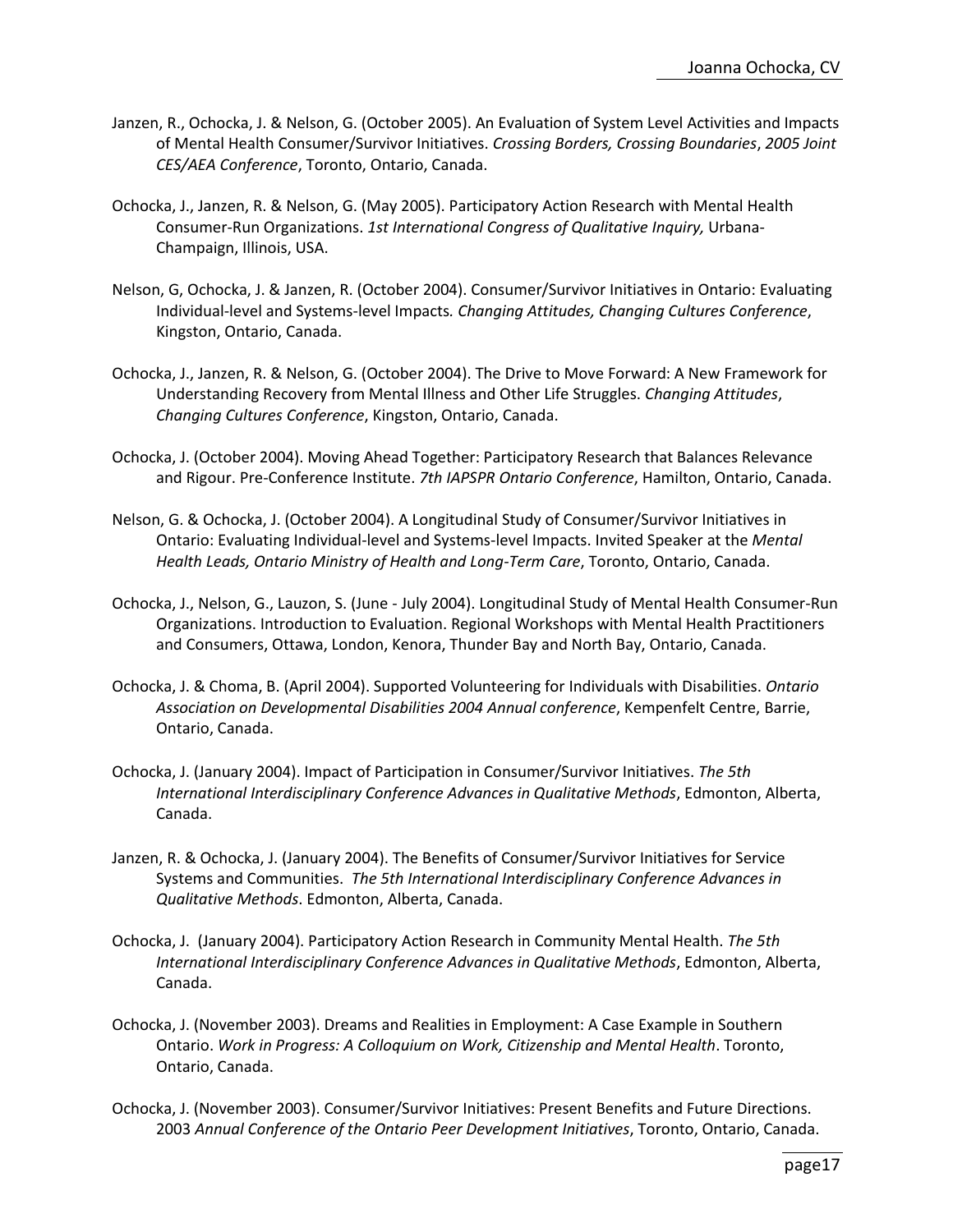- Dewa, C., Durbin, J., Wasylenki, D., Ochocka, J., Eastabrook, S., Boydell, K., & Goering, P. (November 2003). Who Uses Self-Help? *American Public Health Association, 131st Annual Meeting,* San Francisco, California, USA.
- Ochocka, J. (September 2003). Taking Culture Seriously: The Experience of Canada's Social Institutions in Responding to a Multicultural Reality. *Open Minds Conference*, Lodz, Poland.
- Ochocka, J. (June 2003). Meaningful Involvement: Participatory Action Research within a Community Mental Health. *Canadian Psychology Association Annual Meeting*, Hamilton, Ontario, Canada.
- Ochocka, J. (May 2003). A Participatory Approach to Qualitative Research with Mental Health Consumer/Survivor Initiatives in Ontario, Canada. *The 4th International Interdisciplinary Conference Advances in Qualitative Methods*, Banff, Alberta, Canada.
- Ochocka, J & Nelson, G. (May 2003). The Drive to Move Forward: Negotiating Self and External Circumstances by People Living with Mental Health and Other Life Struggle. *The 4th International Interdisciplinary Conference Advances in Qualitative Methods*, Banff, Alberta, Canada.
- Janzen R., Nelson, G. & Ochocka, J. (May 2003). The Place of Self Help and Mutual Aid in Stories of Recovery by People Living with Mental Health and Other Life Struggles. *The 4th International Interdisciplinary Conference Advances in Qualitative Methods*, Banff, Alberta, Canada.
- Ochocka, J. (November 2002). Sharing Power and Knowledge: Researching Innovation in Community Mental Health. *Conference for Ontario Occupational Therapists*, Hamilton, Ontario, Canada.
- Durbin, J., Ochocka, J. & Nelson, G. (June 2002). Comparing Users of Consumer/Survivor Initiatives and Service Organizations: Methodology and Early Findings*. International Association of Psychosocial Rehabilitation Services, 27th Annual Conference*, Toronto, Ontario, Canada.
- Ochocka, J. & Nelson, G. (June 2002). A Longitudinal Study of Consumer/Survivor Initiatives in Ontario: Research Process and Preliminary Findings. *International Association of Psychosocial Rehabilitation Services, 27th Annual Conference*, Toronto, Ontario, Canada.
- Ochocka, J. (April 2002). A Participatory Approach to Qualitative Research with Mental Health Consumer/Survivor Initiatives. *Qualitative Health Research Conference*, Banff, Alberta, Alberta, Canada.
- Ochocka, J. (November 2001). Immigration Issues: Newcomer Parents and Challenges of Parenting in Canada. *6th International Metropolis Conference*, Rotterdam, The Netherlands.
- Ochocka, J. & Janzen, R. (October 2001). Parenting Issues of Newcomer Families in Ontario. *5th National Metropolis Conference*, Ottawa, Ontario, Canada.
- Ochocka, J. (July 2001). Sharing Power and Knowledge: Professional and Mental Health Consumer/Survivor Researchers Working Together in a Participatory Action Research Project. *World Assembly for Mental Health*, Vancouver, British Columbia, Canada.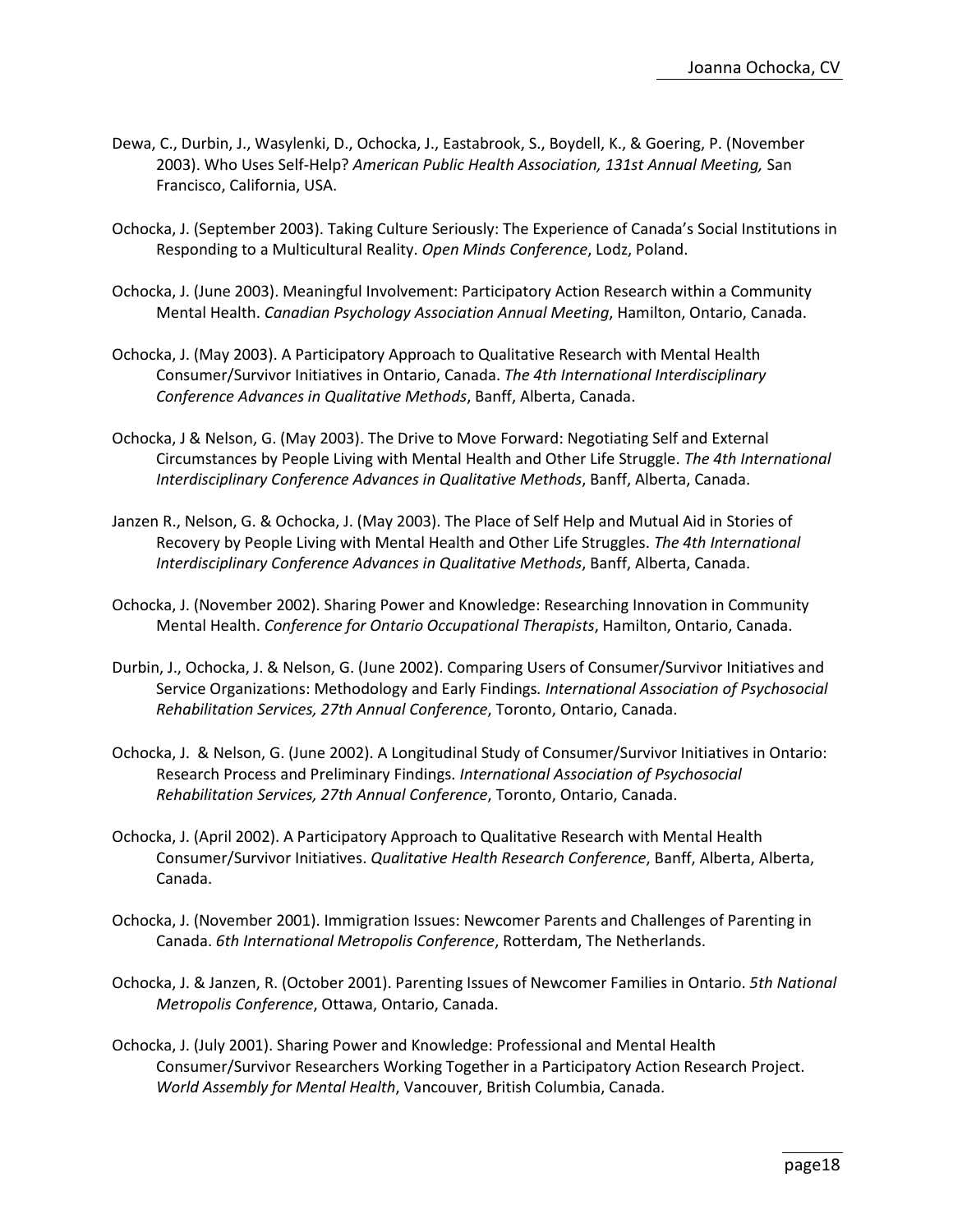- Ochocka, J. (July 2001). Shifting A Paradigm in Community Mental Health: A Community Study of Implementation and Change. *World Assembly for Mental Health*, Vancouver, British Columbia, Canada.
- Ochocka, J. (June 2001). Longitudinal Evaluation of Consumer/Survivor Initiatives in Ontario*. 2001 Annual Conference of Ontario Peer Support Network*, Toronto, Ontario, Canada.
- Ochocka, J. & Janzen, R. (November 2000). Needs of Newcomer Youth. Citizenship and Immigration Canada, *Ontario Region OASIS Settlement Sector Conference*, Toronto, Ontario, Canada.
- Ochocka, J. & Janzen, R (November 2000). Newcomer Youth Settlement: Needs, Services and Emerging Best Practices. *The 5th International Metropolis Conference*, Vancouver, British Columbia, Canada.
- Ochocka, J. (April 2000). Rights and Recover: Shifting a Paradigm in Community Mental Health. *2nd National Conference on Best Practices and Mental Health Reform*, Vancouver, British Columbia, Canada.
- Ochocka, J. (October 1999). Shifting a Paradigm in Community Mental Health: A Community Study of Implementation and Change*. International Association of Psychosocial Rehabilitation Services (IAPSRS), Ontario Chapter Conference,* Niagara Falls, Ontario, Canada.
- Ochocka, J. (October 1999). Longitudinal Study of the Consumer/Survivor Initiatives in Community Mental Health in Ontario. *International Association of Psychosocial Rehabilitation Services (IAPSRS), Ontario Chapter Conference*, Niagara Falls, Ontario, Canada.
- Ochocka, J. (September 1997). Partnership and Organizational Change: Challenges and Opportunities. *International Association of Psychosocial Rehabilitation Services (IAOSRS), Ontario Chapter Conference*, Guelph, Ontario, Canada.
- Ochocka, J. (May 1997). New Paradigms, New Partnerships: Evaluation for Positive Change. Pre-Conference Workshop. *Canadian Evaluation Society 1997 Annual Conference*, Ottawa, Ontario, Canada.
- Ochocka, J. (March 1997). Changing a Paradigm in Community Mental Health: Preliminary Findings from the Research Study. *Orthopsychiatric Association, 1997 Annual Conference*, Toronto, Ontario, Canada.
- Ochocka, J. & Taylor, A. (May 1996). New Paradigms/New Partnerships: Supporting Internal Evaluation Pre-Conference Workshop. *Canadian Evaluation Society 1996 Annual Conference*, Winnipeg, Manitoba, Canada.
- Ochocka, J. (November 1995.) Supporting Community Groups to Do Their Own Evaluation. *1st International Evaluation Conference*, Vancouver, British Columbia, Canada.
- Ochocka, J. (June 1994). Support Clusters: Innovative Approach to Community Mental Health. *Qualitative Health Research Conference*, Hershey, Pennsylvania, USA.
- Ochocka, J. (April 1994). New Paradigms, New Partnerships: Workshop on Community Research, Evaluation and Partnership. *Health Prevention Congress*, Toronto, Ontario, Canada.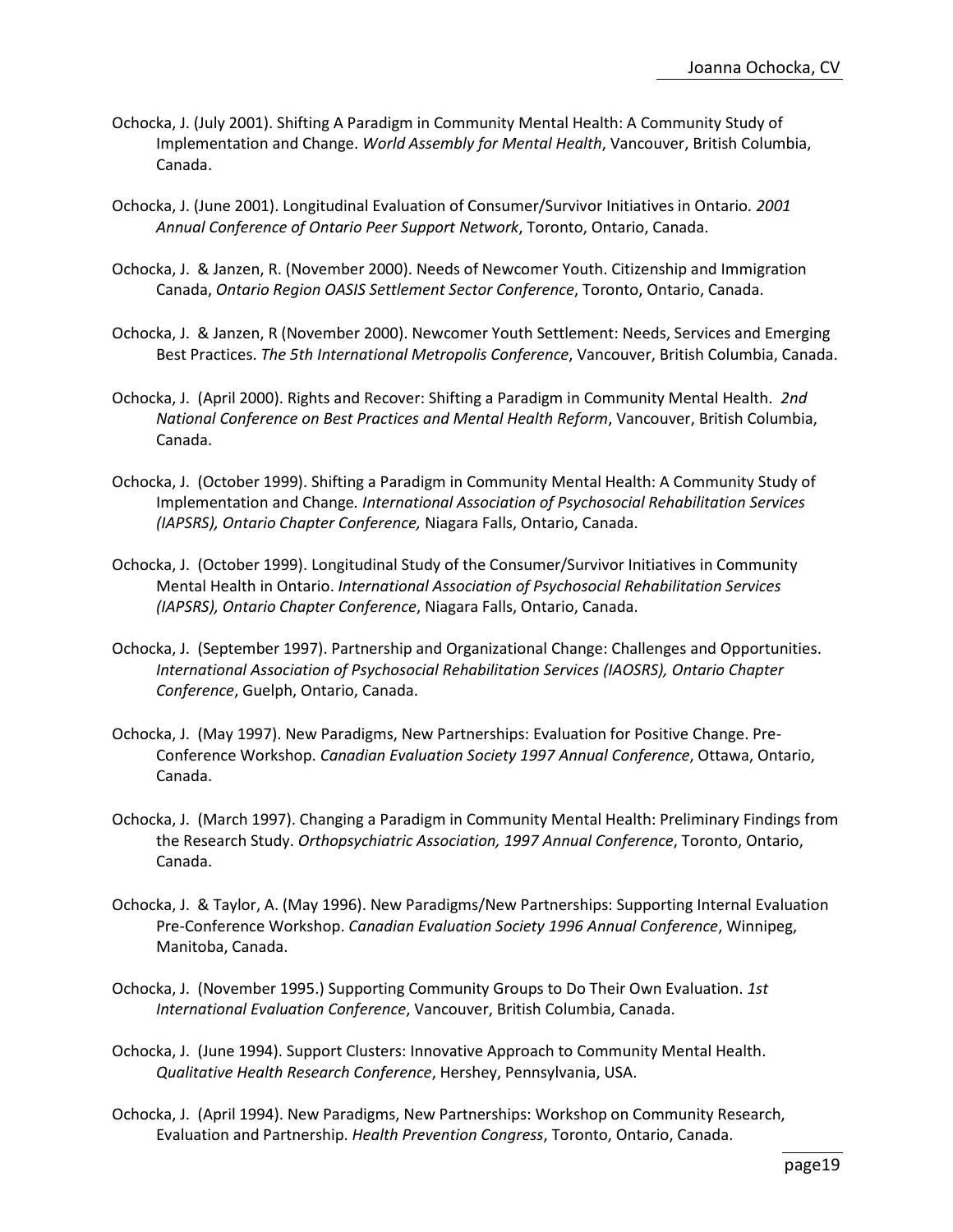- Ochocka, J. (October 1993). Support Cluster Project: Linking Qualitative Evaluation and Intervention. *2nd Annual Conference in Severe Developmental Disabilities*, Winnipeg, Manitoba, Canada.
- Ochocka, J. & Lord, J. (December 1992). Research and Evaluation Component Community Approach in Supporting People with a Dual Diagnosis. *International Association on Dual Diagnosis 1992 Annual Conference*, Toronto, Ontario, Canada.

#### **Keynote Addresses and Workshops**

Prepared and presented or facilitated at over 40 events, including:

- Ochocka J. & Dooley, S. (May 2021). *Mini C2UExpo Gathering and Community-Based Research Award Gala.* Keynote, moderator, and organizer. International on-line conference.
- Ochocka, J.; Janzen, R & Loppie, C. (March 26, 2021). *Community-Based Research, Acting on Findings.* Workshop #5 for Mental Health Commission Canada.
- Ochocka, J.; Janzen, R & Loppie, C. (February 26, 2021). *Community-Based Research; Implementing Research*. Workshop #4 for Mental Health Commission Canada.
- Ochocka, J.; Janzen, R & Loppie, C. (January 22, 2021). Community-Based Research; Research Planning. Workshop #3 for Mental Health Commission Canada.
- Ochocka, J.; Janzen, R & Loppie, C. (March 14, 2020). *Essentials of Understanding Community-Based Research*. RFP Workshop for Mental Health Commission Canada.
- Ochocka, J. (September 2020). *Community-based research and knowledge mobilization.* Guest speaker to Global Knowledge for Change Network.
- Ochocka, J.; Janzen, R & Loppie, C. (November 6, 2020). *Supporting Lived Experiences with Cannabis through Community-Based Research*. Workshop #1 for Mental Health Commission Canada.
- Ochocka, J.; Janzen, R & Loppie, C. (December 4, 2020). Community-Based Research; Laying the Foundation. Workshop #2 for Mental Health Commission Canada
- Ochocka J. & Dagert, T. (May 2019). *Community-based Research Excellence*. Workshop for Vancouver Foundation's community-based researchers. Vancouver, BC.
- Ochocka J. (April 2019). *The art of qualitative interviewing*. Workshop for Waterloo Region Suicide Prevention Council, Waterloo, ON
- Ochocka, J. & Janzen, R. (April 2018*). Exploring innovations in interfaith dialogue & practice*. Workshop for Canadian Interfaith Conversation. Regis College, University of Toronto. ON.
- Ochocka, J. & Janzen, R. (November 2017). *Engaging communities through research. A capacity-building event for faith-based campuses and their partners*. Two-day conference with presentations, discussions and interactive project developments. Conrad Grebel University College, Waterloo, ON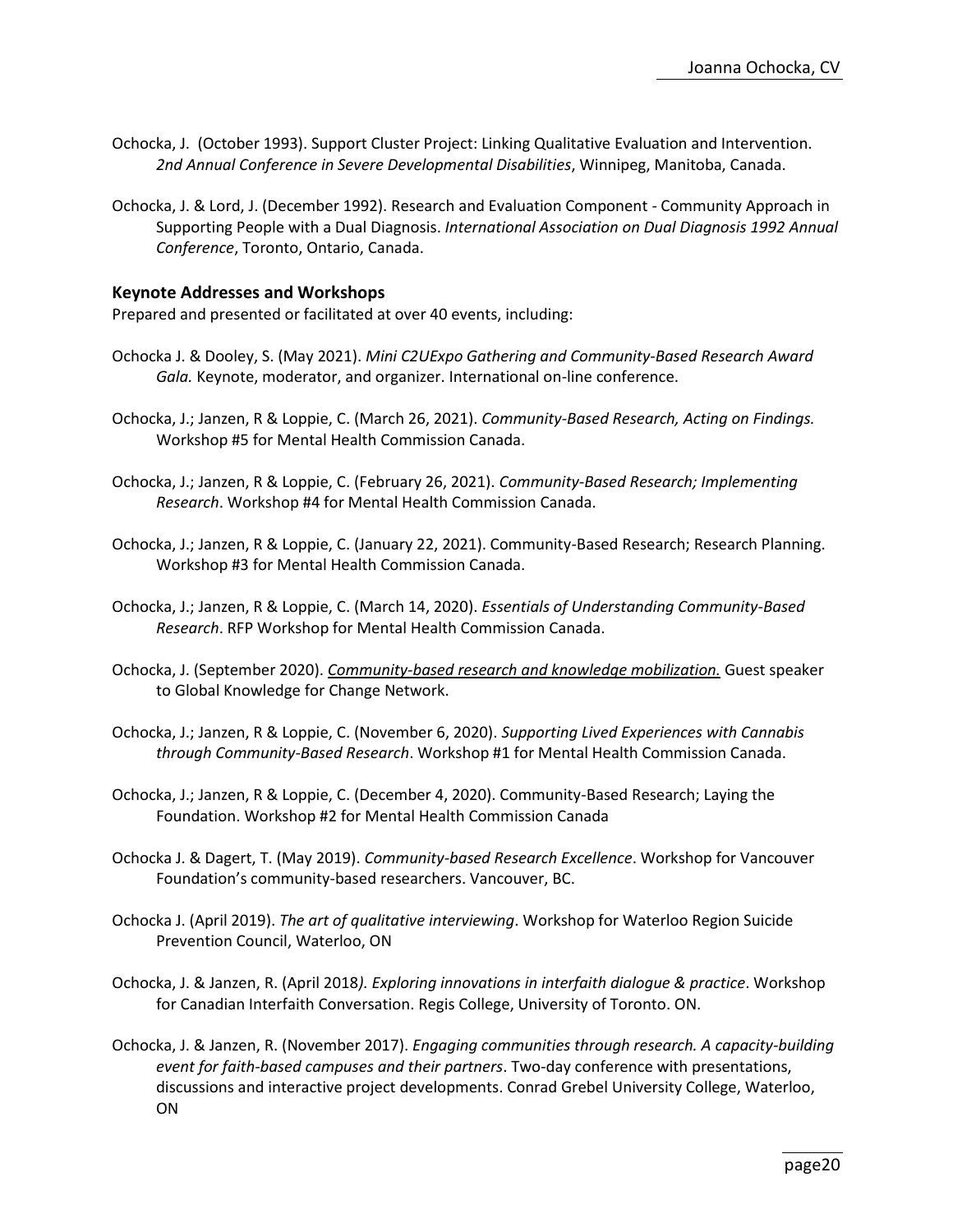- Ochocka, J. (September 2017). *Understanding the resettlement experiences of Syrian refugee. A community-based research with Syrian youth, parents and older adults.* Presentation at research forum hosted by Waterloo Region Local Immigration Partnership. Waterloo, ON.
- Ochocka, J. (September 2017). *Youth-led community-based research.* Two-day training with racialized youth, researchers and INSPIRIT Foundation staff in Hamilton, ON.
- Ochocka, J. (March 2017). *Our Home Your Home: A Community Celebration of Syrian Newcomers in Waterloo Region*. Organizer of research presentation at community forum. Kitchener, ON
- Ochocka, J. (May 2017). *Keynote Remarks at the C2UExpo Opening Reception*. Simon Frasier University, Vancouver, British Columbia, Canada
- Ochocka, J., Dobb, W., & Schwartz K. (May 2017). *Community Based Research Canada Workshop*. Presented at Community Jam, Surrey Campus of Simon Frasier University, Vancouver, British Columbia, Canada
- Ochocka, J. (November 2016) *OBI Evaluation Support Program Workshop: Knowledge Mobilization and Knowledge Exchange: Acting on evaluation findings*. Presented at the Doubletree by Hilton, Toronto, Ontario, Canada.
- Ochocka, J. (August 2016). *Community Based Research Essentials and Indicators of Excellence Workshop*. Mt. Allison University, Sackville, New Brunswick, Canada
- Ochocka, J. (June 2016). *New Research Agenda for Universities in Indonesia: Community Engagement and Community Based Research Workshop*. Ministry of Religious Affairs, Jakarta, Indonesia
- *OBI Evaluation Support Program Workshop #2*: *Planning and Implementing Program Evaluation*. Presented at the Doubletree by Hilton, Toronto, Ontario, Canada
- Ochocka, J. & Janzen, R. (January 2015) *OBI Evaluation Support Program Workshop #1: Evaluative Thinking*. Presented at the Doubletree by Hilton, Toronto, Ontario, Canada.
- Layton, M., Brown, L., & Ochocka, J. (May 2015). *The Engaged Practice Learning Exchange Workshop – CBR Canada and National Coordinating Centre for Public Engagement (UK)*. Presented at Algonquin College, Ottawa, Ontario, Canada
- Ochocka, J. & Janzen, R. (November 2015) *OBI Evaluation Support Program Workshop #3: Dissemination and acting on evaluation findings*. Presented at the Doubletree by Hilton, Toronto, Ontario, Canada.
- Ochocka, J. (April 2015). *OBI Evaluation Support Program Workshop #2*: *Planning and Implementing Program Evaluation*. Presented at the Doubletree by Hilton, Toronto, Ontario, Canada
- Ochocka, J. & Janzen, R. (January 2015) *OBI Evaluation Support Program Workshop #1: Evaluative Thinking*. Presented at the Doubletree by Hilton, Toronto, Ontario, Canada.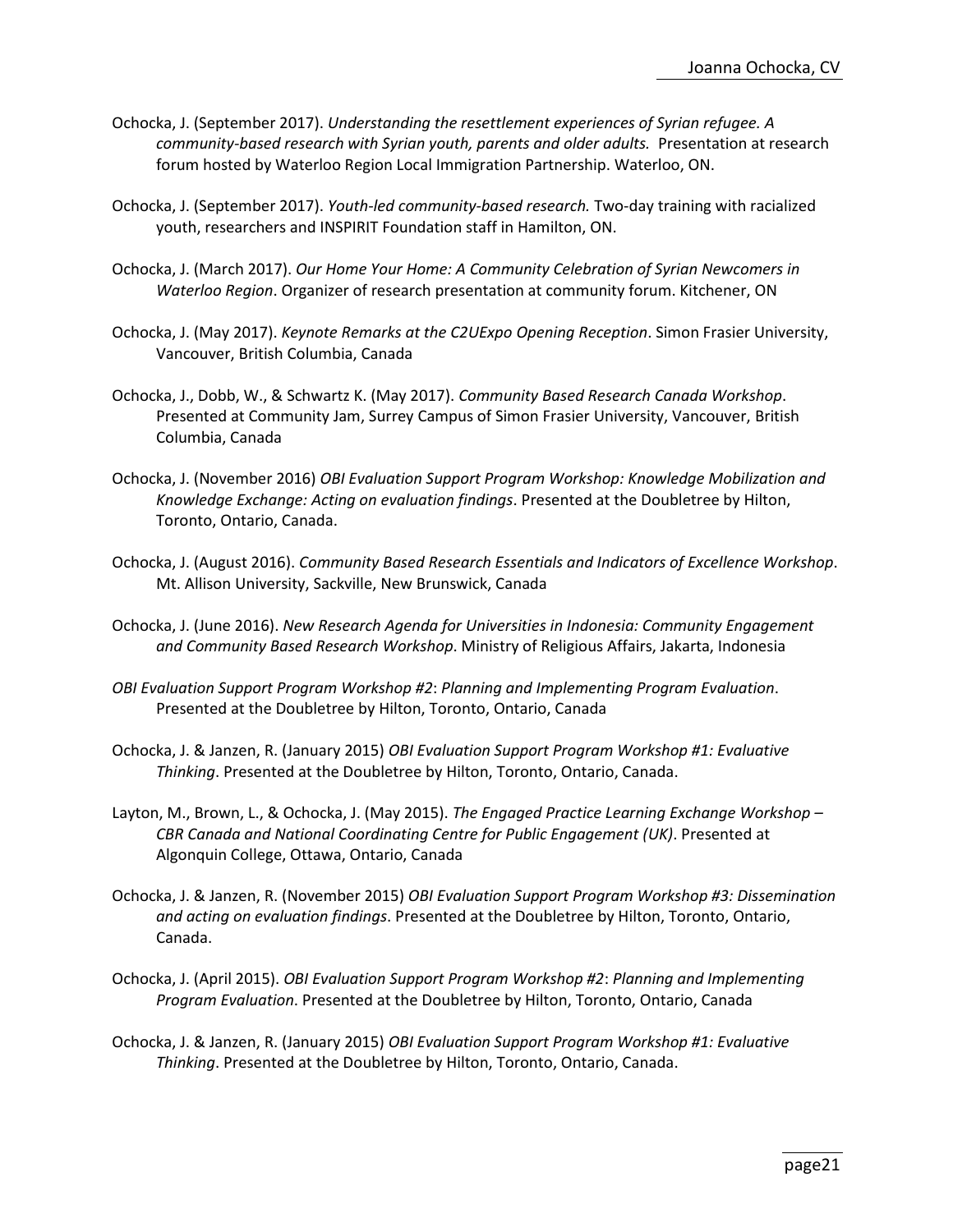- Ochocka, J. (July 2014). *Community Based Research Internationally*. Guest presentation to over 100 graduate students at their faculty at Alahuddin-Makassar State Islamic University (UIN Makassar), Indonesia
- Ochocka, J., Mastronardi, L., & Kramer, T. (May 2014) *Ensuring the well-being of human participants in community-based research and evaluation.* Workshop presented at CUVic Conference: Beyond Engagement at the University of Victoria, Victoria, British Columbia, Canada
- Ochocka, J., Janzen, R., & Gatobu, S. (March 2014) *CMHA Research Assistants Training*. Two-day Research Training Workshop. Presented at the Canadian Mental Health Association (CMHA), Toronto, Ontario, Canada.
- Ochocka, J., Jackman, D., Dominaux, G., Lysenko, E. (March 2014) *Evaluation: Smallwood Crescent Community Centre.* Presented to community researchers and volunteers in Marystown, Newfoundland, Canada.
- Ochocka, J. (March 2014) *Community Based Research Evaluation of the Smallwood Community Centre*. Presented to community researchers and volunteers in Marystown, Newfoundland, Canada.
- Ochocka, J. (November 2013) *Taking Culture Seriously in Community Mental Health World.* Café discussion on research excellence convened at the Learning Forum at the Coady International Institute at St. Francis Xavier University. Antigonish, Nova Scotia, Canada.
- Janzen, R., & Ochocka, J. (June 2013) *Thirty Years of Collaborative Research with Communities and Universities*. Presented to Indonesian Delegation and the Institute of Governance (Ottawa) at the Centre for Community Based Research. Kitchener, Ontario.
- Ochocka, J., Hall, B., Dwyer, B. & Gilbert, B. (June 2013). Opening plenary panel*. CUExpo 2013 Conference*. Corner Brook, Nfld.
- Ochocka, J., Hall, B., Dwyer, B., & Gilbert, B. (June 2013). Closing plenary panel*. CUExpo 2013 Conference*. Corner Brook, Nfld.
- Ochocka, J. & Janzen, R. (October 2012). *Fundamentals of Community Based Research*. Keynote address at EmPeace LABS 2012 Conference. Jalgaon, India (via Vimeo). Video produced by Lyndon Horsfall, Dragon Gem Productions, Waterloo, Canada.
- Ochocka, J., & Janzen, R. (February 2012) *Fundamentals of Community Based Research*. Guest presentation and workshop facilitation for Corner Brook CUExpo2013 partners, community members and academics. Corner Brook, Newfoundland, Canada.
- Ochocka, J. & Janzen, R. (February 2012) *Community Based Research*. Guest presentation and meeting facilitation with provincial government policy-makers. St. John's, Newfoundland, Canada.
- Ochocka, J. & Janzen, R. (February 2012) *Researching Together… Community Based Research on Housing and Homeless in Rural Newfoundland*. Workshop for community advisory boards and regional planners. Clarenville, Newfoundland, Canada.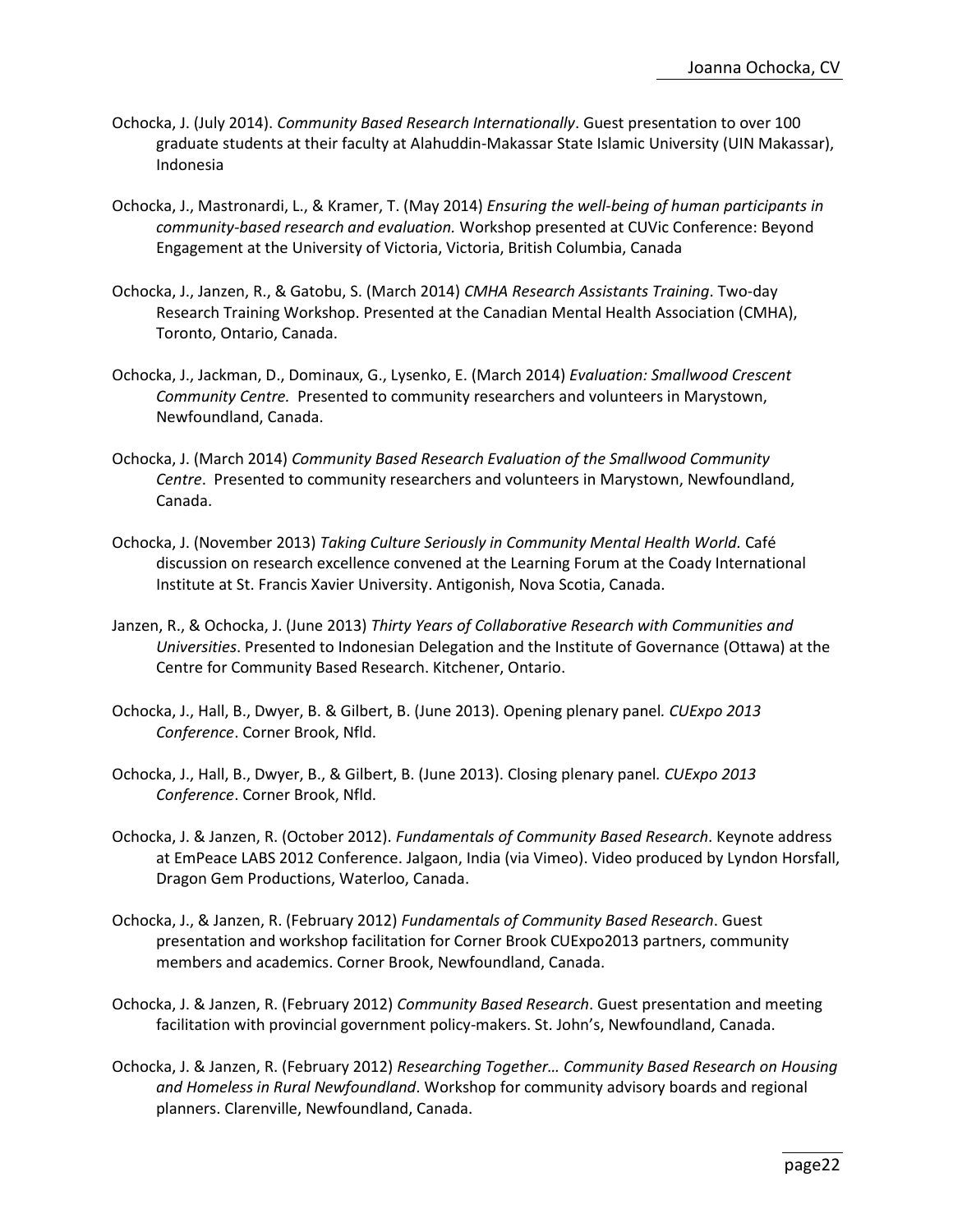- Ochocka, J. (February, 2012*) Researching Together…Community based research that balances relevance and rigour*. Guest lecturer to Ph.D. students in Policy Study, Department of Politics and Public Administration, Ryerson University, Toronto, Ontario, Canada.
- Ochocka, J. (June 2011) *Results and Meaning of CUExpo2011*. Invited presentation to academics and community members, Ottawa, Ontario, Canada.
- Ochocka, J., & Janzen, R. (June 2011) *Knowledge mobilization through theatre: Cutting to the heart of research*. Workshop presented to the Rural Secretariat of the Government of Newfoundland and Labrador, St. John's, Newfoundland, Canada.
- Ochocka, J., & Janzen, R. (June 2011) *Researching together: Community based research that balances relevance and rigour*. Workshop presented to the Rural Secretariat of the Government of Newfoundland and Labrador, community representatives and academics. St. John's, Newfoundland, Canada.
- Ochocka, J., (May 2011) *Opening Address.* Presented at CU Expo 2011 conference, Kitchener-Waterloo, Ontario, Canada.
- Ochocka, J., & Cleverly, S. (November 2011*). Reflecting Women's Voices in the development of smoking cessation programs for pregnant and recently pregnant women*. Preconference workshop presented at the 7th National Conference on Tobacco or Health, Toronto, ON.
- Ochocka, J. & Moorlag, E. (October 2010). *Evaluation of the Canadian Immigration Integration Project*: *Achievement and Lessons*. Presented at the Accelerating Immigration Integration Through Overseas Orientation and Outreach Conference, Ottawa, Ontario, Canada.
- Ochocka, J. & Janzen, R. (December 2009*). Main findings from CURA "Taking Culture Seriously in Community Mental Health*. Presented at the 2nd CURA conference, Waterloo, Ontario, Canada.
- Ochocka, J., & Janzen, R. (November 2009). *CURA Study and Main Findings*. Presented at the Ontario Metropolis Centre (CERIS), Toronto, Ontario, Canada.
- Ochocka, J. & CURA Partners. (April 2009). *Taking Culture Seriously in Community Mental Health CURA*. Presented at From Innovative Research to Innovative Solutions: Bringing Diversity in Mental Health from the Margins to the Core A Roundtable for Action. Toronto, Ontario, Canada.
- Ochocka, J. & Janzen, R. (October 2008). *Overview of Taking Culture Seriously in Community Mental Health*. Presented at Kitchener Waterloo Multicultural Centre Annual General Meeting. Kitchener, Ontario, Canada.
- Ochocka, J. & Janzen, R. (September 19, 2008). *Responding to Diversity in Community Mental Health*: *Towards Cultural Empowerment*. Presented to Waterloo Wellington Local Health Integration Network, Staff and Board Development. Guelph, Ontario, Canada.
- Ochocka, J. (May 4, 2008). *Impacts and lessons learned from Taking Culture Seriously in Community Mental Health*. Presented in plenary CURA panel at Community University Exposition, Victoria, British Columbia, Canada.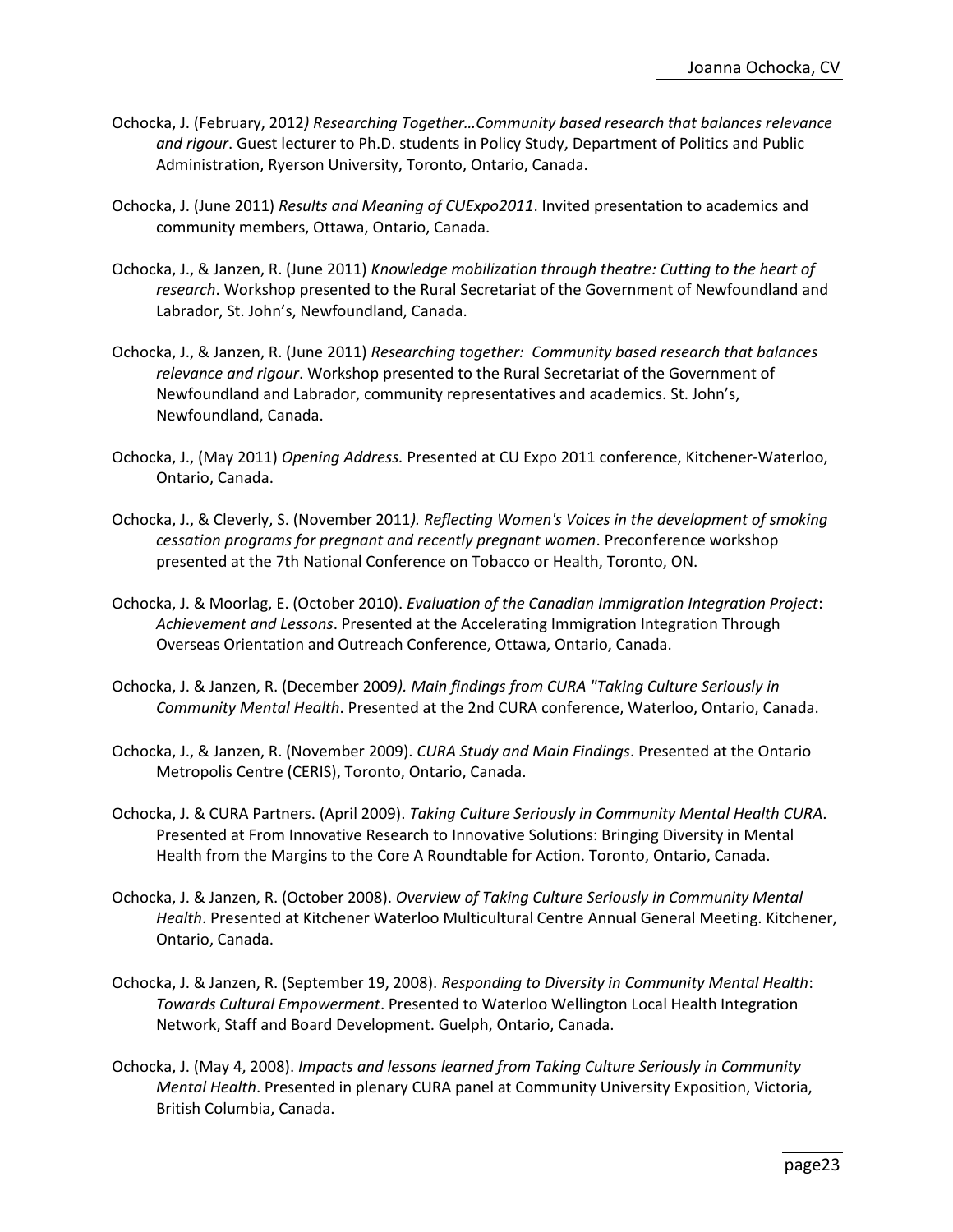- Ochocka, J. (June 1-2, 2007). *Engaging Ethno-Linguistic Communities in Research Focusing on Social Change*. Second ASU Summer Institute on Community Integration and Education, Mesa, Arizona, USA.
- Ochocka, J. (May 7-10, 2007). *Community-University Research and Participatory Action Research*. Guest Lecture and 4-day Workshop, Visiting Professor, University of Opole, Poland.
- Ochocka, J. (March 20, 2007). *Moving Ahead Together: Participatory Action Research with Diverse Communities.* Community Psychology Program, Brock University, Hamilton, Ontario, Canada.
- Ochocka, J. (November 18, 2005). *Taking Culture Seriously in Consumer Survivor Initiatives*. Keynote Speaker, Creative Directions Ontario Peel Development Initiatives Annual Conference, Toronto, Ontario, Canada.
- Ochocka, J. (September 15, 2005). *The Drive to Move Forward: A New Framework for Understanding Recovery from Mental Innless and Other Life Struggles*. Mental Health and Addictions Program, St. Joseph's Healthcare, Hamilton, Ontario, Canada.
- Ochocka, J. (June 7, 2005). *Parenting Issues of Newcomer Families in Ontario*. Marrymount Children's Centre, London, Ontario, Canada.
- Ochocka, J. (September 21, 2004). *Consumer/Survivor Initiatives: Future Directions*. Invited keynote speaker, Annual Ontario Peel Development Initiatives Conference, Toronto, Ontario, Canada.
- Ochocka, J., Nelson, G. & Janzen, R. (April-June 2004). *Longitudinal Study of Consumer/Survivor Initiatives in Ontario* - *Community Forum*. Facilitator, Kitchener, Hamilton, Welland, Ontario.
- Nelson, G. & Ochocka, J. (October 16, 2004). *A Longitudinal Study of Consumer/Survivor Initiatives in Ontario: Evaluating Individual-level and Systems-level Impacts*. Presentation to the Mental Health Leads, Ontario Ministry of Mental Health and Long-Term Care, Toronto, Ontario, Canada.
- Ochocka, J. (March 2004). *Why Evaluate - Does it Really Make a Difference?* Keynote speaker, Conference for Ontario Community Living Centres: Tools for Excellence. London, Ontario, Canada.
- Ochocka*, J. & Nelson, G. (May 2002). Shifting the Paradigm in Community Mental Health. Researching Innovations: Strategies*, *Challenges, Lessons*. Keynote speaker, Spring Colloquium, Department of Psychiatry, University of Toronto, Toronto, Ontario, Canada.
- Ochocka, J. (June 2002) Program Evaluation Workshop: *A Participatory Action Research Approach*. Presenter, Kitchener, Ontario, Canada.
- Ochocka, J. (October 2002) *A Participatory Action Research Approach*. Program Evaluation Workshop Presenter, Niagara Falls, Ontario, Canada.
- Ochocka, J. (March 2001). Blended Approach: *Utilization Focused Academic and Community Research*. Invited Speaker, Department of Sociology, York University, Toronto, Ontario, Canada.
- Ochocka, J. (October 2000) Innovative Solutions*: Culturally Sensitive Services in an Age of Diversity*. Keynote speaker, Notre Dame Child & Family Institute, Kitchener, Ontario, Canada.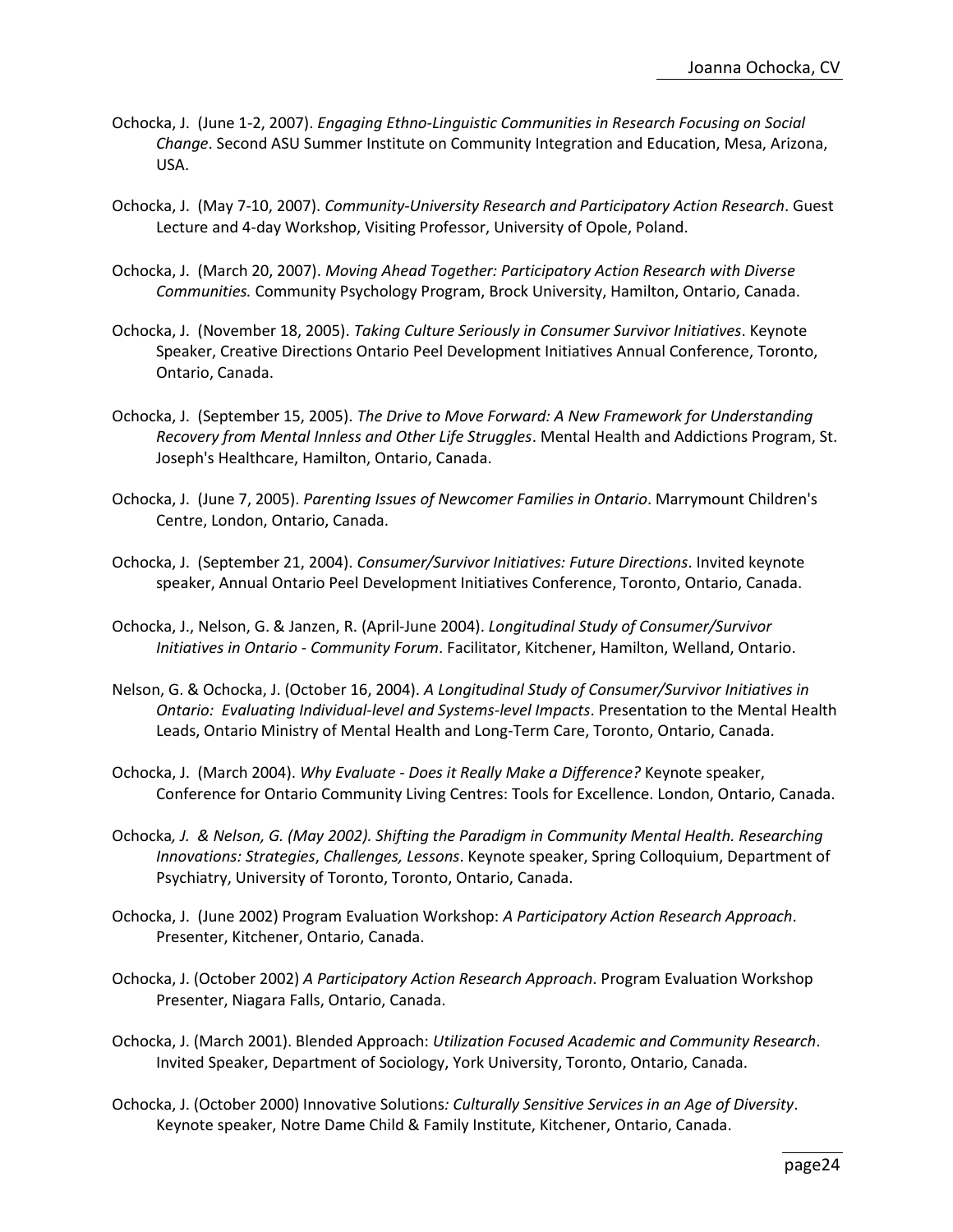- Ochocka, J. (September 2000). *The Paradigm Shift in Community Mental Health*. Keynote speaker, Annual General Meeting, Community Mental Health Association, Kitchener, Ontario, Canada.
- Ochocka, J. (May 2000) *Strategic Planning: Values, Principles, Action Plan and Evaluation*. Presenter, Niagara Mental Health Coalition, Port Colbourne, Ontario, Canada.
- Ochocka, J. (March 1999). Partnerships: *Friends or Foe. An Interdisciplinary Skill Development Workshop*. Presenter, South-Central Community Health Units, London, Ontario, Canada.
- Ochocka, J. (October 1998). *Community Action Programs for Children in Ontario: Highlights from the Regional Evaluation*. Keynote speaker, The Ontario Coalition of Community Action Program for Children and Canadian Prenatal Nutrition Programs, Severn Bridge, Ontario, Canada.
- Ochocka, J. (October-November 1994). *Program Evaluation Workshop: A Participatory Action Research Approach*. Niagara Falls, Kingston, Brampton, Ontario.

#### **Community Forums**

Organized, facilitated and presented at many community forums to provide feedback about research findings and prioritize/commit to future collective actions, including:

*-Celebrating Newcomers in Waterloo Region: "Our Home, Your Home" Syrian refugees and two research studies.* Presented at the Kitchener City Hall, Ontario. March 2017.

*-"Finding Our Way": The role of churches in Immigrant Settlement and Integration. An evening of discerning, learning, and sharing.* Presented at St. Peter's Lutheran Church, Kitchener, Ontario. June 2015.

*- Taking Culture Seriously in Community Mental Health*. Presentation at Punjabi community forum. Community University Research Alliance. Brampton, Ontario. May 2007.

- *Taking Culture Seriously in Community Mental Health*. Organizer and presenter at cultural-linguistic community forum. Community University Research Alliance. Wilfrid Laurier University. Kitchener campus. March 2007.

- *Cultural Empowerment Framework*. Organizer and Presentation at "Towards Cultural Empowerment" conference. Taking Cultural Seriously in Community Mental Health, Community University Research Alliance. Wilfrid Laurier University. Waterloo, Ontario. December 2006.

- *Pathways to Success*: *Immigrant Youth in High School*. Organizer of public forum. Kitchener City Hall. May 2006.

- *Consumer Run Co-op Housing Forum*. Organizer of public forum. Hamilton, November 2006.

- *Immigrant Skills Summit Waterloo Region*. Organizer of community forum held at Lutherwood Great Hall. Waterloo, Ontario. April 2005.

- *A Celebration of New Canadian Families*. Organizer and presenter of public forum on immigrant parenting. Kitchener City Hall. May 2001.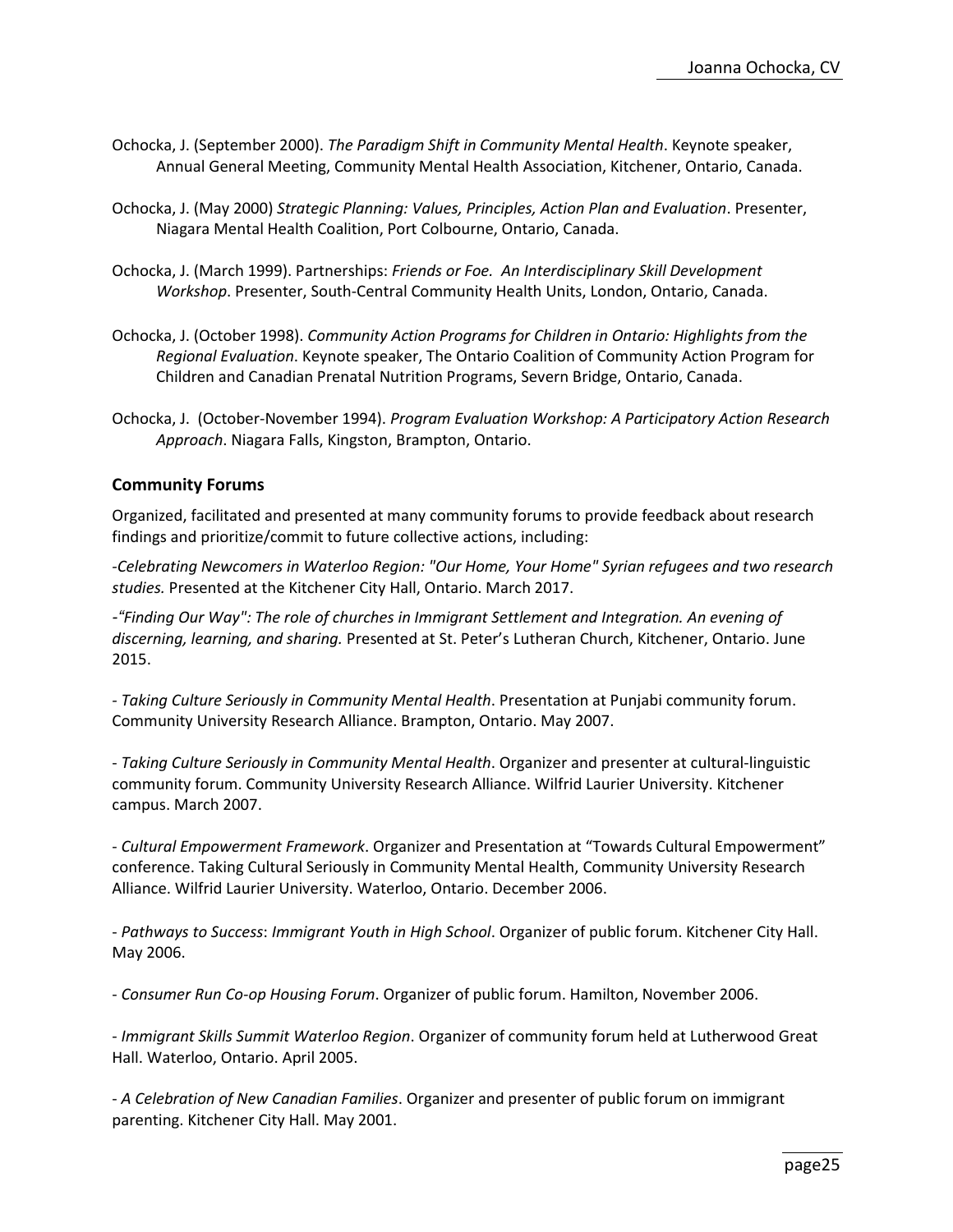- *Enhancing Supports and Services for Immigrant Youth in Waterloo Region*. Organizer and presenter at public forum. Kitchener City Hall. February 2000.

# **Research Grants and Contracts**

Involved as PI in over 120 research projects including applied research, program evaluation, and needs assessments (12 SSHRC-funded). Acted as senior research advisor for over 300 research projects. The following are the selected list of projects:

#### **Academic Funded Projects**

# 2016 - 2018 **Faith and Settlement Partnerships: Settling Immigrants and Canada for Success**

Funded by Social Sciences and Humanities Research Council of Canada (SSHRC) (\$200,000)

- Co-applicant
- Leading a provincial partnership development grant to study partnerships among faithbased and government-funded settlement organizations in order to determine how these partnerships can better lead to positive settlement outcomes for newcomers, and ultimately benefit Canadian society.

# <sup>2015</sup> **Just Faith?: Exploring Individual Spirituality in Justice Mobilization**

Funded by Social Sciences and Humanities Research Council of Canada (SSHRC) Connection Grant

- Co-applicant
- A grant to mobilization knowledge of the SSHRC-funded Justice and Faith project led by the Institute for Christian Studies in partnership with Christian Reformed Church. The grant included developing a DVD of previously commissioned professional theatre and presenting the theatre and research findings at the CUExpo2015 conference in Ottawa.

#### 2013 - 2015 **The Role of Churches in Immigrant Settlement and Integration**

Funded by Social Sciences and Humanities Research Council of Canada (SSHRC) (\$197,500)

- Co-investigator
- The purpose of this partnership development grant is to develop a national research partnership that investigated how to better equip church groups across Canada to help immigrants and refugees settle and integrate into Canadian society.
- 2013 2015 **Justice and Faith: Individual Spirituality and Social Responsibility in the Christian Reformed Church of Canada**

Funded by Social Sciences and Humanities Research Council of Canada (SSHRC) (\$200,000)

- Co-investigator
- The goal of this partnership development grant is to use research as a way to mobilizing members of the Christian Reformed Church toward greater engagement with social justice initiatives in their various communities across Canada.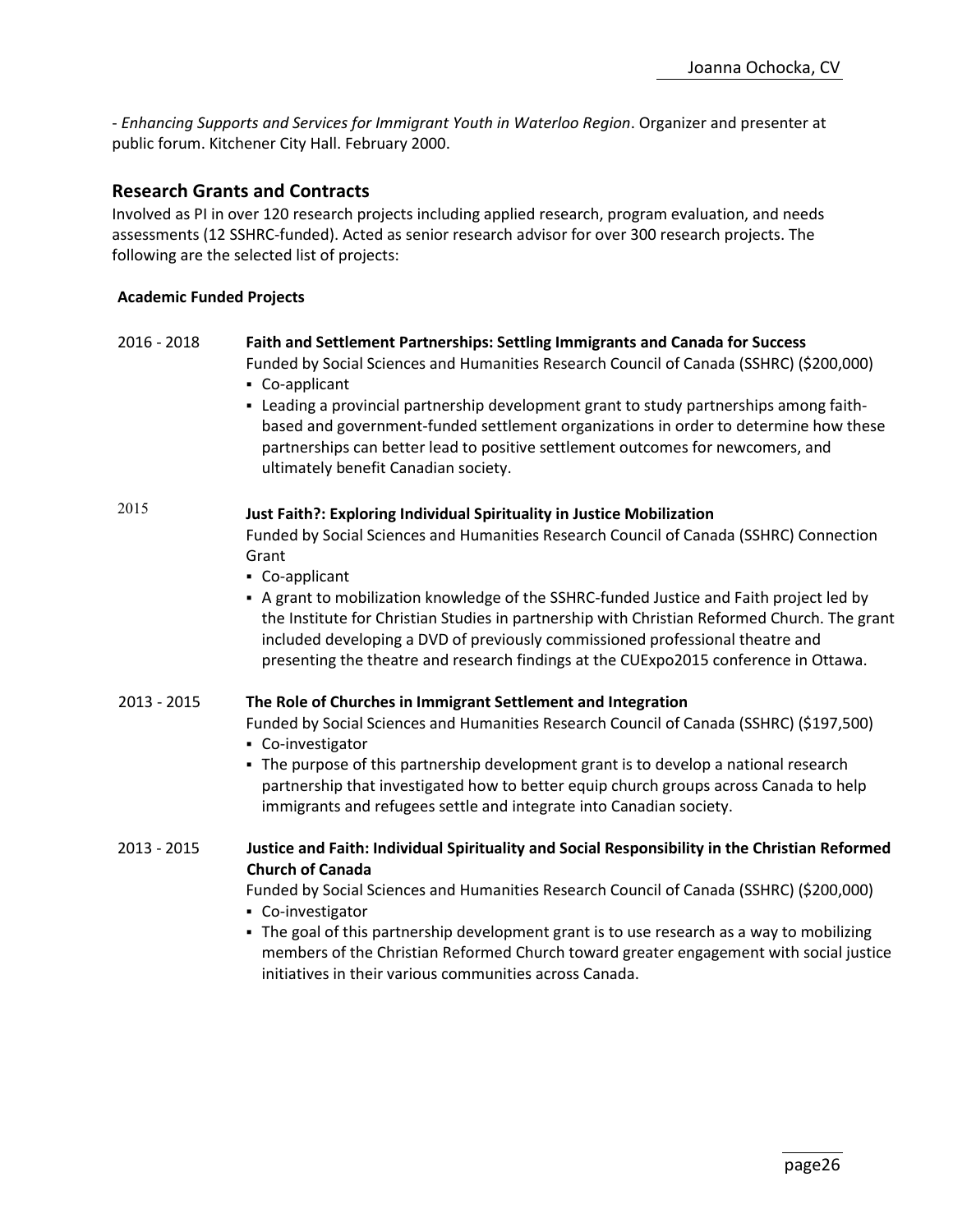| 2014      | Pursuing Excellence in Collaborative Community Campus Research: A National Summit<br>Funded by Social Sciences and Humanities Research Council of Canada (SSHRC) and many<br>other funders (\$95,000)<br>Applicant<br>" Together with CBRC planned and convened the National Summit of over 60 Canadian<br>leaders of collaborative community-campus research (CCCR) to develop indicators of<br>excellence in community-based research and to form a vision for National Hubs of                                                                                                                                                                                                                           |
|-----------|-------------------------------------------------------------------------------------------------------------------------------------------------------------------------------------------------------------------------------------------------------------------------------------------------------------------------------------------------------------------------------------------------------------------------------------------------------------------------------------------------------------------------------------------------------------------------------------------------------------------------------------------------------------------------------------------------------------|
|           | Excellence in CCCR.                                                                                                                                                                                                                                                                                                                                                                                                                                                                                                                                                                                                                                                                                         |
| 2008-2011 | <b>CUExpo 2011 (Community University Exposition)</b><br>Funded by SSHRC Connection Grant and many local and national sponsors (\$300,000)<br>Applicant and Chair of Conference Coordinating Team r<br>" Mobilizing Waterloo Region to host an international conference on the topic of community<br>university partnerships: Bringing global perspectives to local action. 550 people from 16<br>countries attended this conference which held over 200 presentations.                                                                                                                                                                                                                                      |
| 2005-2011 | <b>Community University Research Alliance: Taking Culture Seriously in Community Mental</b><br><b>Health</b>                                                                                                                                                                                                                                                                                                                                                                                                                                                                                                                                                                                                |
|           | Funded by Social Sciences and Humanities Research Council of Canada and Ontario Trillium<br>Foundation (\$1,250,000 grant under the Community University Research Alliance program)<br>• Principal Investigator (applicant)<br>- An Interdisciplinary and mixed research method study that brought together over 40<br>university and community partners in Toronto and Waterloo Region to explore, develop,<br>pilot and evaluate community mental health services and supports that are effective for<br>people from culturally diverse backgrounds. 10 community researchers were trained.<br>- 12 innovative projects were developed, six funded by external funders were Implemented<br>and evaluated. |
| 2007-2009 | Building Capacity for Community Based Research in Ontario's Northern First Nations<br>Funded by Social Sciences and Humanities Research Council of Canada under the Northern<br>Research Development Program, (\$40,000 grant to A. Taylor and M. Saulis)<br>• Co-applicant<br>• Worked with Tikanagan Child and Family Services to build internal research capacity and<br>develop a long-term research agenda.                                                                                                                                                                                                                                                                                            |
|           |                                                                                                                                                                                                                                                                                                                                                                                                                                                                                                                                                                                                                                                                                                             |
| 2005-2007 | Pathways to Success: Immigrant Youth at School<br>Funded by Social Sciences and Humanities Research Council of Canada (\$39,900 grant to J.<br>Ochocka, A. Westhues, and R. Janzen)<br>• Applicant                                                                                                                                                                                                                                                                                                                                                                                                                                                                                                          |
|           | - A qualitative research study to explore how secondary educational institutions can<br>maximize positive outcomes for immigrant youth.                                                                                                                                                                                                                                                                                                                                                                                                                                                                                                                                                                     |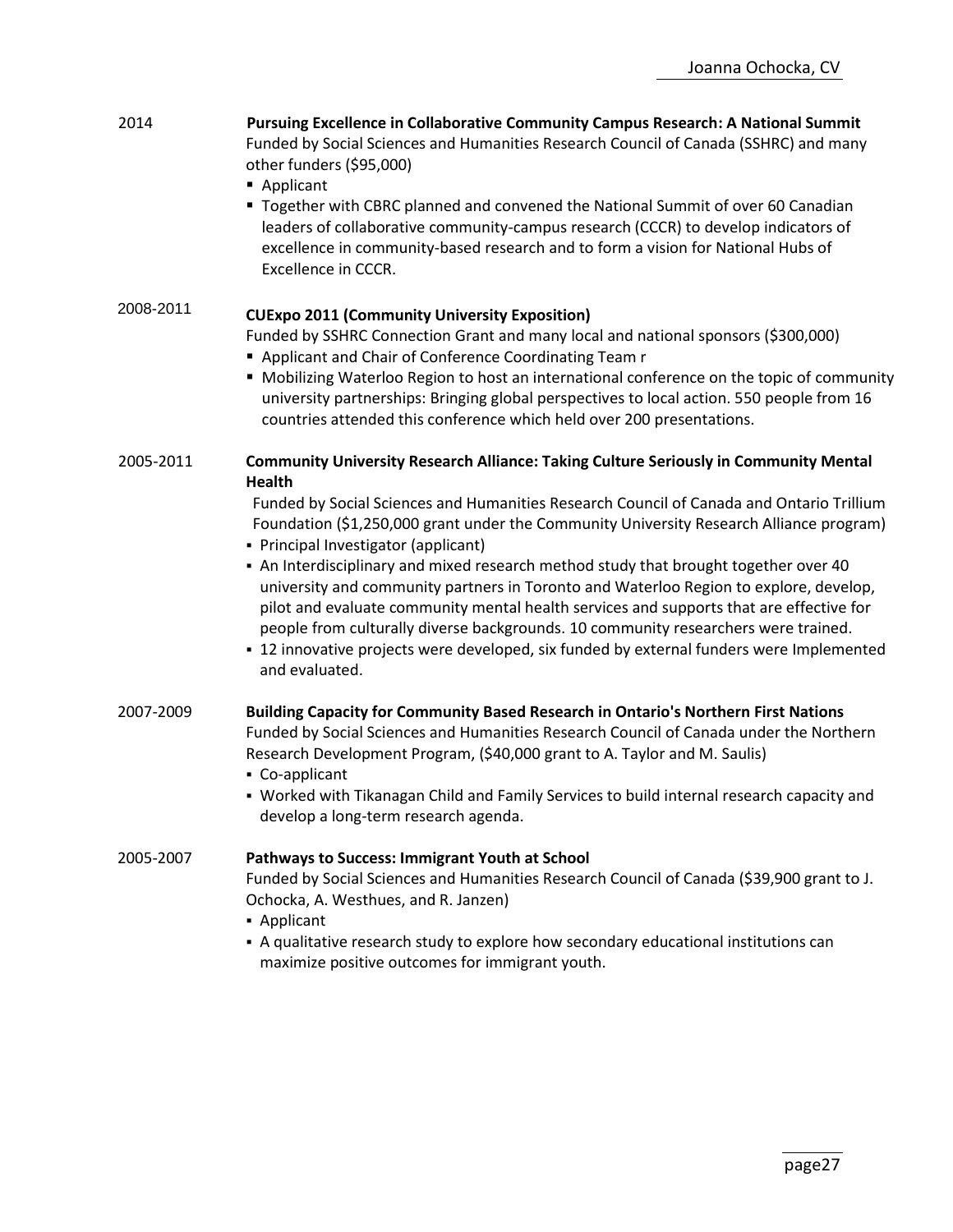### 1998-2005 **Longitudinal Study of Consumer/Survivor Initiatives in Ontario**

Funded by the Ontario Ministry of Health and Canadian Institute of Health Research (\$450,000 grant to G. Nelson and J. Trainor)

- Project Manager/Research Collaborator
- A first Canadian study to evaluate self-help/mutual aid in community mental health. A seven-year longitudinal study using mixed method methodology to examine processes and outcomes of mental health consumer-run organizations at both the individual and systems level. Four sites included Niagara, Hamilton, Cambridge and Kitchener-Waterloo. 14 consumer researchers were hired, trained and supported.

1997-2001 **Shifting the Paradigm in Community Mental Health** Funded by Social Sciences and Humanities Research Council of Canada (\$30,000 grant to G. Nelson)

- Project Manager
- A comprehensive research project designed to develop an understanding of the changes in community mental health policy and practice. The study was a partnership with Wilfrid Laurier University Community Psychology Program.

#### **Non-Academic Funded Projects**

### 2021 **Evaluation of the Syrian and Newcomer Youth Mentorship Initiative**

Funded by Immigration, Refugees, and Citizenship Canada (\$51,000)

- **Team Advisor**
- **The evaluation was to assess the process and outcomes of the mentorship Initiative** delivered under the Opening Doors Project at CMHA Toronto. The evaluation process consist of many meetings with a large Steering Committee and involvement of youth peer researchers. Multiply methods were implemented including focus groups, surveys, and case studies. Program recommendations and adaptations were suggested.

#### 2021 **Student Links Evaluation and Capacity Building**

Funded by Community Living Ontario (\$59,000)

- Team Advisor and Co-Lead
- **.** This project has built evaluation capacity among CLO managers, staff, students with disabilities, family members and mentors across Ontario. The multi-method evaluation of the Student Links assessed the processes, outcomes, and future directions of the program and was guided by the 13-person steering committee. Research methods included surveys, focus group interviews, case studies and art-based methods.

### 2020-2021 **Supporting Community-Based Research on Cannabis and Mental Health**

Funded by Mental Health Commission of Canada (\$40,000)

- Team Lead, Trainer and Consultant
- CCBR supported the Mental Health Commission of Canada in developing a research program to address knowledge gaps in the relationship between cannabis and mental health. CCBR supported proposal development and provided training and coaching to projects in implementing a community-based approach to research. Five workshops were delivered and many individualized coaching sessions.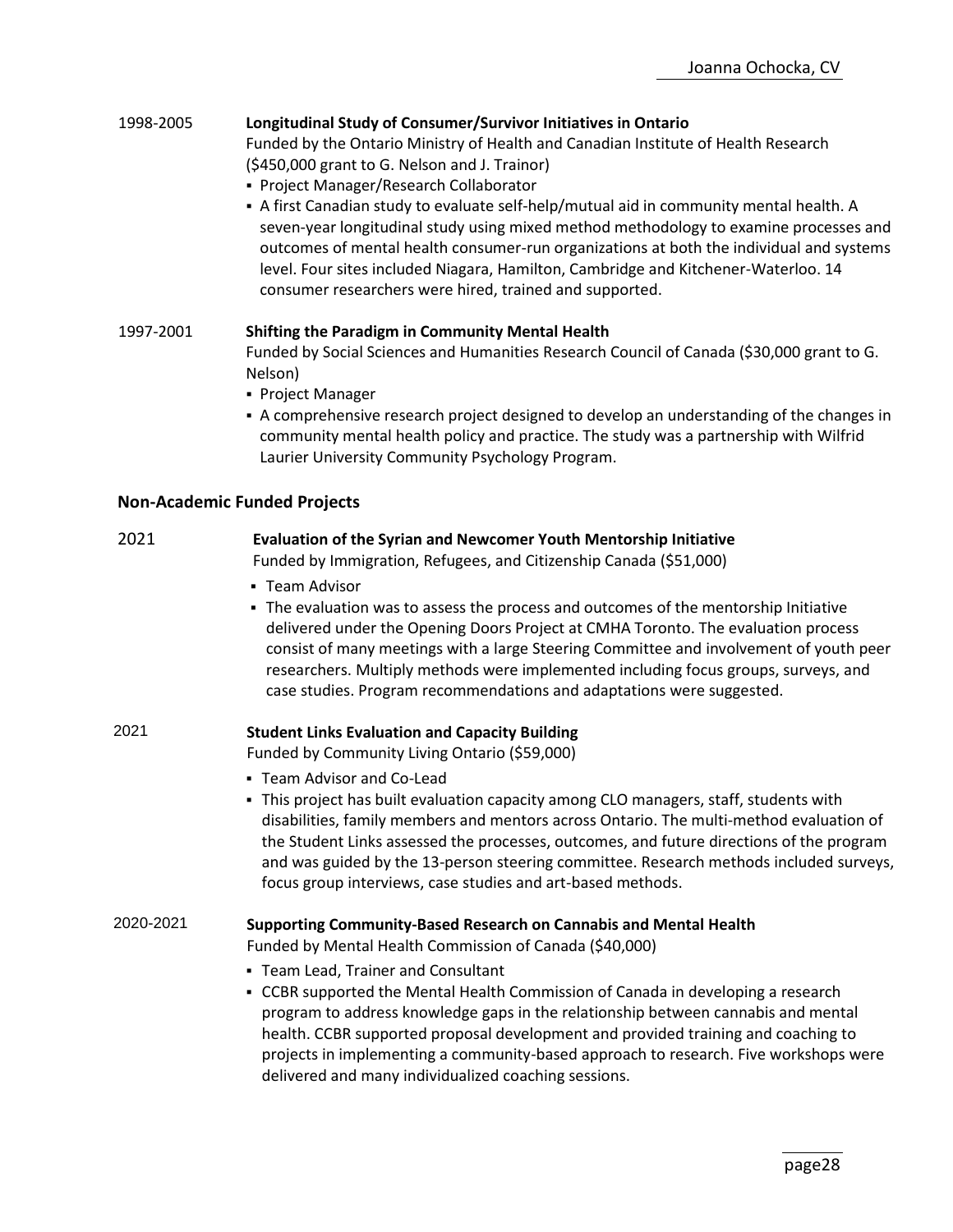| 2020      | <b>Food Banks Canada Capacity Boost Grant Evaluation</b><br>Funded by Food Banks Canada (\$10,000)                                                                                                                                                                                                                                                                                                                                                                                                                                                                                                     |  |
|-----------|--------------------------------------------------------------------------------------------------------------------------------------------------------------------------------------------------------------------------------------------------------------------------------------------------------------------------------------------------------------------------------------------------------------------------------------------------------------------------------------------------------------------------------------------------------------------------------------------------------|--|
|           | • Team Advisor<br>- CCBR completed an evaluation of information provided by 88 food banks across Canada<br>about implementing the infrastructure needed to improve and expand their perishable<br>food recovery programs. A synthesis report described how the funds were spent, what<br>went well and did not go well, the immediate results of the grant, the impact on<br>individuals, communities, and food systems, and finally, suggestions for future<br>development.                                                                                                                           |  |
| 2018-2021 | <b>Evaluation Capacity-Building for Refugee Resettlement</b><br>Funded by Immigration, Refugees, and Citizenship Canada (\$499,000)                                                                                                                                                                                                                                                                                                                                                                                                                                                                    |  |
|           | • Team Co-Leader<br>- This project built evaluation capacity among organizations and groups who support<br>refugees across Canada. The project was led by CCBR in partnership with the Evaluation<br>Capacity Network at the University of Alberta. The project had 3 phases over 3-years: 1)<br>developing a national evaluation capacity-building strategy, 2) holding evaluation capacity-<br>building events across the country, and 3) providing evaluation support as organizations do<br>their evaluations.                                                                                     |  |
| 2018-2020 | <b>First Link Provincial Evaluation</b><br>Funded by Alzheimer Society of Ontario (\$200,000)                                                                                                                                                                                                                                                                                                                                                                                                                                                                                                          |  |
|           | • Project Lead<br>- CCBR developed a framework and then conducted an evaluation of the enhanced and<br>expanded First Link program involving First Link Navigators in all 30 Alzheimer Society sites<br>across Ontario. This First Link initiative was part of Ontario's Dementia Strategy. The<br>evaluation was guided by the steering committee which included managers, staff, people<br>living with dementia and their care partners. Three comprehensive year reports were<br>produced as well as many evaluation tools and evaluation capacities being used by<br>Alzheimer Society of Ontario. |  |
| 2020      | Review of Respite Services in Wellington/Dufferin<br>Funded by Wellington and Dufferin Counties Planning Table (\$18,000)                                                                                                                                                                                                                                                                                                                                                                                                                                                                              |  |
|           | • Project Lead<br>- CCBR developed a framework and then conducted the review to understand what, when<br>and how respite has been accessed by families caring for children and adults with<br>developmental disabilities as well as to explore current strengths, weaknesses, barriers,<br>and potential solutions for improved respite in Wellington and Dufferin counties.                                                                                                                                                                                                                           |  |
| 2020      | <b>Evaluation of Wellness Programs and Social Isolation</b><br>Funded by Alzheimer Societies of Grey-Bruce, Huron, and Perth Counties (\$26,000)                                                                                                                                                                                                                                                                                                                                                                                                                                                       |  |
|           | - Team Advisor<br>- The evaluation framework was developed to understand the impact of the Mind in Motion<br>and other social recreation programs offered by three Societies on the well-being of<br>people with dementia and their care partners as well as on local communities. A mixed<br>method (quantitative and qualitative) approach was used to collect information from four<br>different stakeholder groups. The project was guided by the Steering Committee.                                                                                                                              |  |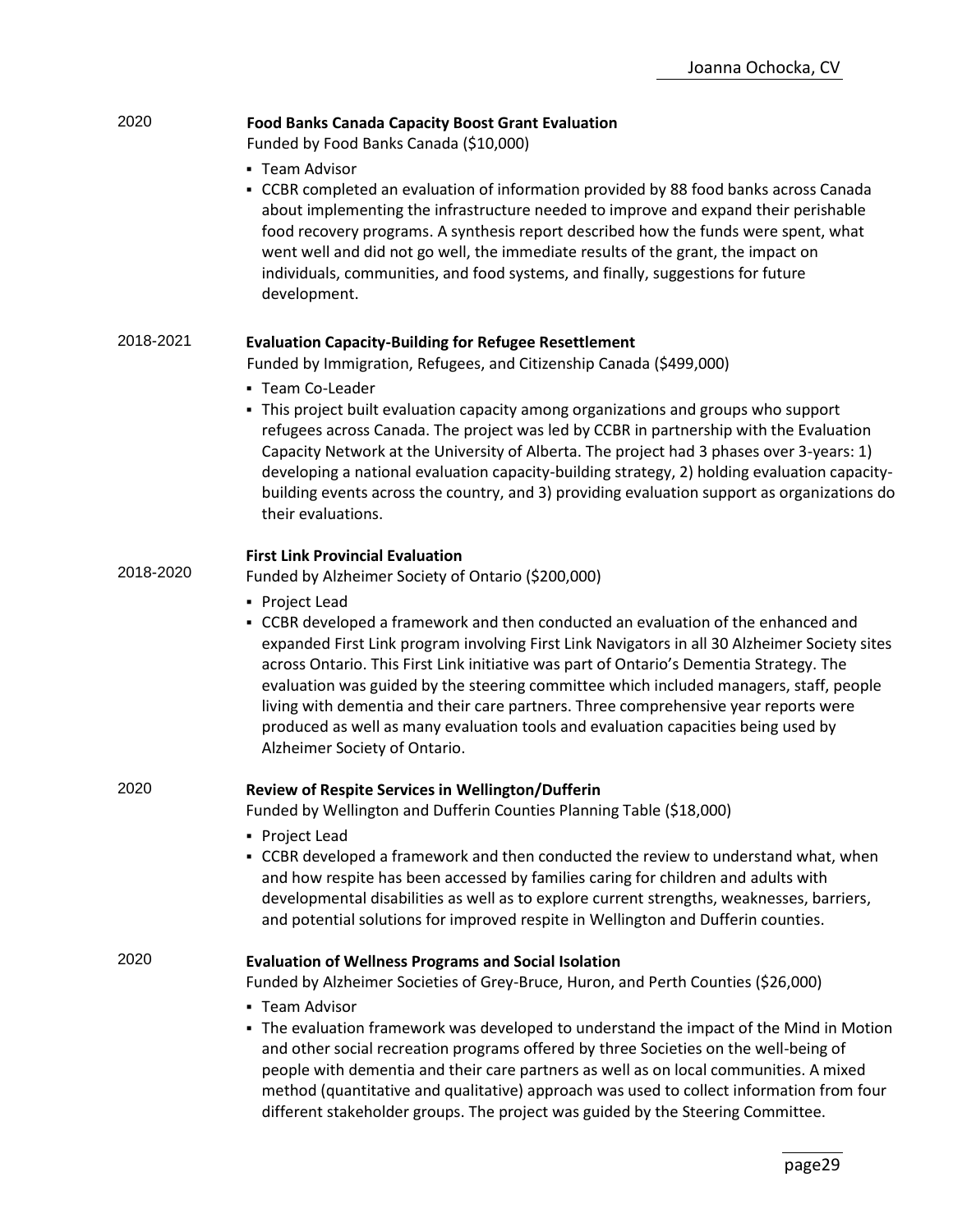| 2018-2019    | Food Banks Canada's Collaborative Evaluation for Collective Impact<br>Funded by Food Banks Canada (\$100,000)<br>• Team Member<br>- This project laid the foundation for Food Banks Canada to evaluate its recently developed<br>Strategic Planning Framework. The project involved two main sets of activities designed to:<br>1) develop evaluation capacity-building resources, and 2) develop an evaluation<br>framework.                                                                                                                                                |
|--------------|------------------------------------------------------------------------------------------------------------------------------------------------------------------------------------------------------------------------------------------------------------------------------------------------------------------------------------------------------------------------------------------------------------------------------------------------------------------------------------------------------------------------------------------------------------------------------|
| 2016-current | Evaluation of the Supported Independent Living for People Who Have Multiple Disabilities<br>Funded by Bob Rumball Association for Deaf (\$20,000)<br>• Consultant<br>• The purpose of this project is to develop an evaluation framework and to support its<br>implementation for the Supported Independent Living (SIL) program                                                                                                                                                                                                                                             |
| 2016-2017    | <b>Exploration of Student Wellbeing at University College</b><br>Funded by St. Paul's University College at University of Waterloo (\$15,000)<br>• Consultant<br>- This project is exploring the need to better support St. Paul's student well-being, what<br>those supports could look like, and what role St. Paul's might play in supporting student<br>well-being.                                                                                                                                                                                                      |
| 2016 - 2014  | Indonesia Training In Canada<br>Funded by CIDA via Cowater International Inc (\$120,000)<br>- Team Leader<br>• Provided lecturers for various Indonesian universities and government officials with the<br>opportunity to build capacity for university-community engagement through<br>community-based research (CBR) structures.                                                                                                                                                                                                                                           |
| 2014         | Local Immigrant Partnership (LIP) Newcomer Survey<br>Funded by York Region (\$13,700)<br>- Advisor<br>The purpose of the research for York Region Local Immigration Partnership (LIP) was to<br>inform current and future planning for newcomers regarding settlement, accessing<br>programs and opportunities to improve the settlement and integration process. The<br>methodology involved developing, implementing and analyzing over 800 newcomer<br>surveys. Four Community Animators, speaking various languages, were hired and trained<br>to administer the survey. |
| 2014         | <b>Smallwood Crescent Community Centre Evaluation</b><br>Funded by Government of Newfoundland and Labrador (\$17,000)<br>• Principal Investigator<br>- Support to an internal participatory evaluation conducted by the Smallwood Community<br>Centre in Marystown, Newfoundland. In addition, this project provided training materials<br>to government employees of the Rural Secretariat of Newfoundland and Labrador to<br>enhance their evaluation capacity when working with community groups.                                                                         |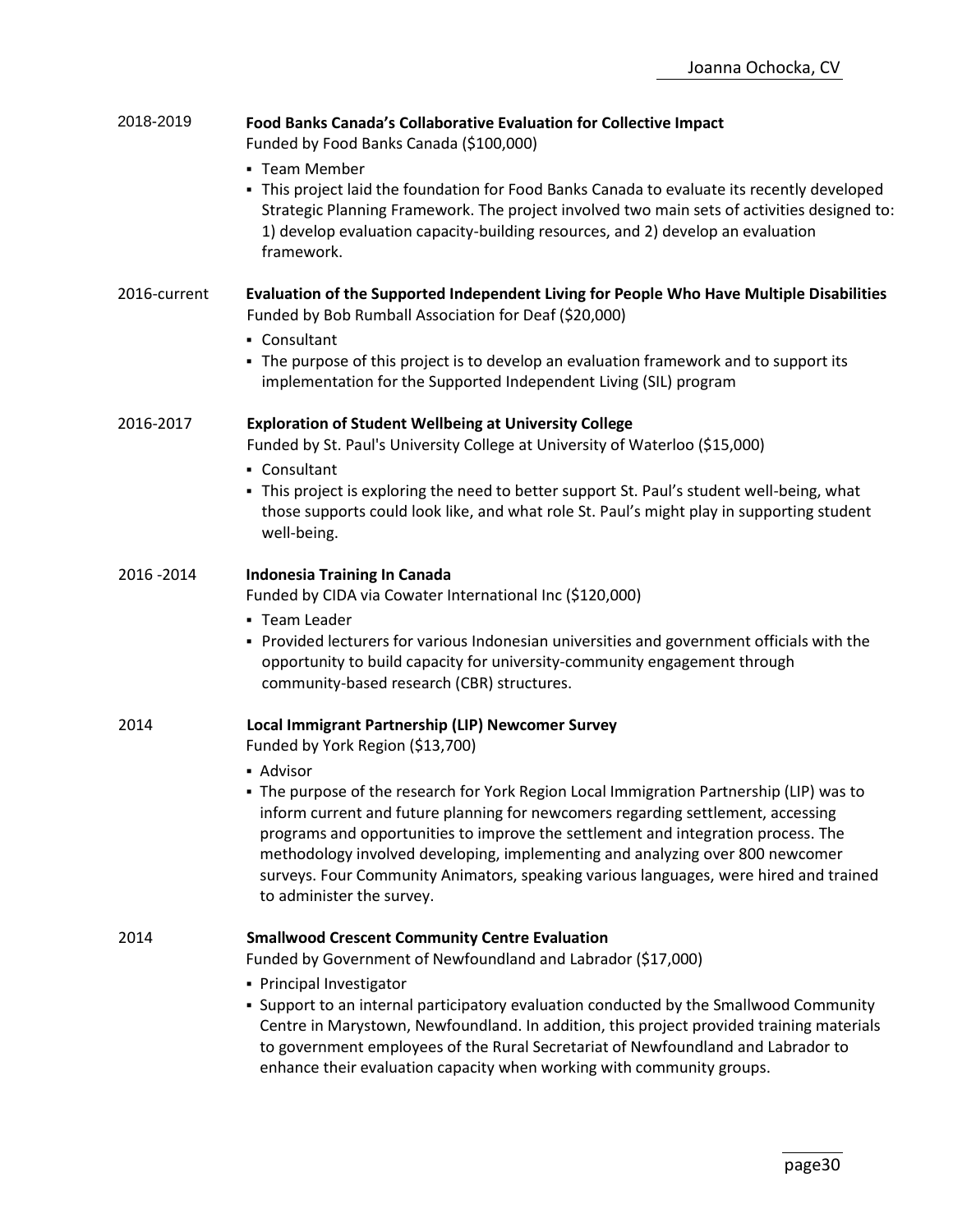| 2013-2014 | <b>Mobilizing Newcomers and Immigrants to Cancer Screening Program</b><br>Funded by Public Agency of Canada's (PHAC) Cancer Program and administrated by<br>Healthcare Materials Management Services (HMMS) (\$79,400)<br>• Principal Investigator<br>- Program evaluation of a comprehensive and innovative community-based program for four<br>cultural communities in London, Ontario                                                                                                                                                                                                                                                                                                       |
|-----------|------------------------------------------------------------------------------------------------------------------------------------------------------------------------------------------------------------------------------------------------------------------------------------------------------------------------------------------------------------------------------------------------------------------------------------------------------------------------------------------------------------------------------------------------------------------------------------------------------------------------------------------------------------------------------------------------|
| 2012-2013 | <b>Evaluation of the Shibogama Health Innovation Project</b><br>Funded by Shibogama Health Authority (\$12,600)<br>- Advisor<br>- Evaluation of the Shibogama Health Innovation Project (SHIP) to assess this community-<br>driven model of care implemented between June 2012 and March 2013, in Kingfisher Lake,<br>to make recommendations for the next phase of implementation.                                                                                                                                                                                                                                                                                                            |
| 2012      | Graduate program in Community Based Research in Social Development<br>Funded by Renison University College (\$17,200.)<br>• Advisor<br>• Needs assessment to understand the extent and nature of the need for a graduate<br>program in community based research for social development, from the perspectives of<br>key stakeholders.                                                                                                                                                                                                                                                                                                                                                          |
| 2012-2014 | <b>Aboriginal Education Program Evaluation</b><br>Funded by St. Paul's University College (\$35,000).<br>• Advisor<br>Program evaluation of UW D.I.R.E.C.T.I.O.N.S., a post-secondary education conference<br>organized by the Aboriginal Education and Resource Centre (AERC) at St. Paul's College<br>(STP), University of Waterloo, for Aboriginal high school students and youth in Ontario. The<br>aim was to determine its' influence and effectiveness on participating youth.                                                                                                                                                                                                          |
| 2011-2014 | <b>Independent Facilitation Across Ontario</b><br>Funded by Facile, Perth County, PLAN Toronto and Facile, Waterloo (\$20,200).<br>• Advisor<br>• Program evaluation of community based innovation. The three independent facilitation<br>sites support people with disabilities and their families in Waterloo Region, Perth Region<br>and in Toronto. The objectives of the research was to provide an overall understanding of<br>the processes and impact to help create a sense of common identity among the three<br>independent sites and to promote and facilitate shared learning, knowledge mobilization<br>and best practices.                                                      |
| 2010-2012 | <b>Cancer Screening Project</b><br>Funded by Echo: Improving Women's Health in Ontario (\$310,000).<br>- Advisor<br>- Facilitation of an engagement process that mobilized knowledge related to key learnings<br>from community based initiatives designed to increase cancer screening in women who are<br>seldom or never screened. The engagement processes supported reflection on practice<br>and the creation of a shared vision of system change. This process was designed to lead to<br>stronger and more effective cancer screening policies and practices across Ontario. It<br>included organization of two province-wide conferences attended by over 100 women and<br>a website. |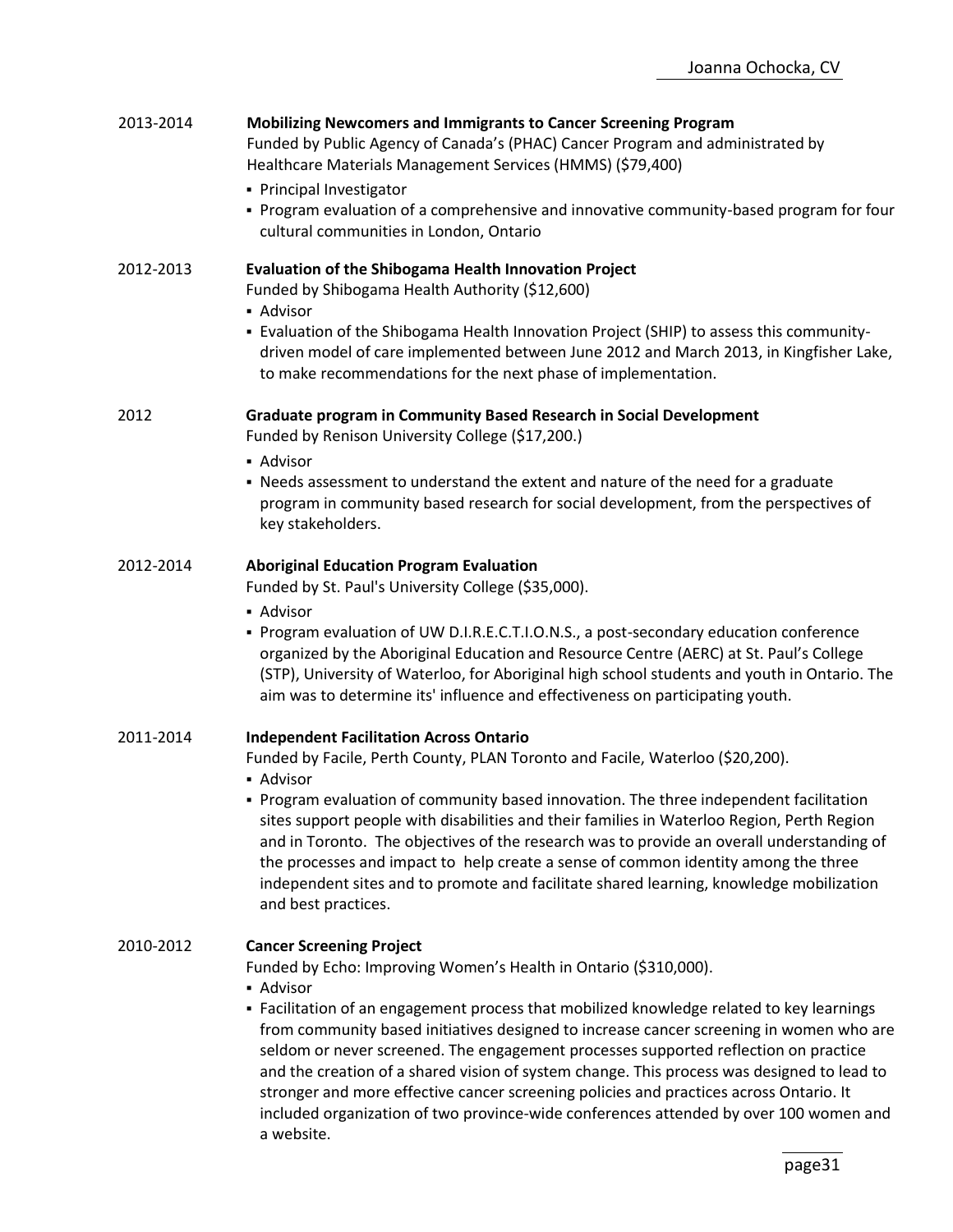| 2010-2012 | <b>Young Women and Smoking</b><br>Funded by Echo: Improving Women's Health in Ontario (\$225,000).<br>- Advisor                                                                                                                                                                                                                                                                                                                                                                                                                                                                                                                                                                                                                                                                                         |
|-----------|---------------------------------------------------------------------------------------------------------------------------------------------------------------------------------------------------------------------------------------------------------------------------------------------------------------------------------------------------------------------------------------------------------------------------------------------------------------------------------------------------------------------------------------------------------------------------------------------------------------------------------------------------------------------------------------------------------------------------------------------------------------------------------------------------------|
|           | - Facilitation of an engagement process that mobilized knowledge related to key learnings<br>from community based initiatives designed to support smoking cessation during and after<br>pregnancy. This process included a theatre production, conferencing, the web<br>development (Ignite Innovation: Improving health for pregnant women who smoke) and<br>the development of a shared vision for system change and stronger and more effective<br>smoking cessation policies for pregnant and post partum women across Ontario.                                                                                                                                                                                                                                                                     |
| 2010-2011 | <b>Canadian Immigration Integration Project Evaluation</b>                                                                                                                                                                                                                                                                                                                                                                                                                                                                                                                                                                                                                                                                                                                                              |
|           | Funded by Association of Canadian Community Colleges via Human Resources & Skills<br>Development Canada (HRSDC) (\$150,000).<br>• Principal Investigator                                                                                                                                                                                                                                                                                                                                                                                                                                                                                                                                                                                                                                                |
|           | • Program evaluation project of an innovative model to help with successful immigration<br>integration for foreign skilled workers (FSWs). The Canadian Immigration Integration<br>Project (CIIP) was a 5-year pilot project funded by Human Resources and Skills<br>Development Canada (HRSDC), in collaboration with Citizenship and Immigration Canada<br>(CIC). Objectives of the evaluation of CIIP was to assess the project rationale, effectiveness,<br>efficiency, results, key success factors, lessons learned and achievements throughout the<br>five years. This was a final project evaluation, covering the life of the project, including<br>implementation of activities and the delivery of the expected outputs with<br>recommendations for expending this program to new locations. |
| 2008-2009 | <b>Community Based Research Ethics Needs Assessment and Feasibility Study</b><br>Funded by Wellesley Foundation and Social Services, Region of Waterloo (\$15,000)                                                                                                                                                                                                                                                                                                                                                                                                                                                                                                                                                                                                                                      |
|           | • Principal Investigator                                                                                                                                                                                                                                                                                                                                                                                                                                                                                                                                                                                                                                                                                                                                                                                |
|           | A community based research study to establish a community research ethics board to<br>respond to the need of ethics support when conducting community based research in<br>Waterloo Region and greater Toronto area.                                                                                                                                                                                                                                                                                                                                                                                                                                                                                                                                                                                    |
| 2007-2008 | <b>Spark of Brilliance: Art and Mental Health Recovery</b><br>Funded by Ontario Trillium Foundation (\$30,000)                                                                                                                                                                                                                                                                                                                                                                                                                                                                                                                                                                                                                                                                                          |
|           | • Principal Investigator<br>- A program evaluation study to explore the role of art in mental health recovery.                                                                                                                                                                                                                                                                                                                                                                                                                                                                                                                                                                                                                                                                                          |
| 2005-2007 | <b>Knowledge Networking &amp; Dissemination</b>                                                                                                                                                                                                                                                                                                                                                                                                                                                                                                                                                                                                                                                                                                                                                         |
|           | Funded by Canadian Association for Community Living (\$30,000)                                                                                                                                                                                                                                                                                                                                                                                                                                                                                                                                                                                                                                                                                                                                          |
|           | - Advisor<br>Provided planning and development support to the Canadian Association for Community<br>Living and its national partners and affiliates to create a research and knowledge needs<br>strategy in order to enhance the capacity to conduct community-based research and to<br>generate and share knowledge pertaining to disability issues.                                                                                                                                                                                                                                                                                                                                                                                                                                                   |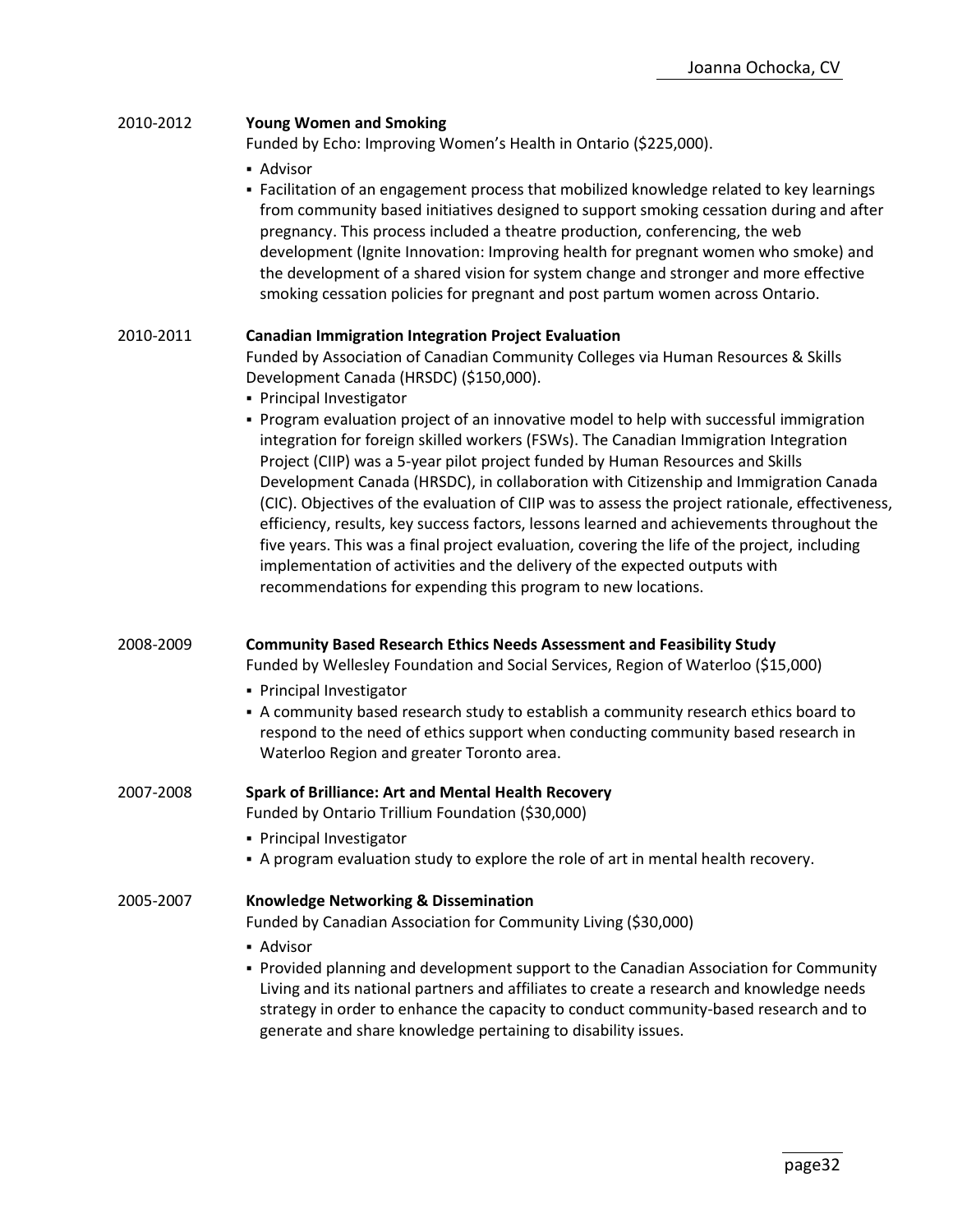| 2005-2007   | Feasibility Study for a Consumer Run Housing Co-op in Hamilton                              |
|-------------|---------------------------------------------------------------------------------------------|
|             | • Senior Advisor/Co-Investigator                                                            |
|             | - A qualitative feasibility study for a mental health consumer run housing cooperative in   |
|             | Hamilton, Ontario. Supported Housing Coordination Network (\$46,000)                        |
|             |                                                                                             |
| 2004-2006   | Early School Leavers: Understanding the Lived Reality of Disengagement from School          |
|             | Funded by Ontario Ministry of Education (\$600,000 grant to B. Ferguson)                    |
|             | • Co-Investigator                                                                           |
|             | A needs assessment for the Waterloo Region                                                  |
|             |                                                                                             |
| 2002-2004   | Supported Volunteerism for Individuals who Have Disabilities                                |
|             | Funded by Trillium Foundation through the RGSV program (\$30,000)                           |
|             | • Principal Investigator                                                                    |
|             | . Qualitative study to evaluate a community initiative in Waterloo Region                   |
| 2000 - 2002 | <b>Study on Parenting Issues of Newcomer Families in Ontario</b>                            |
|             | Funded by Immigration and Citizenship Canada (\$298,000 grant to J. Ochocka, R. Janzen, P.  |
|             | Anisef, K. Murphy Kilbride)                                                                 |
|             | • Principal Investigator                                                                    |
|             | A qualitative research study to explore issues of immigrant parental practices and supports |
|             | needed with 17 ethno-linguistic groups in Toronto, Ottawa and Waterloo, Ontario             |
| 2000-2002   | <b>Review of Primary Prevention/Community Support</b>                                       |
|             | Funded by Six Nations of the Grand River Social Services Department (\$25,000 contract)     |
|             | • Principal Investigator                                                                    |
|             | • An evaluation of the implementation of a multi-component primary prevention/health        |
|             | promotion initiative within a First Nations.                                                |
| 1999-2003   | Safe and Sound Project - Waterloo                                                           |
|             | Funded by National Crime Prevention Centre and Waterloo Region Community Safety &           |
|             | Crime Prevention Council (\$150,000)                                                        |
|             | • Principal Investigator                                                                    |
|             | • An evaluation project in Waterloo Region of a project designed to build crime prevention  |
|             | capacity through locality development work with three local neighbourhoods.                 |
| 1999-2000   | <b>Enhancing Services and Supports to Immigrant Youth</b>                                   |
|             | Funded by Immigration and Citizenship Canada (\$30,000)                                     |
|             | • Principal Investigator                                                                    |
|             | A needs assessment for the Waterloo Region.                                                 |
| 1998 - 2000 | <b>Routes to Real Work</b>                                                                  |
|             | Funded by Canadian Mental Health Association National Office (\$21,000)                     |
|             | • Principal Investigator                                                                    |
|             | . PAR to describe and understand different ways of creating employment opportunity for      |
|             | people with mental health issues. Community researchers were hired across Canada            |
|             | (Lethbridge, Alberta; Fredericton, New Brunswick; Thunder Bay, Ontario; Toronto, Ontario    |
|             | and Winnipeg, Manitoba) to implement the study.                                             |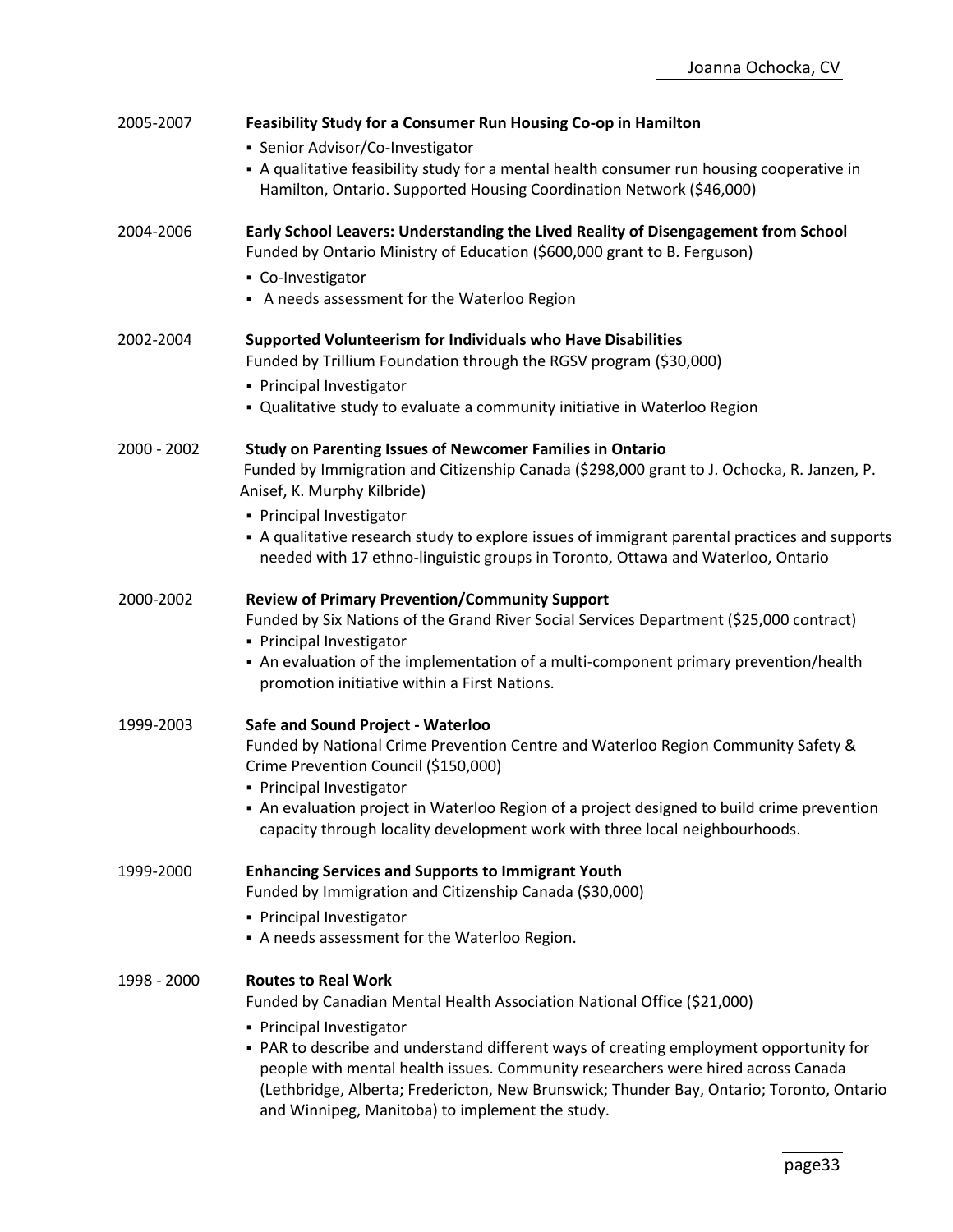| Funded by Atkinson Foundation and Canadian Heritage via Skills for Change (grant to R.<br>Janzen, \$24,000)<br>- Collaborator<br>- A research project that designed a framework to compare the economic benefit of<br>successfully using skills of foreign-trained newcomers in the Ontario labour force with the<br>loss if such skills are not used. "Skills for Change", an immigrant employment organization<br>in Toronto, was a partner for this project.<br><b>Community Action Program for Children, Ontario Regional Evaluation</b><br>1996 - 1998<br>Funded by Health Canada (\$300,000 grant)<br>• Principal Investigator and Project Coordinator<br>A large provincial evaluation (two and a half-year) of 31 community hubs across Ontario<br>for programs that enhance early childhood development. It was conducted in partnership<br>with the Centre for Health Promotion, University of Toronto.<br><b>Evaluation Review of Kitchener-Waterloo Habilitation Services</b><br>1996 - 1997<br>Funded by K-W Habilitation Services, Kitchener, Ontario (\$40,000 contract)<br>• Principal Investigator<br>A one-year study to describe the stakeholders' satisfaction with the type and quality of<br>services provided by the agency and to generate recommendations for possible future<br>service directions.<br><b>Evaluation of Provincial Initiatives for Persons with Dual Diagnosis</b><br>1993 - 1995<br>Funded by Ontario Ministry of Community and Social Services (\$400,000 contract)<br>• Senior Researcher<br>- A program evaluation of five innovative projects from across Ontario linking mental health<br>with developmental services.<br>Alternative Community Living for Elderly Program in Simcoe Region<br>1993 - 1995<br>Funded by Ontario Ministry of Health & Support Services in the County of Simcoe (\$70,000<br>contract)<br>• Project Coordinator<br>• An evaluation of supportive housing program in a rural setting.<br><b>Workplaces that Work</b><br>1993 - 1994<br>Funded by National Welfare Grant Program (\$150,000 research grant to J. Lord)<br>• Project Coordinator<br>- Research demonstration of successful competitive employment for people with<br>psychiatric, physical and developmental disabilities. | 1997 - 1998 | Dignity and Opportunity: Assessing the Economic Contribution of Foreign Trained<br><b>Newcomers</b> |
|-----------------------------------------------------------------------------------------------------------------------------------------------------------------------------------------------------------------------------------------------------------------------------------------------------------------------------------------------------------------------------------------------------------------------------------------------------------------------------------------------------------------------------------------------------------------------------------------------------------------------------------------------------------------------------------------------------------------------------------------------------------------------------------------------------------------------------------------------------------------------------------------------------------------------------------------------------------------------------------------------------------------------------------------------------------------------------------------------------------------------------------------------------------------------------------------------------------------------------------------------------------------------------------------------------------------------------------------------------------------------------------------------------------------------------------------------------------------------------------------------------------------------------------------------------------------------------------------------------------------------------------------------------------------------------------------------------------------------------------------------------------------------------------------------------------------------------------------------------------------------------------------------------------------------------------------------------------------------------------------------------------------------------------------------------------------------------------------------------------------------------------------------------------------------------------------------------------------------------------------------------------------------|-------------|-----------------------------------------------------------------------------------------------------|
|                                                                                                                                                                                                                                                                                                                                                                                                                                                                                                                                                                                                                                                                                                                                                                                                                                                                                                                                                                                                                                                                                                                                                                                                                                                                                                                                                                                                                                                                                                                                                                                                                                                                                                                                                                                                                                                                                                                                                                                                                                                                                                                                                                                                                                                                       |             |                                                                                                     |
|                                                                                                                                                                                                                                                                                                                                                                                                                                                                                                                                                                                                                                                                                                                                                                                                                                                                                                                                                                                                                                                                                                                                                                                                                                                                                                                                                                                                                                                                                                                                                                                                                                                                                                                                                                                                                                                                                                                                                                                                                                                                                                                                                                                                                                                                       |             |                                                                                                     |
|                                                                                                                                                                                                                                                                                                                                                                                                                                                                                                                                                                                                                                                                                                                                                                                                                                                                                                                                                                                                                                                                                                                                                                                                                                                                                                                                                                                                                                                                                                                                                                                                                                                                                                                                                                                                                                                                                                                                                                                                                                                                                                                                                                                                                                                                       |             |                                                                                                     |
|                                                                                                                                                                                                                                                                                                                                                                                                                                                                                                                                                                                                                                                                                                                                                                                                                                                                                                                                                                                                                                                                                                                                                                                                                                                                                                                                                                                                                                                                                                                                                                                                                                                                                                                                                                                                                                                                                                                                                                                                                                                                                                                                                                                                                                                                       |             |                                                                                                     |
|                                                                                                                                                                                                                                                                                                                                                                                                                                                                                                                                                                                                                                                                                                                                                                                                                                                                                                                                                                                                                                                                                                                                                                                                                                                                                                                                                                                                                                                                                                                                                                                                                                                                                                                                                                                                                                                                                                                                                                                                                                                                                                                                                                                                                                                                       |             |                                                                                                     |
|                                                                                                                                                                                                                                                                                                                                                                                                                                                                                                                                                                                                                                                                                                                                                                                                                                                                                                                                                                                                                                                                                                                                                                                                                                                                                                                                                                                                                                                                                                                                                                                                                                                                                                                                                                                                                                                                                                                                                                                                                                                                                                                                                                                                                                                                       |             |                                                                                                     |
|                                                                                                                                                                                                                                                                                                                                                                                                                                                                                                                                                                                                                                                                                                                                                                                                                                                                                                                                                                                                                                                                                                                                                                                                                                                                                                                                                                                                                                                                                                                                                                                                                                                                                                                                                                                                                                                                                                                                                                                                                                                                                                                                                                                                                                                                       |             |                                                                                                     |
|                                                                                                                                                                                                                                                                                                                                                                                                                                                                                                                                                                                                                                                                                                                                                                                                                                                                                                                                                                                                                                                                                                                                                                                                                                                                                                                                                                                                                                                                                                                                                                                                                                                                                                                                                                                                                                                                                                                                                                                                                                                                                                                                                                                                                                                                       |             |                                                                                                     |
|                                                                                                                                                                                                                                                                                                                                                                                                                                                                                                                                                                                                                                                                                                                                                                                                                                                                                                                                                                                                                                                                                                                                                                                                                                                                                                                                                                                                                                                                                                                                                                                                                                                                                                                                                                                                                                                                                                                                                                                                                                                                                                                                                                                                                                                                       |             |                                                                                                     |
|                                                                                                                                                                                                                                                                                                                                                                                                                                                                                                                                                                                                                                                                                                                                                                                                                                                                                                                                                                                                                                                                                                                                                                                                                                                                                                                                                                                                                                                                                                                                                                                                                                                                                                                                                                                                                                                                                                                                                                                                                                                                                                                                                                                                                                                                       |             |                                                                                                     |
|                                                                                                                                                                                                                                                                                                                                                                                                                                                                                                                                                                                                                                                                                                                                                                                                                                                                                                                                                                                                                                                                                                                                                                                                                                                                                                                                                                                                                                                                                                                                                                                                                                                                                                                                                                                                                                                                                                                                                                                                                                                                                                                                                                                                                                                                       |             |                                                                                                     |
|                                                                                                                                                                                                                                                                                                                                                                                                                                                                                                                                                                                                                                                                                                                                                                                                                                                                                                                                                                                                                                                                                                                                                                                                                                                                                                                                                                                                                                                                                                                                                                                                                                                                                                                                                                                                                                                                                                                                                                                                                                                                                                                                                                                                                                                                       |             |                                                                                                     |
|                                                                                                                                                                                                                                                                                                                                                                                                                                                                                                                                                                                                                                                                                                                                                                                                                                                                                                                                                                                                                                                                                                                                                                                                                                                                                                                                                                                                                                                                                                                                                                                                                                                                                                                                                                                                                                                                                                                                                                                                                                                                                                                                                                                                                                                                       |             |                                                                                                     |
|                                                                                                                                                                                                                                                                                                                                                                                                                                                                                                                                                                                                                                                                                                                                                                                                                                                                                                                                                                                                                                                                                                                                                                                                                                                                                                                                                                                                                                                                                                                                                                                                                                                                                                                                                                                                                                                                                                                                                                                                                                                                                                                                                                                                                                                                       |             |                                                                                                     |
|                                                                                                                                                                                                                                                                                                                                                                                                                                                                                                                                                                                                                                                                                                                                                                                                                                                                                                                                                                                                                                                                                                                                                                                                                                                                                                                                                                                                                                                                                                                                                                                                                                                                                                                                                                                                                                                                                                                                                                                                                                                                                                                                                                                                                                                                       |             |                                                                                                     |
|                                                                                                                                                                                                                                                                                                                                                                                                                                                                                                                                                                                                                                                                                                                                                                                                                                                                                                                                                                                                                                                                                                                                                                                                                                                                                                                                                                                                                                                                                                                                                                                                                                                                                                                                                                                                                                                                                                                                                                                                                                                                                                                                                                                                                                                                       |             |                                                                                                     |
|                                                                                                                                                                                                                                                                                                                                                                                                                                                                                                                                                                                                                                                                                                                                                                                                                                                                                                                                                                                                                                                                                                                                                                                                                                                                                                                                                                                                                                                                                                                                                                                                                                                                                                                                                                                                                                                                                                                                                                                                                                                                                                                                                                                                                                                                       |             |                                                                                                     |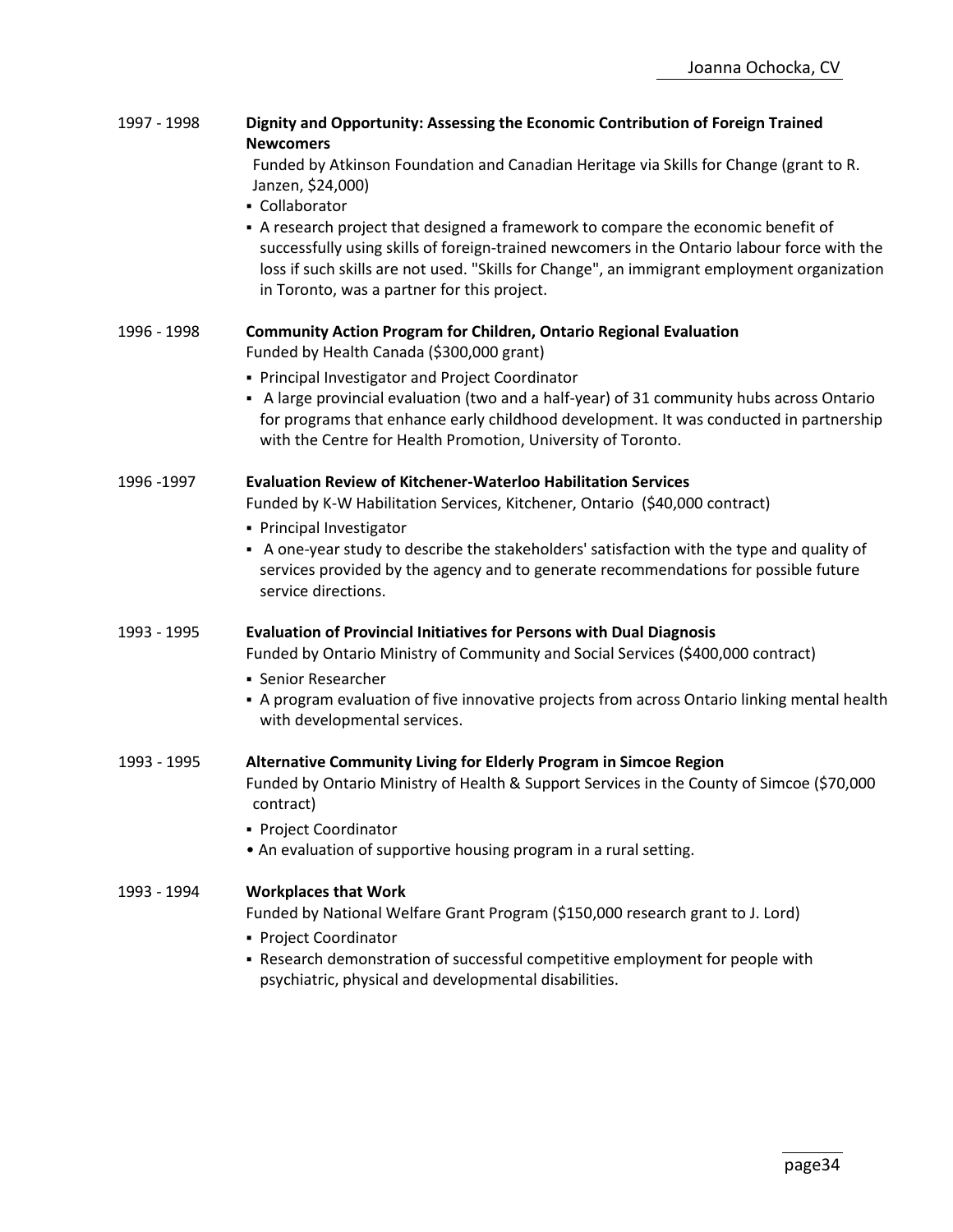| 1993 - 1995 | <b>Health Promotion Evaluation Support Program</b><br>Funded by Health Promotion Branch, Ministry of Health (\$210,000 contract)                                                                                                                                                     |
|-------------|--------------------------------------------------------------------------------------------------------------------------------------------------------------------------------------------------------------------------------------------------------------------------------------|
|             | • Co-Investigator and Senior Researcher<br>- Provincial study undertaken to support local demonstration sites (Heart Health, Best Start,<br>Healthy Lifestyles, FOCUS Communities) in designing and implementing internal<br>evaluations.                                            |
| 1991 - 1993 | <b>The Support Clusters Project</b><br>Funded by Health Innovation Fund, Ontario Ministry of Health (\$100,000 grant to J. Lord)<br>• Project Coordinator<br>- Evaluation of a demonstration project to provide services to people with a dual diagnosis.                            |
| 1991 - 1993 | <b>Special Services at Home</b><br>Funded by Ontario Ministry of Community and Social Services (\$140,000 contract)<br>• Senior Researcher<br>• An evaluation of the provincial program to provide individual funding to families who care<br>for a family member with a disability. |
| 1988        | <b>Determinants of Decisions to Emigration</b><br>Grant sponsored by the Institute of Culture, Dusseldorf, Germany<br>• Project Director<br>• A research study to describe and understand social factors that influence decisions about<br>emigration.                               |
| 1984 - 1985 | <b>Culture and Family Relations</b><br>Grant sponsored by Research Department of Silesia University, Katowice, Poland<br>• Project Director<br>A research study to understand social factors influencing changing roles in families.                                                 |

# **OTHER SMALL CONSULTATIONS**

Prepared and offered about 40 small consultations, including:

- **Exploring Innovations in Interfaith Dialogue and Practice. Development of the Centre for Learning** and Engagement In Canadian Interfaith Relations, Toronto, Ontario 2018
- *Mobilizing communities for action research.* Training at the Smallwood Community Centre in Marystown, Newfoundland, 2014.
- *Rural Secretariat of the Government of Newfoundland and Labrador*. Guest presentation and workshops in St. John's Newfoundland, March, 2014.
- *Community Forum on Quality Cancer Screening Innovations in Toronto: ECHO.* Community forum on improving women's health in Ontario, March 2011.
- *Rural Secretariat of the Government of Newfoundland and Labrador*. Community Based Research Training and Consultations for Community, Government and Academics, St. John's, Newfoundland, June, 2011.
- *Leaders Mobilizing Change in Ontario*. Workshops in 10 locations for Citizenship and Immigration Canada, January - March 2010.
- *Mental Health and Diversity Workshop*. Workshop for Waterloo Wellington LHIN Staff and Board, Guelph, ON, September, 2008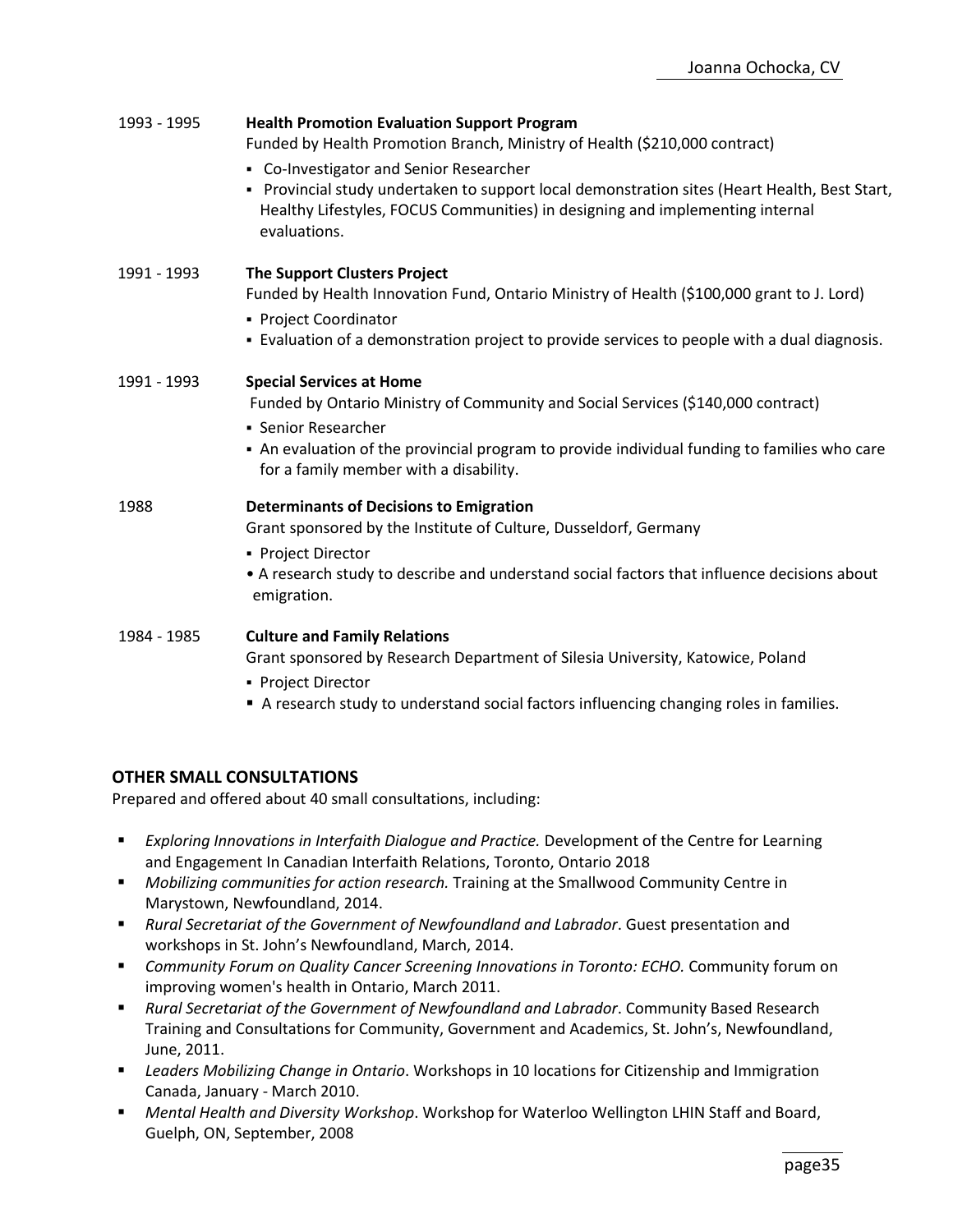- *Responding to Diversity in Community Mental Health.* Towards Cultural Empowerment.
- *Hamilton Addiction and Mental Health Network*. Hamilton, ON, June 2007.
- *Utilization Focused Evaluation.* Institute for Work and Health, Toronto, ON, October, 2003
- *Moving Ahead in College Research Agenda*. George Brown College, Toronto, Ontario, June 2003
- *Clarifying the Work of Sexual Assault Treatment Centres.* Ontario Sexual Assault Treatment Centres, Toronto, Ontario, April 2003
- *Disability and Supported Volunteerism*. Volunteer Action Centre of Waterloo Region, 2002-2004
- *Peer Support and Mental Health*. Canadian Mental Health Association, Wellington-Dufferin Branch, Ontario, 2001
- *Employment and Mental Health*. Canadian Mental Health Association, Wellington-Dufferin Branch, Ontario, 2001.
- *Dual Diagnosis Resource Service and the Griffin Community Support Network Centre for Addiction and Mental Health*. Ontario, 1999-2000.
- *Employment for People with Psychiatric Disabilities*. Niagara District Health Council, 2000.
- *Healthy Babies, Healthy Children*. Waterloo Region Health Unit, Ontario, 1999.
- *Wellness Network*, South-Central Region, Ministry of Health, Ontario, 1998-1999.
- *Home Care Program.* Wellington Guelph, Ministry of Health, 1995.
- *Evaluation and Monitoring System for Supportive Housing Programs*. Ministry of Health and Long Term Care, Mississauga, 1995.
- *Wise Use of Medications Among Seniors.* South Riverdale Community Health Centre, Toronto, Ontario, 1993.
- *Family Resource Project in Alaska*. Community Resource Network, Vashon, Washington, 1991 1992.
- Survey of Student Financial Assistant Programs Available to Post-Secondary Students with *Disabilities.* National Educational Association of Disabled Students (NEADS), Ottawa, Ontario, 1992.

#### **Graduate Thesis Supervision**- Advisor

- Kathy Hogarth (2007), Understanding the Experience of Jamaican Immigrant Youth Living in Canada, Department of Psychology, Wilfrid Laurier University

- Nadia Hausfather (2005), Social Activism among Homeless Youth in Waterloo Region, Department of Psychology, Wilfrid Laurier University

- Billie Jean Flynn (2001), Citizen Participation in a Government Land Decision on Prince Edward Island. Department of Psychology, Wilfrid Laurier University

# **Graduate Thesis Supervision** - M.A. Committee Member

- Maureen Lymburner (2004). It Was All Connected: Understanding and Addressing Learners of English as a Second Language. Department of Psychology, Wilfrid Laurier University

- Sheila Keefe (2002), The Affects of Northern Cod Moratorium on Women Fish Plant Workers, their Families, and their Community: Southeastern Labrador Village of Black Tickle. Department of Psychology, Wilfrid Laurier University

- Roslyn Shields (2002), Employment Experiences of People with Developmental Challenges: Empowerment and Choice. Department of Psychology, Wilfrid Laurier University